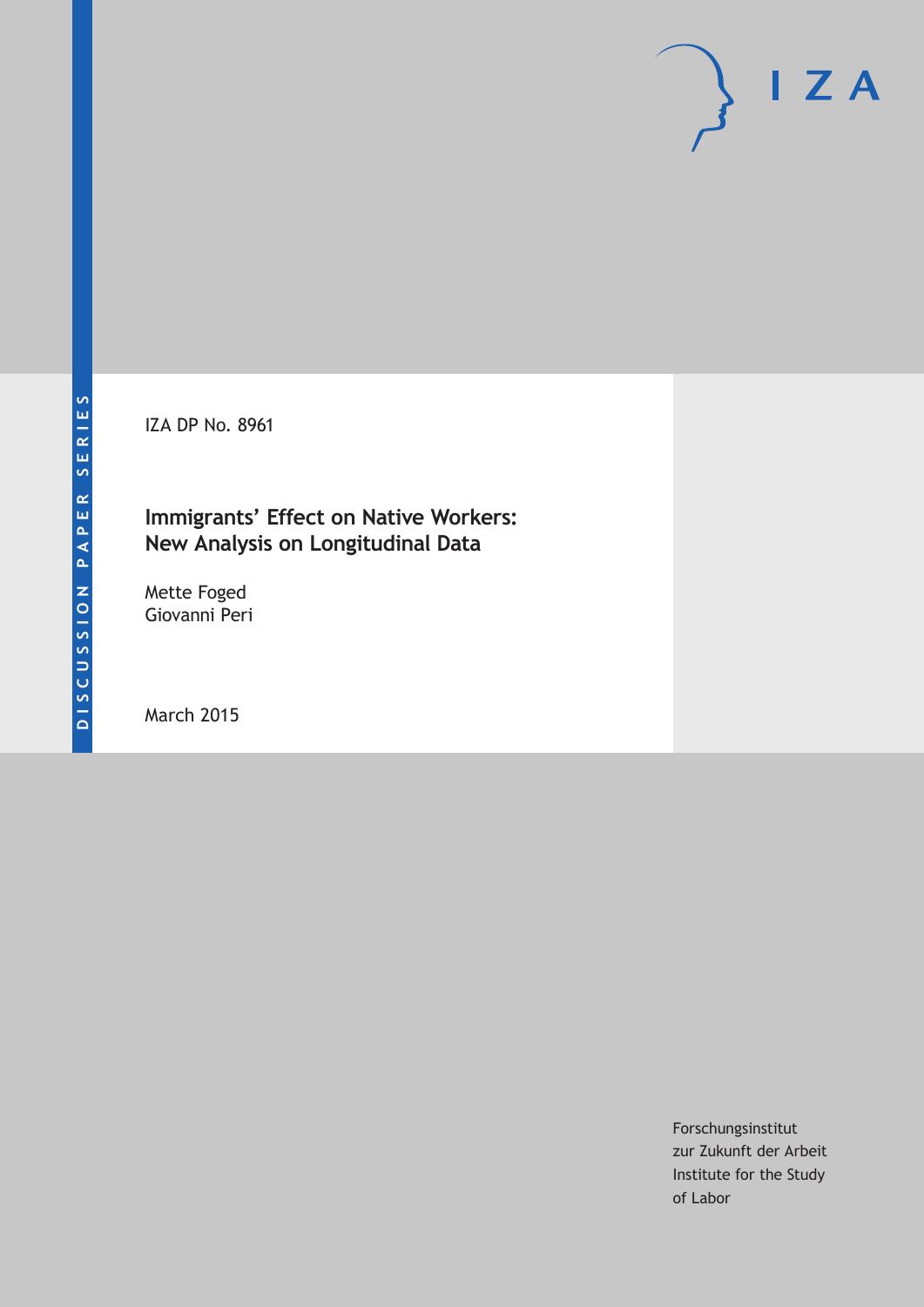# **Immigrants' Effect on Native Workers: New Analysis on Longitudinal Data**

## **Mette Foged**

*University of Copenhagen*

## **Giovanni Peri**

*University of California, Davis and IZA*

## Discussion Paper No. 8961 March 2015

IZA

P.O. Box 7240 53072 Bonn **Germany** 

Phone: +49-228-3894-0 Fax: +49-228-3894-180 E-mail: iza@iza.org

Any opinions expressed here are those of the author(s) and not those of IZA. Research published in this series may include views on policy, but the institute itself takes no institutional policy positions. The IZA research network is committed to the IZA Guiding Principles of Research Integrity.

The Institute for the Study of Labor (IZA) in Bonn is a local and virtual international research center and a place of communication between science, politics and business. IZA is an independent nonprofit organization supported by Deutsche Post Foundation. The center is associated with the University of Bonn and offers a stimulating research environment through its international network, workshops and conferences, data service, project support, research visits and doctoral program. IZA engages in (i) original and internationally competitive research in all fields of labor economics, (ii) development of policy concepts, and (iii) dissemination of research results and concepts to the interested public.

<span id="page-1-0"></span>IZA Discussion Papers often represent preliminary work and are circulated to encourage discussion. Citation of such a paper should account for its provisional character. A revised version may be available directly from the author.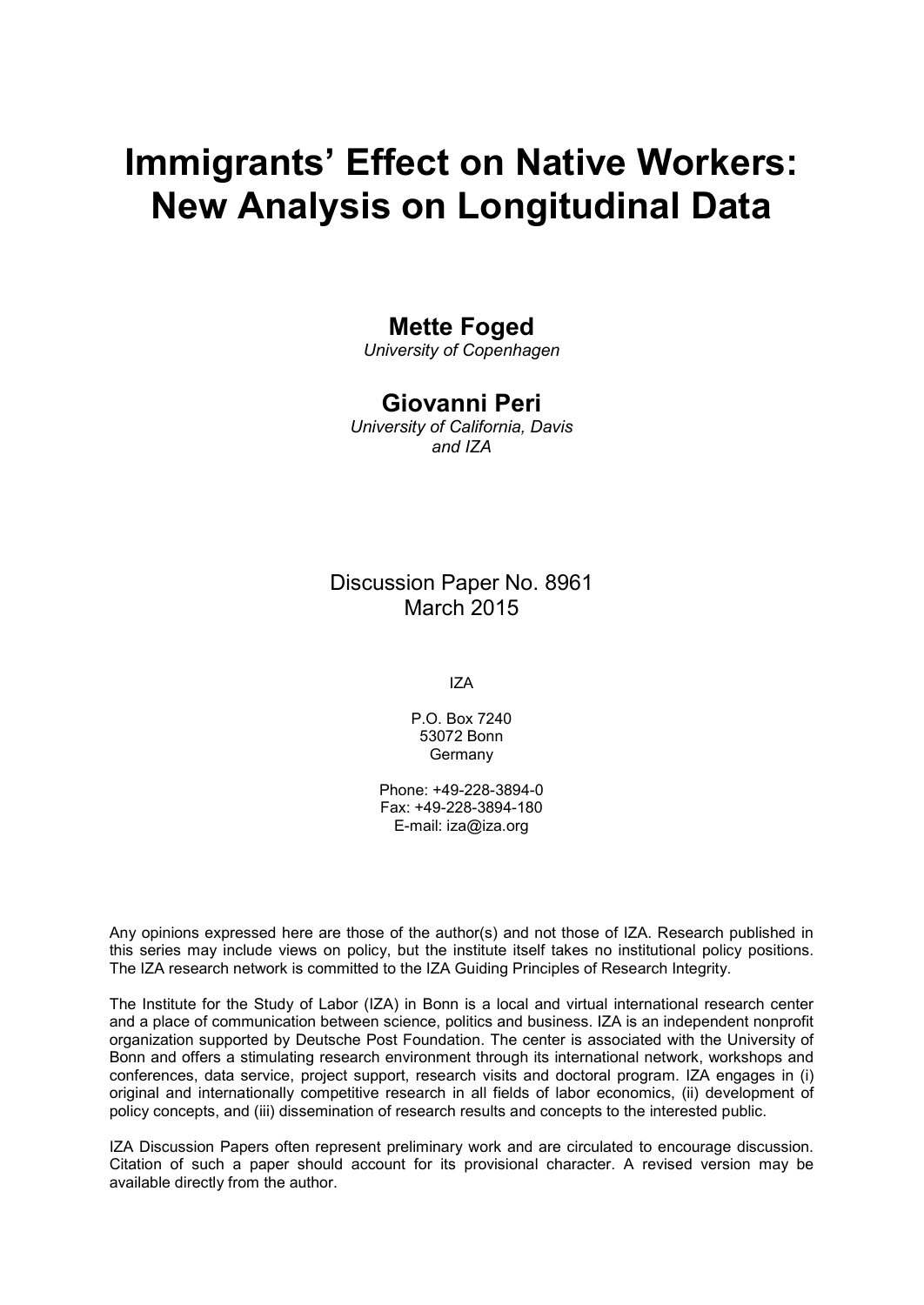IZA Discussion Paper No. 8961 March 2015

## **ABSTRACT**

## **Immigrants' Effect on Native Workers: New Analysis on Longitudinal Data[\\*](#page-1-0)**

Using longitudinal data on the universe of workers in Denmark during the period 1991-2008 we track the labor market outcomes of low skilled natives in response to an exogenous inflow of low skilled immigrants. We innovate on previous identification strategies by considering immigrants distributed across municipalities by a refugee dispersal policy in place between 1986 and 1998. We find that an increase in the supply of refugee-country immigrants pushed less educated native workers (especially the young and low-tenured ones) to pursue less manual-intensive occupations. As a result immigration had positive effects on native unskilled wages, employment and occupational mobility.

JEL Classification: F22, J24, J61

Keywords: refugees, dispersal policy, manual skills, employment, wages

Corresponding author:

Giovanni Peri University of California, Davis One Shields Avenue Davis, CA 95616 USA E-mail: [gperi@ucdavis.edu](mailto:gperi@ucdavis.edu)

We thank the Economic Policy Research Network for funding this research project and Jakob Roland Munch for helpful suggestions and discussions. Tito Boeri, David Card, Anna Piil Damm, Christian Dustmann, Cedric Jean-Laurent Elie Gorinas, Jim Harrigan, Ethan Lewis, Lawrence Kahn, Søren Leth-Petersen, Hillel Rappoport and three anonymous referees provided useful comments and suggestions.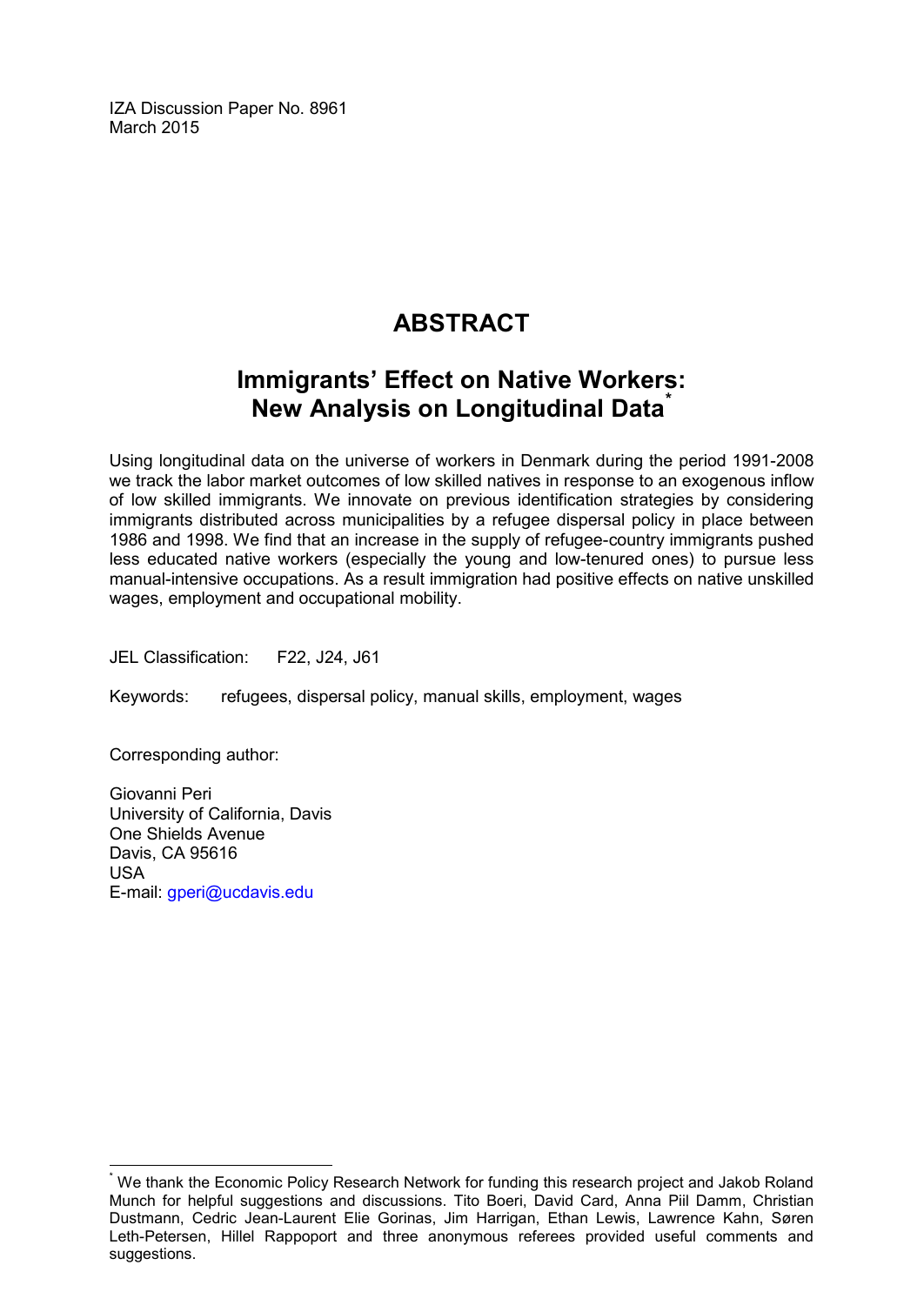### 1 Introduction

In this paper we use individual data on Danish workers over the period 1991-2008 to quantify the consequences of an exogenous change in the supply of immigrants on the labor market outcomes of native workers. The administrative data that we use follow over time every single individual in Denmark. Hence, we can analyze different outcomes over time, control for unobserved individual characteristics and allow for heterogeneous effects. The immigration flows that we consider combine a refugee dispersal policy, in place in Denmark between 1986 and 1998 and designed to distribute immigrants without regard to their preferences and economic considerations, and large inflows of immigrants from countries suffering from crises. These features allow us to build a credible and new identification strategy. This way we can make important progress in assessing the key causal questions in this literature: Do less educated immigrants displace similarly skilled native workers reducing their employment opportunities and wages? Or do they complement native skills, stimulate natives' specialization and increase their opportunities and wages?

Studies of the effect of immigration on native labor market outcomes are abundant.<sup>1</sup> Their ability to convincingly measure the causal effect of immigrants on natives are limited, however, by two factors. First, genuinely supply-driven changes of the inflow of immigrants are hard to find, especially in the variation across local labor markets within a country. Immigrants, in fact, respond to labor demand by moving to growing regions and leaving stagnating ones. Second, tracking the short run and long run response of native workers' outcomes is hard due to limited availability of nationally representative individual panel data that span several years. Most studies have therefore opted for constructing average outcomes in regions (or region-skill "cells") over time using repeated cross sectional data. This, however, results in combining the effects on incumbents and on those who selectively move into those regions, and it misses the effects on those who selectively move out. This paper makes significant progress on both fronts by improving on identification and by following in the short and long run individual responses to immigrants and by comparing these findings with average area effects.

The immigration flows that we consider are those of people from eight "refugeecountries" into Denmark. We define these countries as those with a large number of

<sup>&</sup>lt;sup>1</sup>Recent surveys of the literature are Longhi, Nijkamp, and Poot (2005); Blau and Kahn (2012); Lewis and Peri (2015).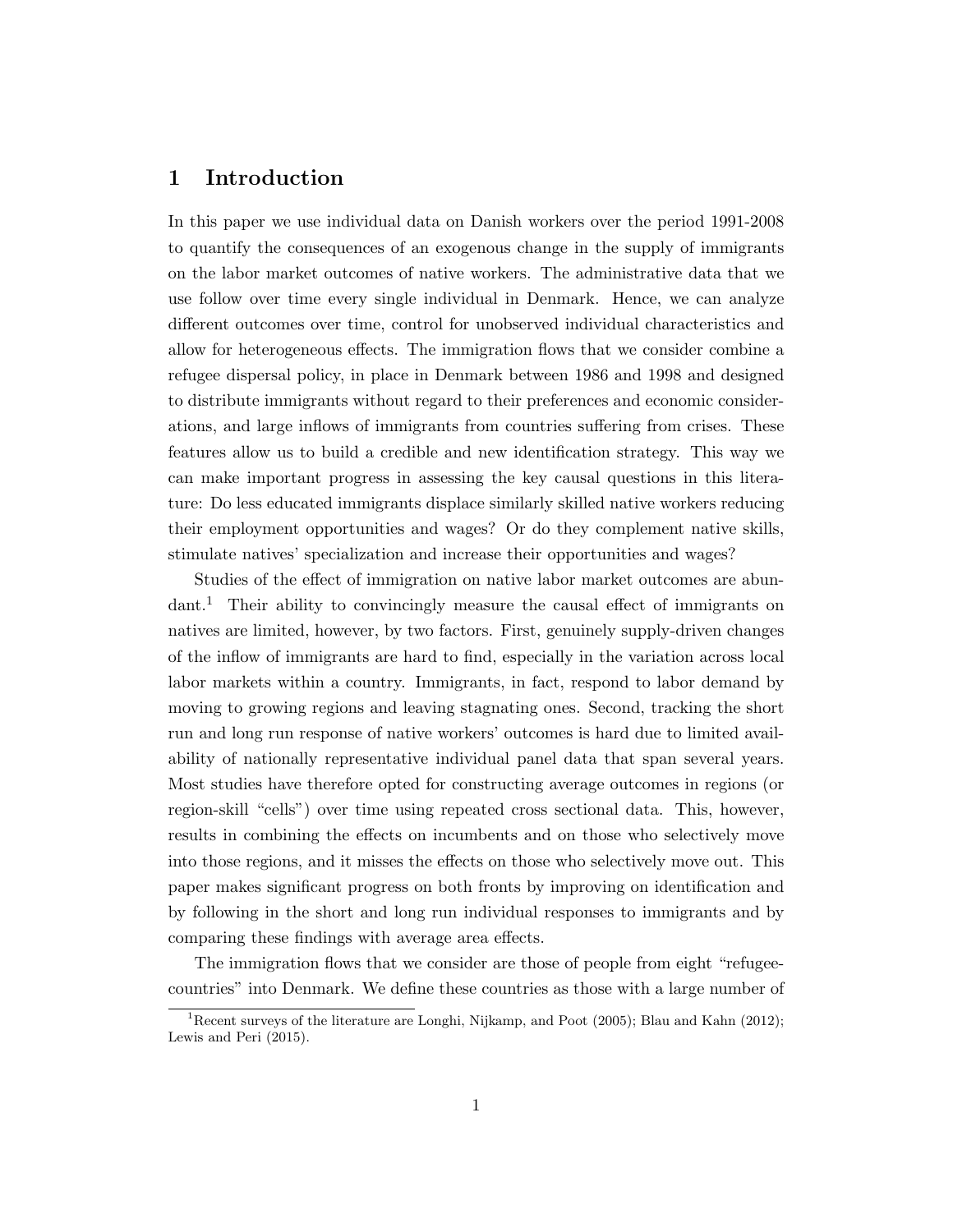international refugees in the considered period. They include Bosnia, Afghanistan, Somalia, Iraq which were hit by major crises between 1995 and 2003 and also Iran, Vietnam, Sri Lanka and Lebanon. The distribution of these immigrants and of all refugees (including those from other countries) across municipalities in Denmark was implemented, between 1986 and 1998, following the Spatial Dispersal Policy (Damm, 2009). This policy allocated refugees to spread their burden across municipalities and to create self-supporting enclaves. The authority in charge (Refugee Council) did not even know the economic characteristics and preferences of the immigrants and distributed them as public housing became available in different municipalities. After 1994 a sequence of international crises and wars, beginning with the war in Former Yugoslavia in 1992-95 produced large waves of immigrants from those refugee countries. Those events provide a supply-driven flow of immigrants who, especially after 1998, when the dispersal policy was abandoned, settled where their family sponsors were located.<sup>2</sup> Therefore the later distribution of these immigrants mirrored the early distribution which was produced by the dispersal policy alone and hence was independent of local labor demand. Using a dispersal policy as a "quasi-experiment" in this literature is new. While few studies have used dispersal policies of immigrants to obtain identification, most of them (e.g. Edin, Fredriksson, and Åslund, 2004; Damm, 2009; Gould, Lavy, and Paserman, 2004) have used them to analyze their effects on outcomes of immigrants. Only Glitz (2012) among the papers we know uses an immigration dispersal policy (in Germany) to identify the labor market effects on natives.<sup>3</sup>

With respect to the outcomes, our analysis is innovative in that it can track three types of variables, both individually and for areas, in the short and in the long run. We analyze for native workers the complex and manual content of tasks performed on the job, the hourly wage compensation and the time worked in a year. We also use two different types of empirical approaches. First, in a classic twostage least squares (2SLS) panel estimation, we absorb most confounding factors in a very large set of fixed effects and use variation of each individual's outcomes in response to refugee-country immigrants in the municipality, instrumented by a

<sup>2</sup>By law the sponsor needed "adequately sized accommodation" for the re-unified family. In practice this meant that, at least initially, new family members lived at the same address as their sponsor.

<sup>&</sup>lt;sup>3</sup>In that study, however, the author does not observe individual outcomes, he can only consider a period of 5 years (1996-2001), he can only exploit small cross sectional variation because of the design of the dispersal and he only analyzes wage and employment outcomes, and not occupation upgrading and mobility.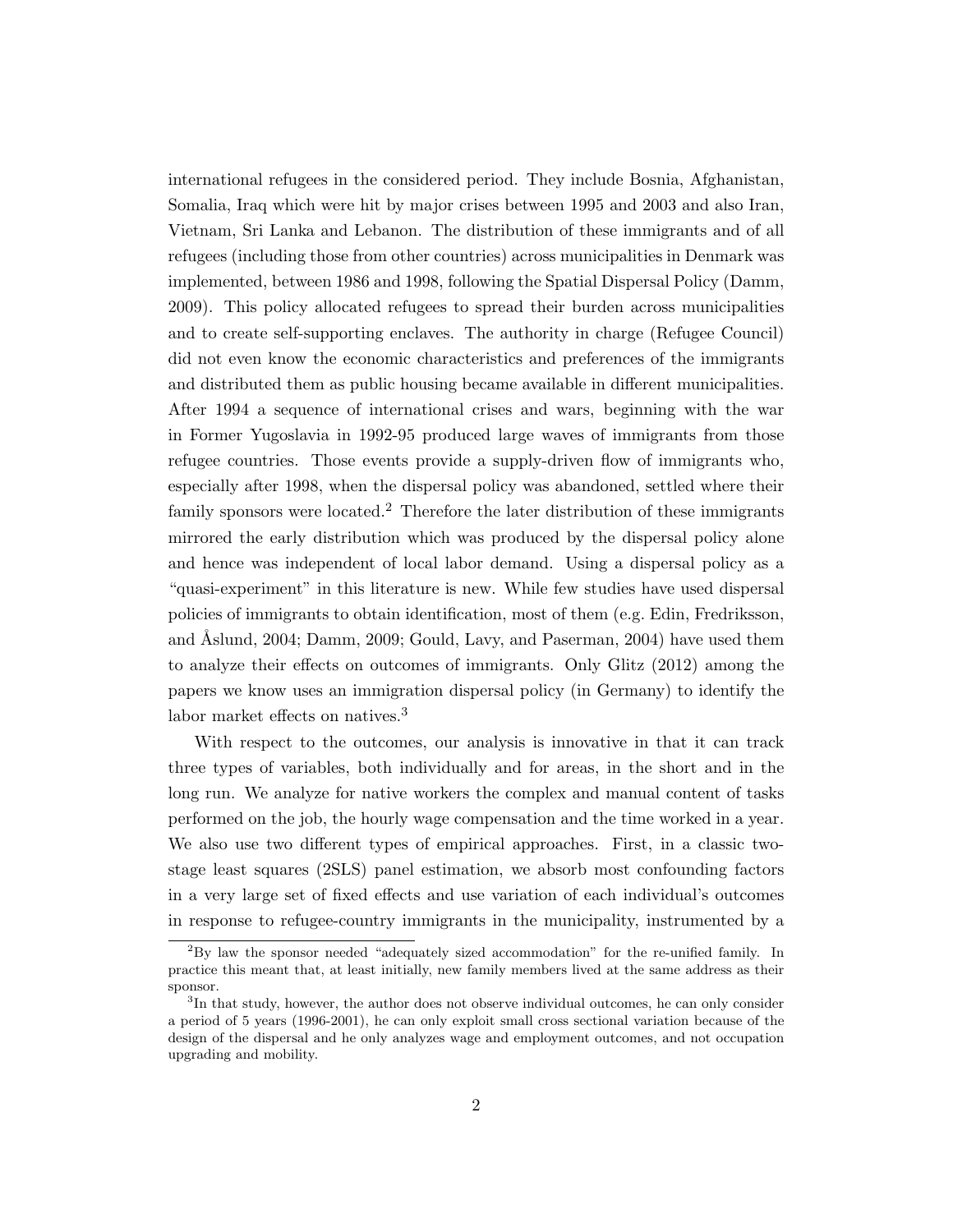constructed measure based on the dispersal policy. Second, and more novel to this literature, by exploiting the surge in refugee-country immigration beginning in 1995 we adopt a difference-in-differences approach. We leverage the differential exposure of less educated native workers to refugee-country immigrants based on their 1994 municipality of residence. We follow cohorts of natives that were more or less exposed to immigrants based on their 1994 location and so we identify the effect of differential exposure.

The reason for focussing on less educated natives in most of our analysis is that refugee-country immigrants were largely concentrated among non-college educated individuals, they usually spoke Danish language at low levels of proficiency and they were employed typically in occupations with high manual content and low complexity (as we will define more precisely below).<sup>4</sup> Hence, they were most likely to compete in the labor market with less educated Danish workers, especially those in manual-intensive occupations. The canonical model implies that an increase in supply of these immigrants worsens the employment and wage prospects of less educated natives, as they compete with each other. However, more recent models (e.g. Ottaviano and Peri, 2012; Peri, 2012; Card, 2009) have emphasized the role of complementarity within education groups as well as upgrading and specialization of native workers in response to immigrants and have found null or positive wage effects for less educated natives. Our paper can provide evidence in favor of one or the other model.

Our analysis has three main findings. First, the increase in refugee-country immigrants pushed less educated native workers to change occupation. This move was significant and towards non-manual occupations, and particularly strong when workers changed establishment. Second, less educated natives experienced positive or null wage effects and positive or null employment effects. Enhanced occupational mobility was partly the reason for these positive effects, complementarity may have also played a role. Third, as we compare a cohort-based analysis and an area-based analysis we find that the direction and magnitude of the effects on native outcomes are similar using either method and the wage and specialization effects persist in the long run. This finding dispels the claim that estimates from the area analysis are uninformative or significantly biased.

<sup>&</sup>lt;sup>4</sup>Asylum seekers are not in our data and not allowed to work in Denmark. Once (if) their case has been approved they will be assigned to an address under the dispersion policy and allowed to work; i.e. they formally enter the country as refugees this date.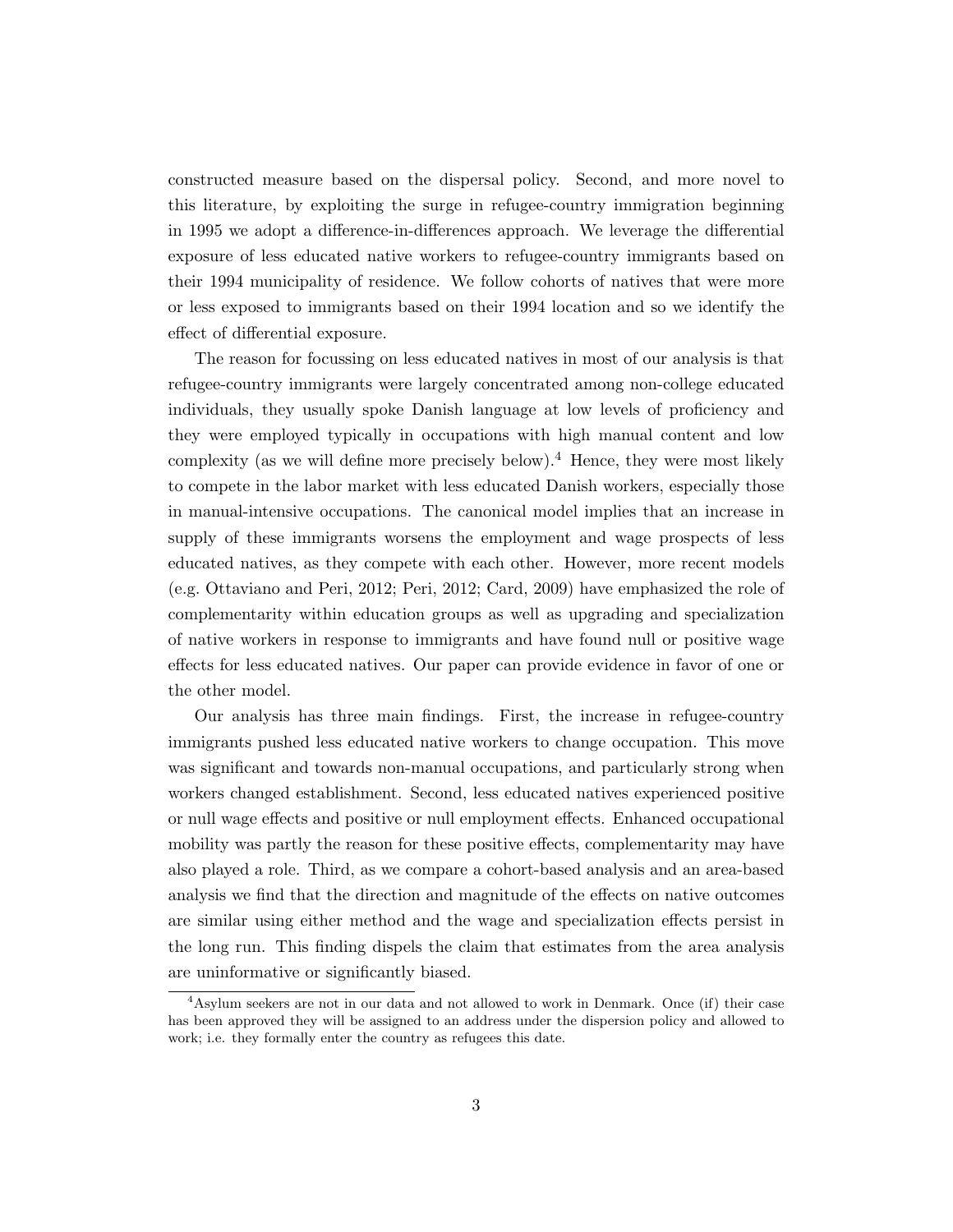This paper is related to several lines of research. We already mentioned the traditional studies on the labor market effects of immigrants and the few examples that use dispersal policies for identification, in particular Glitz (2012). Going beyond the advances in identification, recent studies have also suggested departures from the canonical framework in rationalizing the finding that immigration may have a positive effect on native labor market outcomes: Workers have skills that differ systematically between immigrants and natives;<sup>5</sup> immigrant labor generates the possibility of specialization with positive efficiency effects;<sup>6</sup> investment and technology are adjusted by firms to absorb immigrant labor in local markets in the most efficient way.<sup>7</sup> Our paper provides further evidence in favor of these theories.<sup>8</sup> By improving on the identification strategy, by tracking the dynamics of these effects, and by following individuals and areas we provide a very robust picture consistent with native upgrading, immigrant-native complementarity and persistent positive effects.<sup>9</sup>

Related to our research are also papers that use similar Danish data. Malchow-Møller, Munch, and Skaksen (2012) employ variation within establishment-worker spells to analyze the correlation of immigrant supply with wages of native coworkers. Malchow-Møller et al. (2013) analyze the impact of immigrant hiring on firm's job creation in the farm sector. Malchow-Møller, Munch, and Skaksen (2011) look at the Danish preferential tax scheme for foreign professionals and estimate the effect of hiring them on wages and productivity within the firm. Parrotta, Pozzoli, and Pytlikova (2014) look at the effect of an ethnically diversified workforce on firm productivity. All these papers use more traditional identification strategies that do not rely on the dispersal policy. Finally Hummels et al. (2014) estimate the effects of increased offshoring on wages in manufacturing firms using similar data and a very careful identification. The ability of our analysis to estimate a dynamic transition of the outcome variables relates our research to the few existing studies that analyze the dynamic effects of immigration. Cohen-Goldner and Paserman

 $5$ This line of analysis is emphasized in Manacorda, Manning, and Wadsworth (2012); Ottaviano and Peri (2005, 2012); D'Amuri, Ottaviano, and Peri (2010).

 ${}^{6}$ One paper analyzing this channel is Peri and Sparber (2009).

<sup>7</sup>Examples are Lewis (2011, 2013); Ottaviano, Peri, and Wright (2013).

<sup>8</sup>See also the recent analysis of immigration and productivity in Peri (2012), immigration and firm creation in Olney (2013) and immigration and economic growth in Ortega and Peri (2013).

 $^{9}$ The difference-in-difference methodology is somewhat reminiscent of Von Wachter, Song, and Manchester (2007) who use a similar approach to track the long run effects of job separations in recession.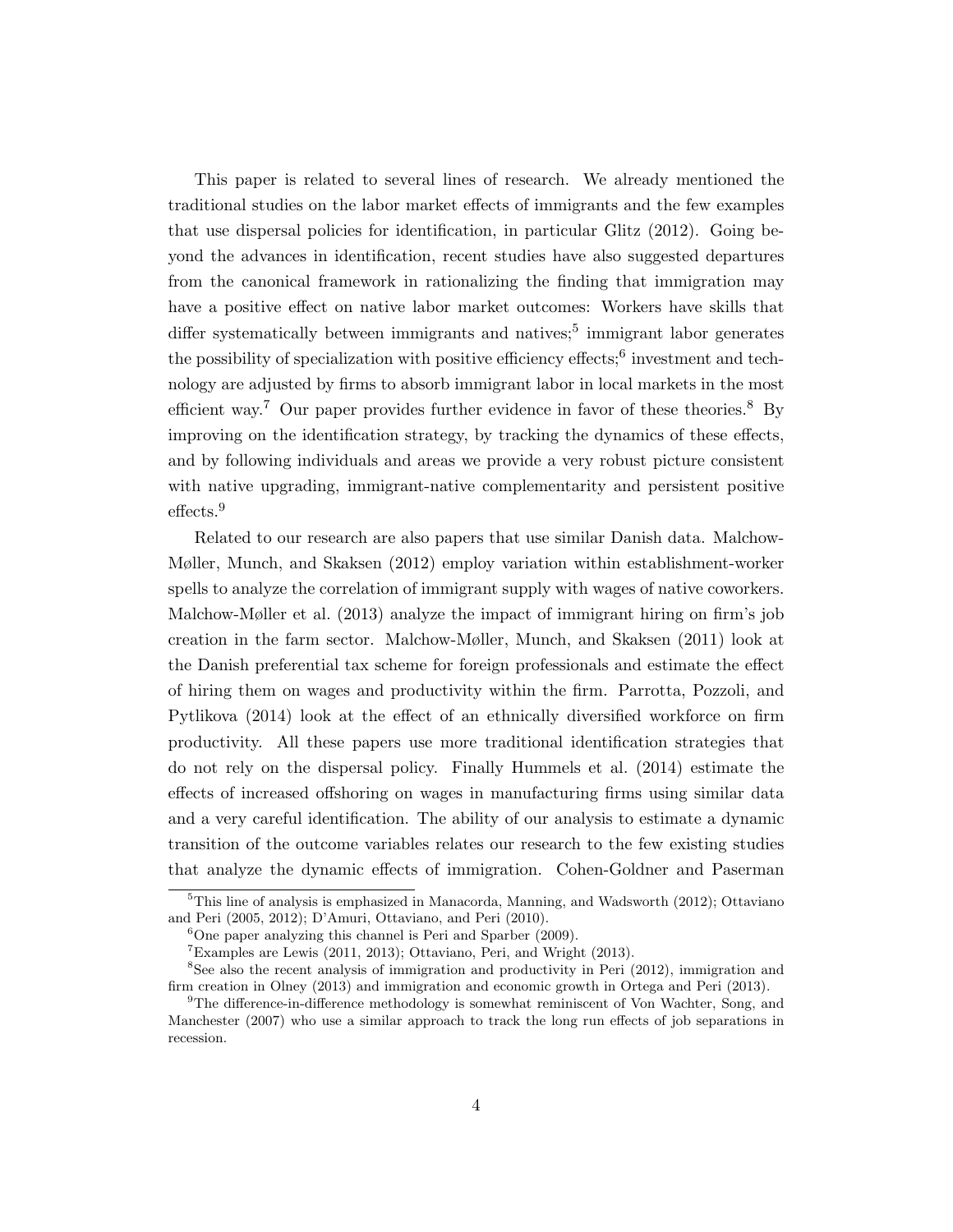(2011), for instance, allow for labor market effects of immigration on natives to change over time assuming that this is due to the dynamic adjustment of capital and not to a dynamic response of natives.

Our approach tackles also the criticisms moved by some recent studies to the so-called "area" approach in analyzing immigration. Borjas (2003) and other argue that wage effects of immigrants are not captured when limiting the analysis within a geographic area. By following individuals, our approach captures the effects of immigrants on individuals that may "spill" to other regions through mobility. Moreover by comparing municipality-based and individual-based dynamic responses over time we can establish directly whether spillovers have an important role in understanding the impact of immigrants.

The rest of the paper is organized as follows. Section 2 describes the dispersal policy and the characteristics of the refugee-county immigrants. Section 3 presents the data, their trends and summary statistics. Section 4 describes our two empirical approaches and the identification assumptions. Section 5 shows and discusses the empirical results and some extensions. Section 6 concludes the paper.

## 2 Refugees in Denmark

Immigrants (foreign-born) represented three percent or less of total employment in Denmark until 1994 and they were almost equally divided between those from the European Union  $(EU)^{10}$  and those from outside the European Union (non-EU) as shown in Figure 1. The figure shows that beginning in 1995 the presence of non-EU immigrants started to grow reaching a peak of 4.7% in 2008. Part of this significant growth of non-EU immigrants was driven by the inflow of immigrants from "refugee countries" that experienced significant conflicts between 1995 and 2003, especially Former Yugoslavia, Somalia, Afghanistan and Iraq. The inflow of immigrants from those countries grew in the 1990's and in the 2000's first in the form of refugees and then as families were re-unified with refugees. Let us describe in greater detail the events involving the inflows and distribution of these immigrants.

A well-organized and centralized program to admit and distribute refugees across 275 Danish municipalities was set in place in 1986 and it was administered by the Danish Refugee Council until 1998 (Damm, 2009).<sup>11</sup> This program distributed

 $10$ We call EU immigrants those from the EU15 countries plus Norway, Iceland and Liechtenstein (European Economic Area) and Switzerland (bilateral agreement).

 $11$ In our analysis we use the new and larger municipalities as local labor markets. They are 97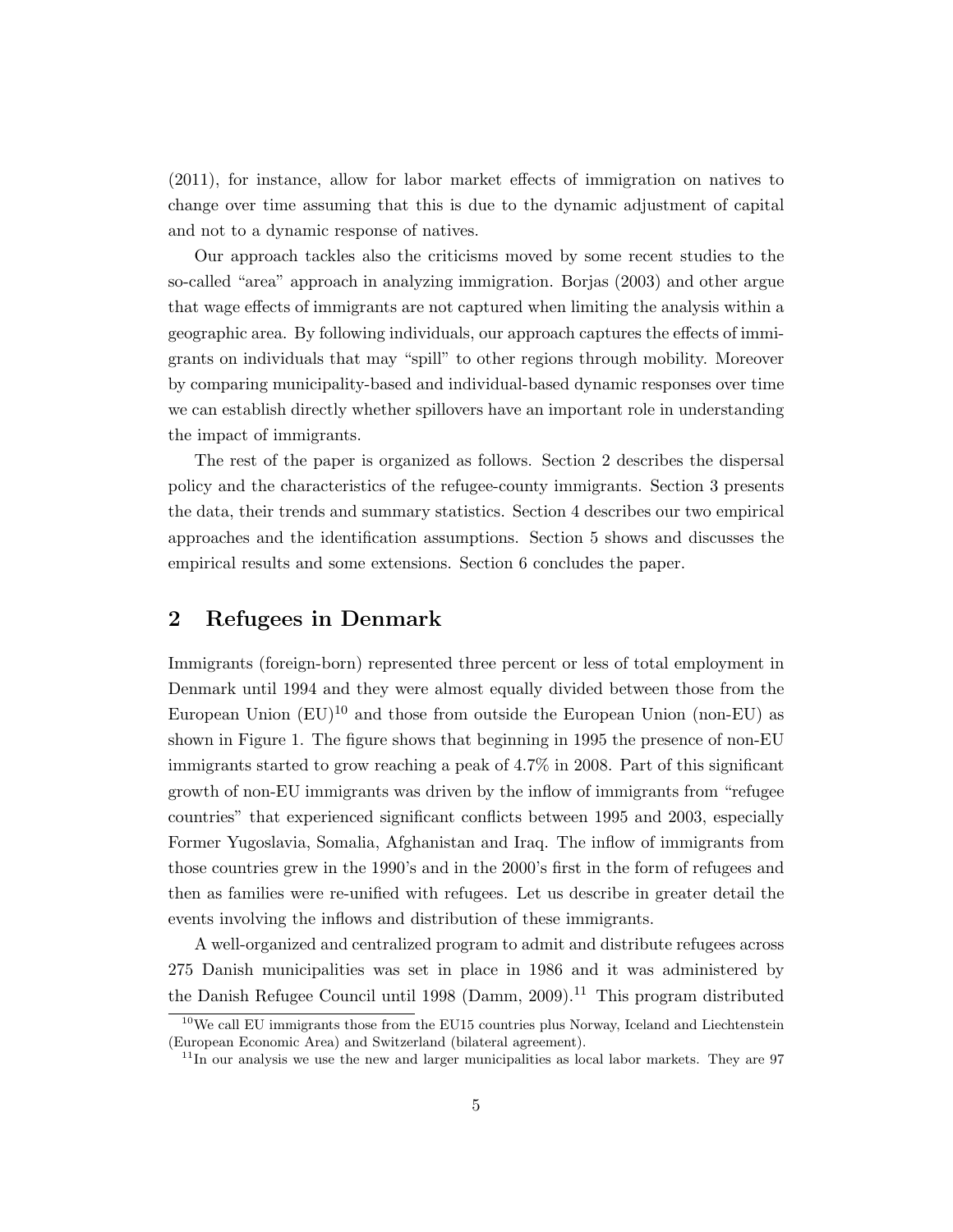all the incoming refugees based only on information about their nationality and family size. The Refugee Council had no information on the skills, education, labor market abilities and Danish language proficiency of those individuals. The goals of the Refugee Council were two. First, it allocated refugees to obtain a balanced distribution across communities as a way to even out their housing burden. A key aspect of the dispersal policy, in fact, was the availability of temporary housing to refugee families and the provision of assistance in finding permanent housing. Access to temporary housing via this program ensured a very high take-up rate of the settlement offers: refugees accepted in more than 90% of the cases and they stayed in the municipality where they were assigned, on average for 18 months, although they were not forced to do so (see Damm, 2009, page 286). The second goal of the Refugee Council was to create ethnic clusters in the distribution of refugees, with the idea that individuals were more likely to help each other when living in enclaves of people of the same nationality. Hence, within the aggregate distribution of refugees across municipalities, national clusters emerged because of uneven distribution of nationalities. The location of national clusters was accidental, as it depended on the timing of specific inflows and on the availability of houses at that time. Local Danish communities (municipalities) had little say on which or how many refugees they could accept as the decisions of the Refugee Council were communicated to them once the temporary housing had already been arranged in the community.

Such a dispersal policy, therefore, generated national clusters of refugees that were independent of local labor market conditions between 1986 and 1994. Then, between 1995 and 2003 a sequence of large waves of immigrants from the regions of Former Yugoslavia and then from Somalia, Afghanistan and Iraq (refugee countries) entered Denmark, driven by major conflicts in their countries of origin. Figure 2 shows the cumulated number of immigrants from each of these four countries standardizing to zero their population in Denmark as of 1995. While we see a growth in immigrants from Somalia and Iraq already before 1995, we notice that 1995 ushers a period of sudden and large inflow of immigrants from these countries that lasted until 2003. Notice, as term of comparison, that immigration from Eastern Europe (reported as a solid line in Figure 2) did not pick up until the later accession of Romania and Bulgaria to the EU after 2005. Hence, the national clusters distributed accidentally by the dispersal policy became focal points for new immi-

after merging Frederiksberg and Copenhagen.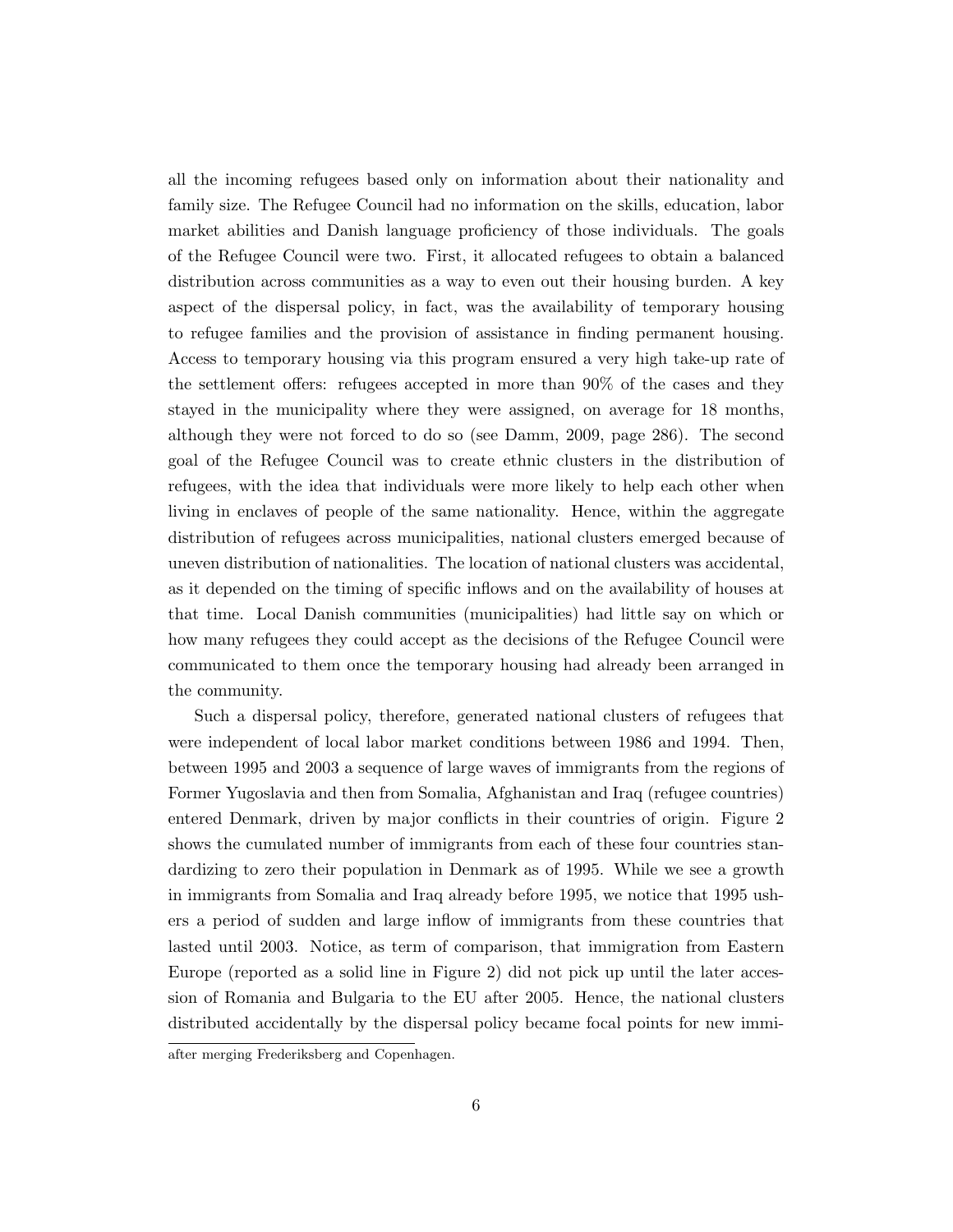grants coming from conflict-torn areas. Beginning in the mid 1990's several family members re-unified with refugee-country immigrants and the dispersal policy was abandoned. Hence, the large inflows from the eight "refugee countries" produced differential variation in migrants across municipalities due to the spatial differences in nationalities generated by the dispersal policy.

Table 1 shows the effect of the initial refugee-country concentration across municipalities on the subsequent inflow of immigrants from refugee countries. We divide municipalities in quartiles according to the level of the eight refugee-country immigrants relative to population as distributed by the Dispersal Policy.<sup>12</sup> The municipalities in the top quartile hosted a somewhat larger population of refugeecountry immigrants in 1994.<sup>13</sup> However, their presence was limited and equal to 0.76 percent of employment in 1994. In municipalities at the bottom quartile only 0.23 percent of employment in 1994 was from refugee-country immigrants. This difference of 0.5 percentage points of employment was stable before 1994 but it grew more than threefold to a difference of 1.6 percentage points by 2008 because of the significant inflows from those countries. Table 1 shows also that such a differential growth in refugee-country immigrants is responsible for about half of the differential growth in non-EU immigrants as share of employment across the top and the bottom quartile of municipalities (that increased by 2.6 percentage points). To the contrary the differential in the presence of EU immigrants across those municipalities remained almost unchanged (increase by only 0.3 percentage points) during the period 1994-2008. This suggests that differential labor demand was not likely to be the reason for differential growth of refugee-country immigrants, as EU immigrants, free to locate where jobs were, would have responded to those.

Table 2 shows some important features of refugee-country immigrants, as a group, relative to natives. They were significantly less educated than natives and employed in elementary and often manual-intensive types of occupations. This feature is important as it informs what type of native workers would be more likely to compete with them. Forty percent of refugee-country immigrants (and likely more, if we consider most of those with unknown education as less educated) did not have a post-secondary education while for natives it was only 32 percent. Most

<sup>&</sup>lt;sup>12</sup>Recall that the eight refugee countries are Yugoslavia, Somalia, Afghanistan, Iraq, Sri Lanka, Vietnam, Iran and Lebanon as they generated a substantial inflow of refugees during the period 1994-2008.

<sup>&</sup>lt;sup>13</sup>Notice, that the actual stock (differently from the new inflow each year of the policy) include relocated immigrants.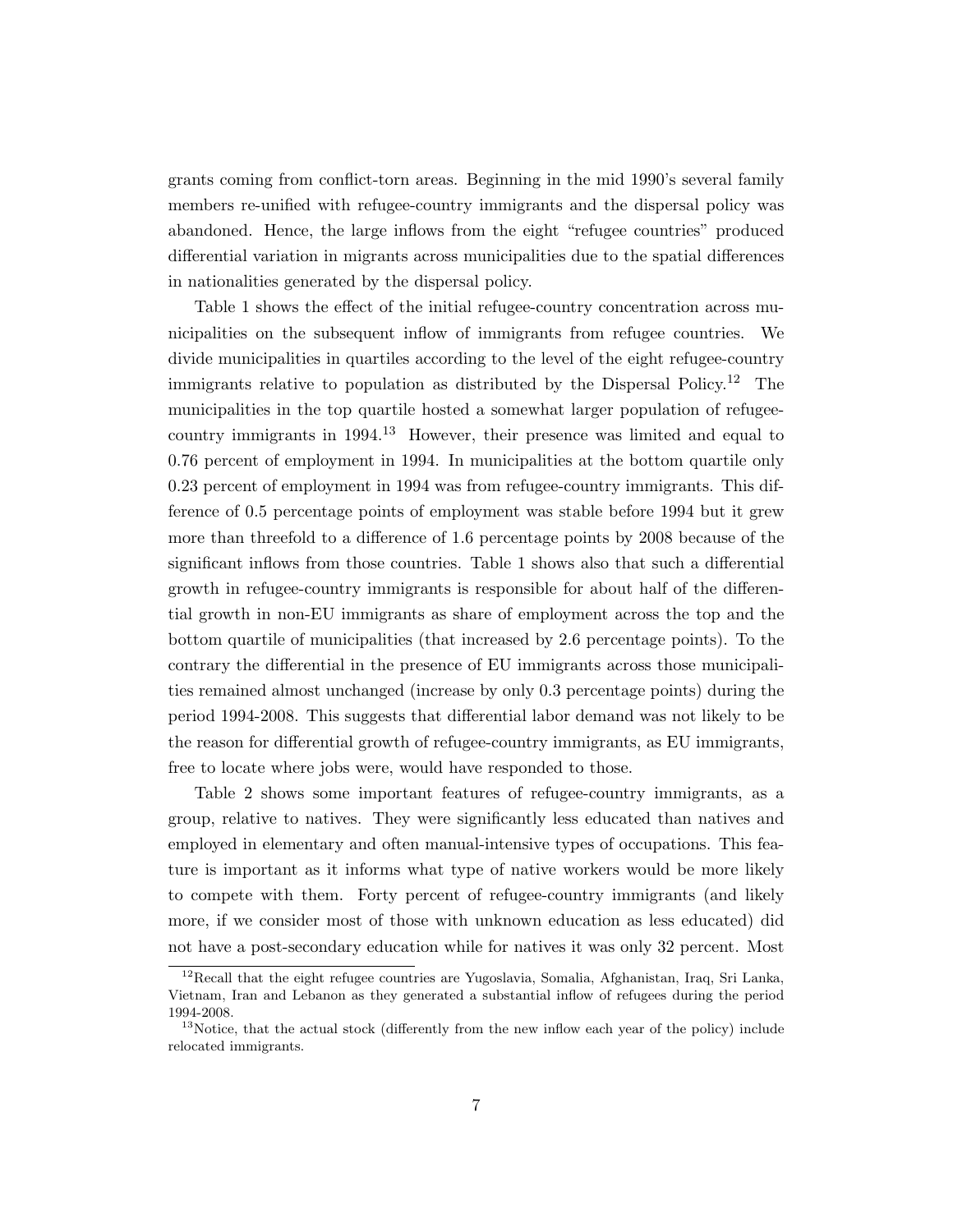of the individuals from refugee countries did not speak Danish and they were culturally and ethnically different from natives. They were more likely than natives to be employed in manual occupations and less likely than natives to be in the more complex, cognitive-intensive and highly paid occupations. Table 2 shows also that the least complex type of occupations ("sale and elementary service occupations" ) employed 13% of refugee-country immigrants while only 4% of natives. At the other end of the spectrum the most complex type of occupations ("legislator and senior officials") did not employ any refugee-country immigrant.

Table 3 shows more evidence of the concentration of refugee-country immigrants in occupations with high manual and low cognitive and communication content. The table shows the five occupations with the smallest (Panel A) and the largest (Panel B) net inflow of refugee-country immigrants in the period 1994-2008, measured as change in their share of employment. We see that the low-inflow occupations are very high in cognitive and communication content (as we will define more precisely below) and they are low in manual task content, while vice-versa the large-inflow occupations are high in manual content and low in cognitive-communication content. Immigration from refugee-sending countries, therefore, represented an increase in the supply of labor in manual-intensive, elementary types of occupations. Those were overwhelmingly performed by natives with no post-secondary education, and hence this is the group of workers whose response to refugee-country immigrants we will analyze more closely as they may be the most negatively affected by competition. High skilled natives, to the contrary, are likely to be complementary to these type of workers, and we will also analyze refugee-country immigrants' impact on their labor market outcomes as comparison.

Figure 3 shows the dynamics of the average complexity index for high and low skilled native workers and for refugee-country immigrants aggregating over Denmark. Panel A includes only people who were working as of 1995 (hence only one cohort) while panel B includes all workers between 1995 and 2008. The figure clearly shows that refugee-country immigrants exhibit a much lower level of occupational complexity, and also that the level did not change much over time for a cohort or including new entrants between 1995 and 2008. Less skilled natives had a complexity level that increased markedly over time while high skilled natives had high average complexity that did not change as much over time. Hence, the aggregate time behavior is consistent with the idea that refugee-country immigrants increased permanently the supply of non-complex tasks in the labor market and less skilled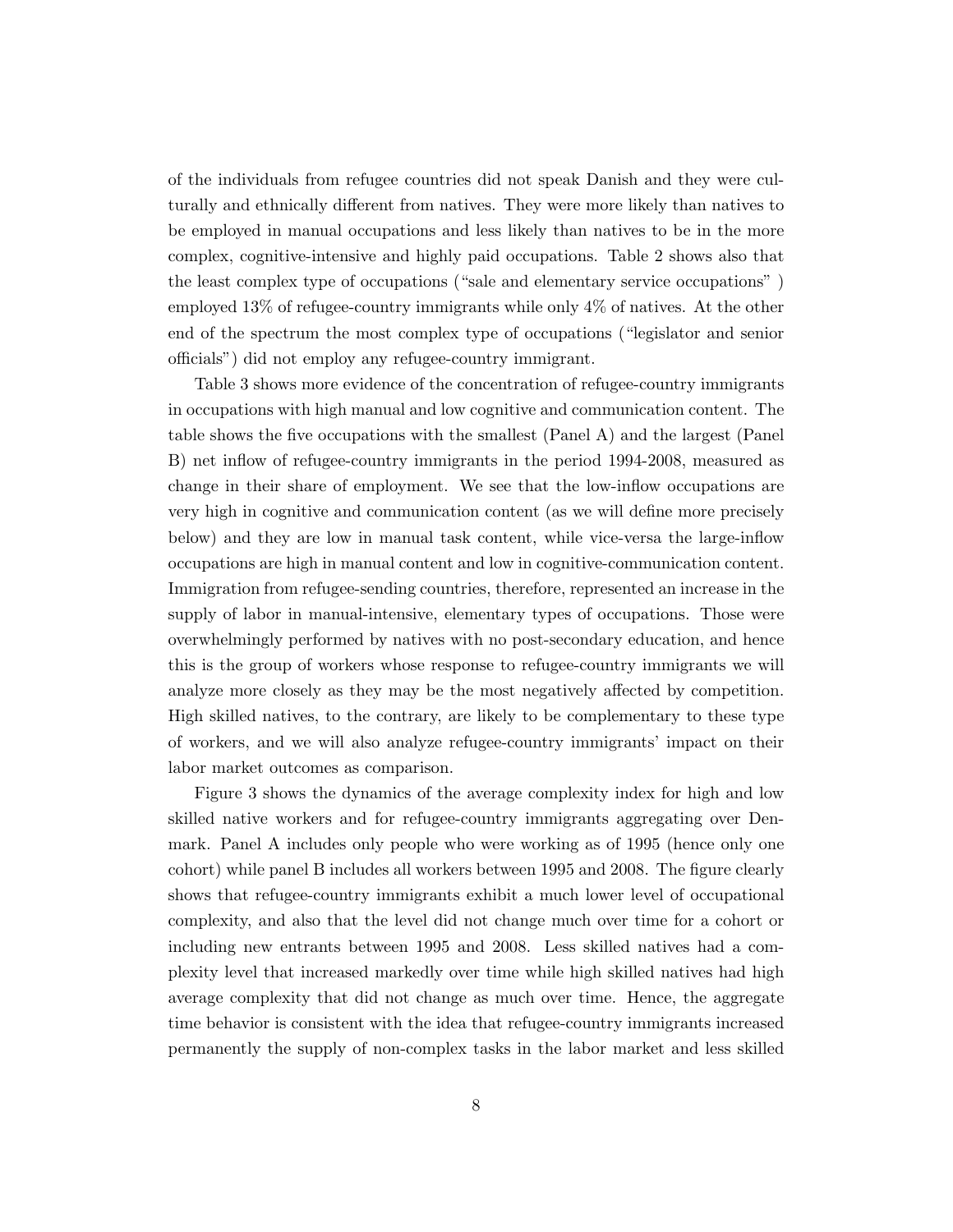natives responded by moving towards more complex tasks.

Let us conclude this section with few important observations about the Danish labor markets. Danish jobs exhibited high turnover rates, low costs of hiring and layoffs and decentralization in wage setting during the considered period (Dahl, le Maire, and Munch, 2013). In this flexible framework wage responses best reflect marginal productivity. The findings from this case are informative of the potential effect of unskilled immigrants on similar labor markets represented by the US or UK, rather than other continental European countries, because of their higher level of flexibility. Occupational and cross-firm mobility turn out to be important margins of adjustment in Denmark and this may help explain the positive correlation between immigration and employment/wage of natives that is also observed in the US (Card, 2009) and the UK (Dustmann, Frattini, and Preston, 2013).

#### 3 Data and Descriptive Statistics

#### 3.1 Sample and Variables

The core of our data is the Danish Integrated Database for Labor Market Research (IDA), a collection of administrative registers that link data on individual characteristics of the workers and data on the characteristics of establishments. The data are recorded annually, during the last week of November, for each individual in Denmark and include detailed information on occupation, salary, hours worked, individual demographics, and other workers' characteristics. They also include the industry, location and other basic characteristics of the establishment where the person is employed.

We select individuals who were between 18 and 65 years old, who were not attending school and not permanently disabled.<sup>14</sup> We refer to this group as the "working-age population". We restrict our analysis of outcomes to a panel of Danishborn individuals. Those without college education, low skilled, are the workers in more direct competition with refugee-country immigrants and we focus our attention on their outcomes. For completeness and comparison we will also show the estimated effect of refugee-country immigrants on college educated (high skilled) natives.

The panel regression analysis (described in section 4.1) includes all individuals that are employed in November of each year. When turning to the difference-in-

 $14$ Bratsberg, Raaum, and Røed (2010) show that large fraction of non-EU immigrants in Norway take up disability pension. We do not include those immigrants in our analysis.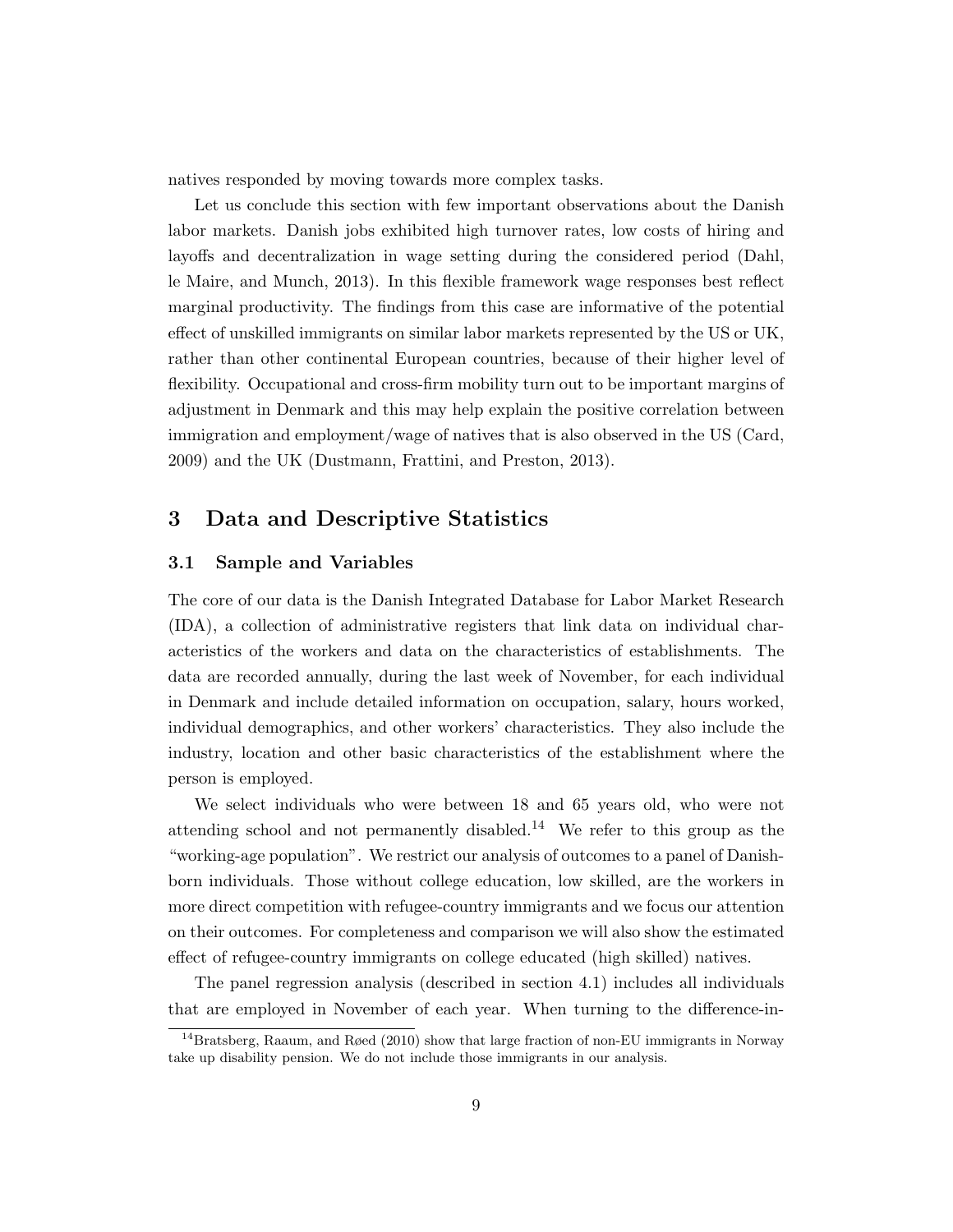difference analysis (described in section 4.2) we consider instead a balanced panel of individuals and we follow them without imposing further restrictions as they transit into and out of employment and across jobs. In this second sample we select natives aged 21 − 51 in year 1994 who therefore satisfy the age criterion for being in working-age population  $(18 - 65)$  throughout our analysis. An individual will be in the sample continuously unless he/she becomes disabled, leaves Denmark or dies within the 1991-2008 period. In the analysis of the effect of immigration on the employment margin we distinguish two subgroups in the balanced panel: those employed as of November 1994 and those not employed in November 1994.

In all specifications of the empirical analysis we consider three main outcome variables. The first is a measure of the complexity of tasks performed by a native worker on the job. This index is obtained using information on the task intensity of each occupation from the O\*NET database (US Bureau of Labor Statistics) along the dimensions of manual, communication and cognitive content and aggregating them. The complexity index follows Ottaviano, Peri, and Wright (2013) and is increasing in communication and cognitive content while it is decreasing in manual content. We provide details about the underlying task data and the link to Danish registers in the Online Appendix. We also show results using each component of the index (Manual, Cognitive and Manual). The second outcome is the (logarithm of) hourly wage of a native worker, calculated including mandatory payments to pension schemes and deflated using the Danish consumer price index.<sup>15</sup> The third is a measure of individual labor supply captured by the fraction of a year worked. This variable equals one if the worker was a full-time employee throughout the year. If either the person was part-time employed and/or if the person was only employed part of the year, the employment variable takes a fractional value equal to the share of the regular working year which was spent at work. The employment variable is measured for each Danish native individual while the occupational index and the hourly wage measure are available only for those individuals who were employed at the end of November.

We also construct a variable that we call "occupational mobility" that equals one whenever an individual changes occupation between year  $t-1$  and t. So our data, by following people over time, allow us to study occupational mobility of individuals.

<sup>&</sup>lt;sup>15</sup>The mandatory pension contributions vary across industries. As data on the pension payments are available only from 1995 onwards, we consider wage net of pension contributions when we include pre-1995 data. The fixed effect analysis that can be implemented with net or gross earnings proved to be robust to the choice of income measures.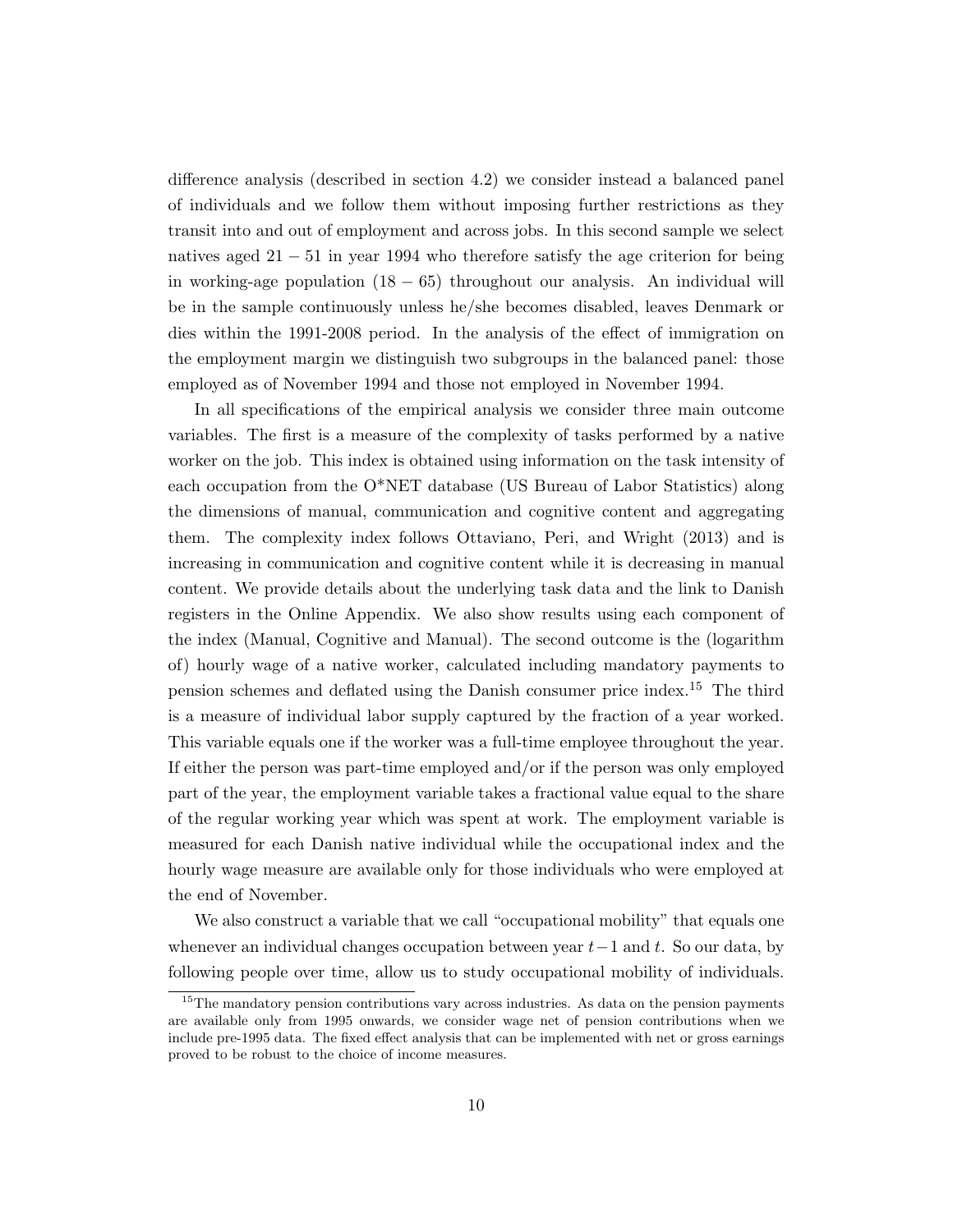The effect on the complexity index captures the direction of such mobility in the complexity space. Namely, if a worker changes job and moves to an occupation with higher complexity we consider such a move as a transition to more complex tasks, usually associated with higher pay and lower unemployment risk.

The individual level characteristics that we use as controls are age, labor market experience (cumulative employment in years since first joining the labor force), tenure in the current job (calculated as the period elapsed between the hiring in the current establishment and the current period), level of education, marital status, region and industry of employment. Summary statistics of the controls and of the dependent variables used in the empirical analysis are provided in Table  $4^{16}$ . The table shows summary statistics for the sample of native workers used in the fixed effect regressions.<sup>17</sup>

#### 3.2 Local Labor Markets

The geographic units of analysis, that we use to approximate local labor markets, are the municipalities that can be identified consistently in Denmark, beginning in 1988 up to 2008. We merge Frederiksberg and Copenhagen since those two municipalities constitute one integrated labor market. This leaves us with 97 areas where Copenhagen, Aarhus and Aalborg are the biggest and most populous ones.<sup>18</sup> While these geographical units are rather small we can follow workers across municipalities and hence we do not have to make any assumptions about them being closed economies. We are simply assuming that immigration in the municipality of work is a good proxy of the intensity of exposure of a native worker to the competition and to the opportunity brought by those immigrants. Most of the mobility of workers takes place across firms within municipality confirming that municipalities are, even in the long run, rather self-contained labor markets. Only around 10 percent of the

<sup>&</sup>lt;sup>16</sup>The empirical analysis is based on a 20 percent random sample of native individuals. Immigrant shares (the explanatory variable of interest and the instrument) are calculated on the full sample to avoid measurement error.

 $17$ The balanced panel used in the difference-in-difference analysis has similar summary statsitics in terms of age, labor market experience, education and wages to those reported in Table 4.

<sup>&</sup>lt;sup>18</sup>Copenhagen (including Frederiksberg) had 603 thousand inhabitants in 2008, and Aarhus and Aalborg had, respectively, 298 and 195 thousand inhabitants. The smallest municipalities are islands with two to seven thousands inhabitants, which will count very little in our estimations. The next smallest municipalities begin at around twelve thousand. In the large cities the employment/population ratio is about 60 percent, while it is 40 percent in the more isolated, rural municipalities.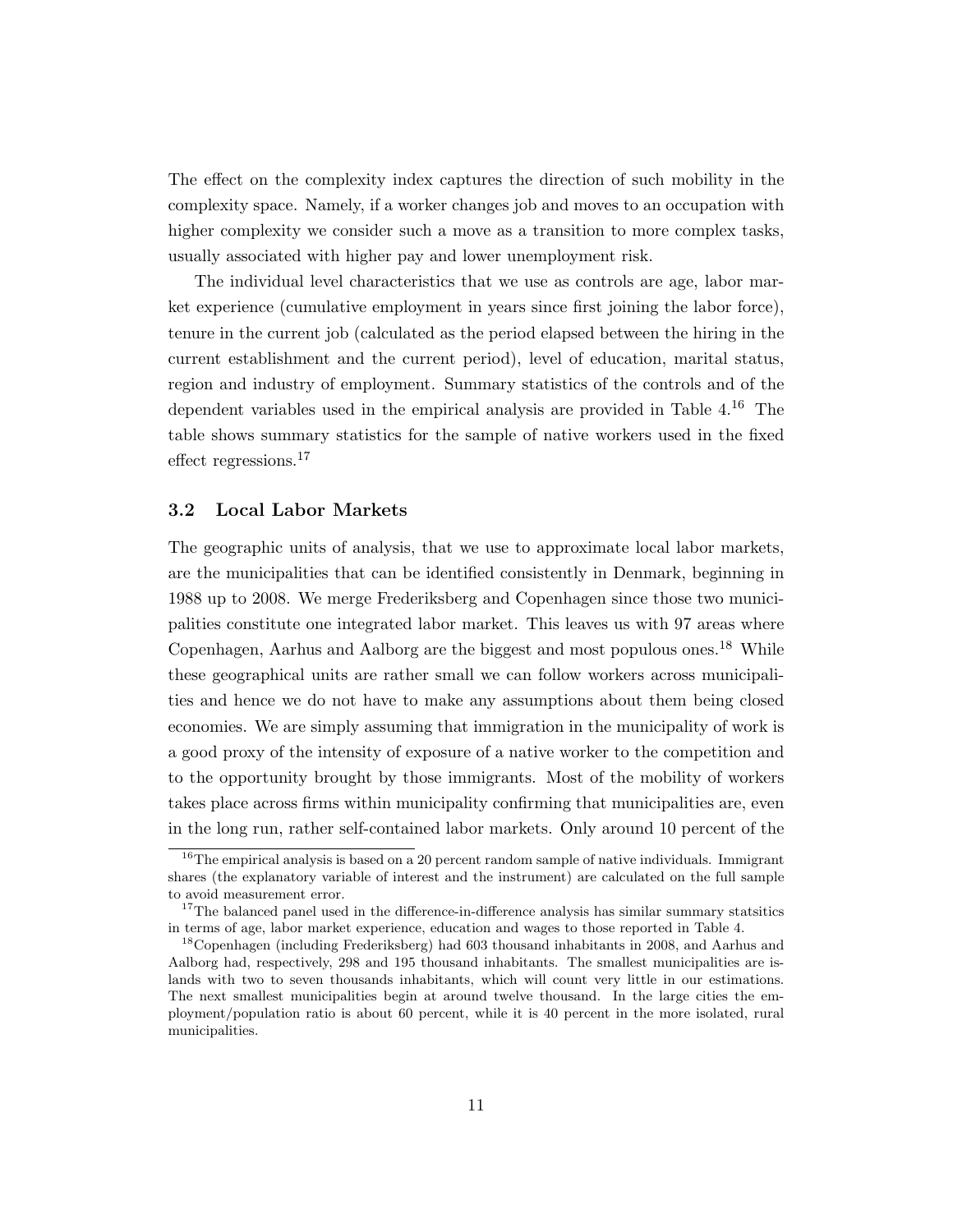workers who move across establishments each year change municipality.<sup>19</sup>

### 4 Empirical Approach and Identification

#### 4.1 Individual Workers: Fixed Effects Panel Regressions

The first empirical approach that we implement estimates panel regressions with large number of fixed effects using 2SLS methods. By including different sets of fixed effects, we identify the response of native low skilled workers either within their establishment spells, or within their municipality spells or including their whole working experience 1995-2008.

We indicate the outcomes of native  $(NAT)$  individual i in establishment j in municipality m at time t as the variable  $y_{ijmt}^{NAT}$  in regression (1) below. We analyze occupational complexity, task intensity, occupational mobility, the logarithm of hourly wages and employment, measured as fraction of working year, as outcome variables. The main explanatory variable is the refugee-country immigrant share of employment in municipality m and year t,  $S_{mt}$ , calculated as  $F_{mt}/P_{mt}$  where  $F_{mt}$ is the stock of employed immigrants from refugee-countries and  $P_{mt}$  is the total employment in municipality  $m$  and year  $t$ . The regressions that we estimate have the following structure:

$$
y_{ijmt}^{NAT} = x_{it}^{\prime} \alpha + \beta S_{mt} + \phi_{t, IND} + \phi_{t, REG} + \gamma_{i, u} + \varepsilon_{ijmt}
$$
\n<sup>(1)</sup>

The variable  $x_{it}$  is a vector of time-varying individual characteristics which include age, age squared, labor market experience, experience squared, tenure on the job, tenure squared, education, and whether the person is married. The variables  $\phi_{t,IND}$ and  $\phi_{t,REG}$  are industry-by-year and region-by-year effects capturing regional and industry-specific time patterns. Regions are the five administrative regions in Denmark and industries are the eight industries of the 1-digit NACE industrial classification scheme.<sup>20</sup>

In our 2SLS estimation analysis we instrument the explanatory variable  $S_{mt}$ with  $S_{mt}$  that uses the refugee dispersal policy and is described in section 4.3. The

<sup>19</sup>As Copenhagen is a metropolitan area significantly larger than the others and it attracts a large part of non-refugee immigrants we have also performed the regression analysis in section 5.1 excluding it. The results are very similar to those obtained including Copenhagen and we did not report them. They are available upon request.

<sup>20</sup>The regions and the industries are listed in Table 4.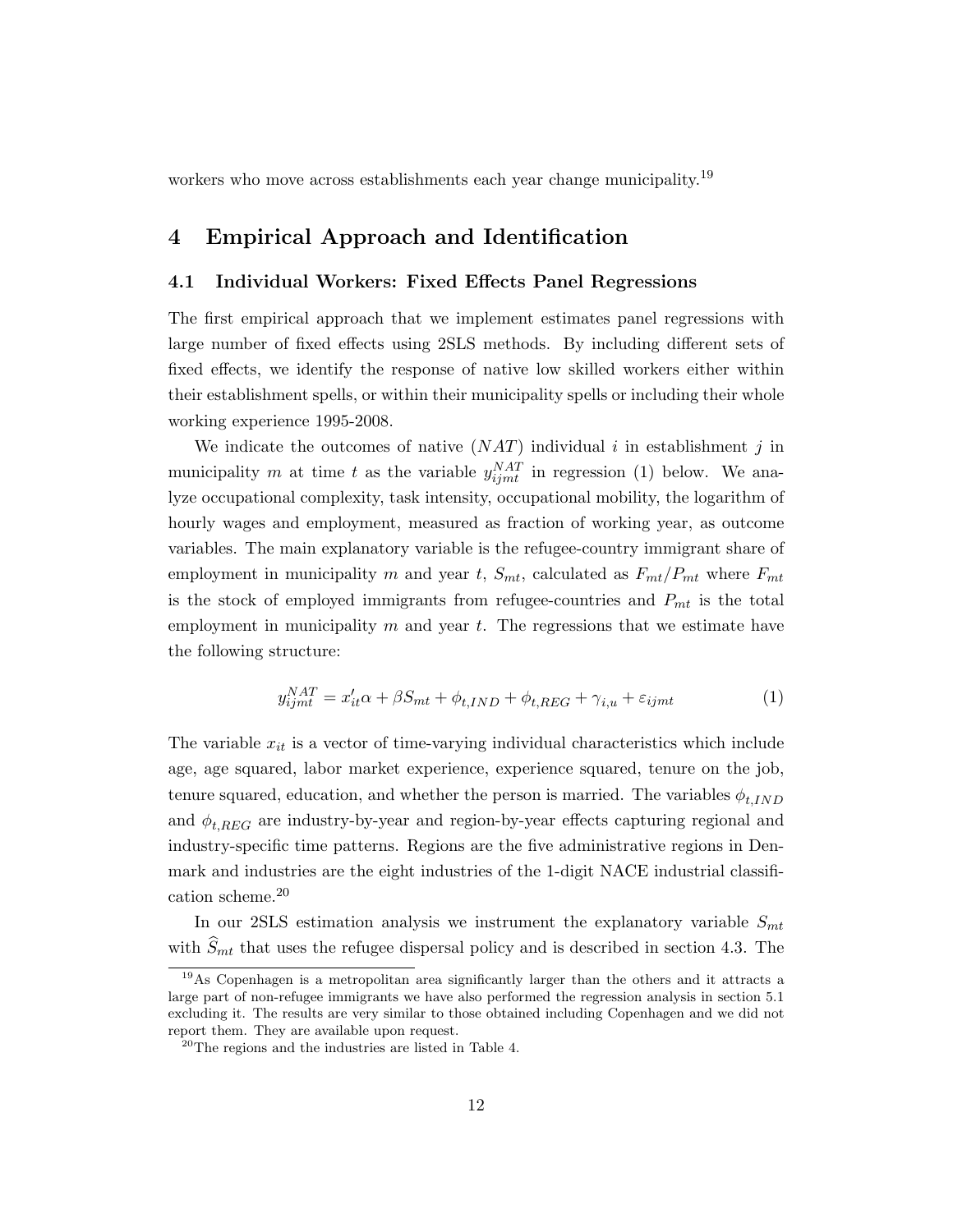variables indicated by  $\gamma_{i,u}$  represent fixed effects for each individual i and unit u combination. Depending on which unit  $u$  we choose, the inclusion of these effects allow us to identify the impact of immigration on outcomes within that unit. In the first set of regressions we choose the unit  $u$  to be an establishment,  $j$ , so that the set of fixed effects  $\gamma_{i,j}$  will vary for each employee-establishment pair.<sup>21</sup> Such regression identifies the impact of an increased supply of refugee-country immigrants on the outcome of native workers within an establishment. While such an extensive set of fixed effects allows us to absorb any heterogeneity in employee-establishment matches, reducing drastically the scope for omitted variable bias, it may also miss important effects that are systematically different when workers change establishment.

For this reason the second group of regressions include a set of individualmunicipality fixed effects  $\gamma_{i,m}$  instead. This specification estimates the impact of immigrants on outcomes of native workers within their municipality spells but across establishments. Differences with the previous specification reveal that some effects might be more or less pronounced when leveraging workers' experience across establishments. This help understand, for instance, whether the specialization adjustment of natives takes place prevalently within or across establishments.

Finally, the third version of equation (1) includes individual fixed effects (with no  $u$  interaction) so as to capture the response to immigrants within the whole individual workers's experience. This is a more classic panel fixed effect estimation based only on within-individual variation. If immigration affects natives when they move out of the municipality in a systematically different way than while they stay, this method will provide estimates different from the previous two. To account for the correlation of errors across individuals and years within municipality we cluster standard errors at the municipality level (for individual fixed effects straddling over several municipalities the level of the cluster is the initial municipality).

The three panel regressions described produce an informative picture of the effects of refugee-country immigrants on native outcomes. Together they range from very tightly identified, but possibly narrower effects within a worker-establishment spell, to broader but possibly less cleanly identified effects, over individual working experiences. However, as they are considering only the contemporaneous effects of immigration on working natives, they can hardly be used to obtain an estimate of

<sup>&</sup>lt;sup>21</sup>This is similar to the fixed effects used in Hummels et al.  $(2014)$  and Malchow-Møller, Munch, and Skaksen (2011).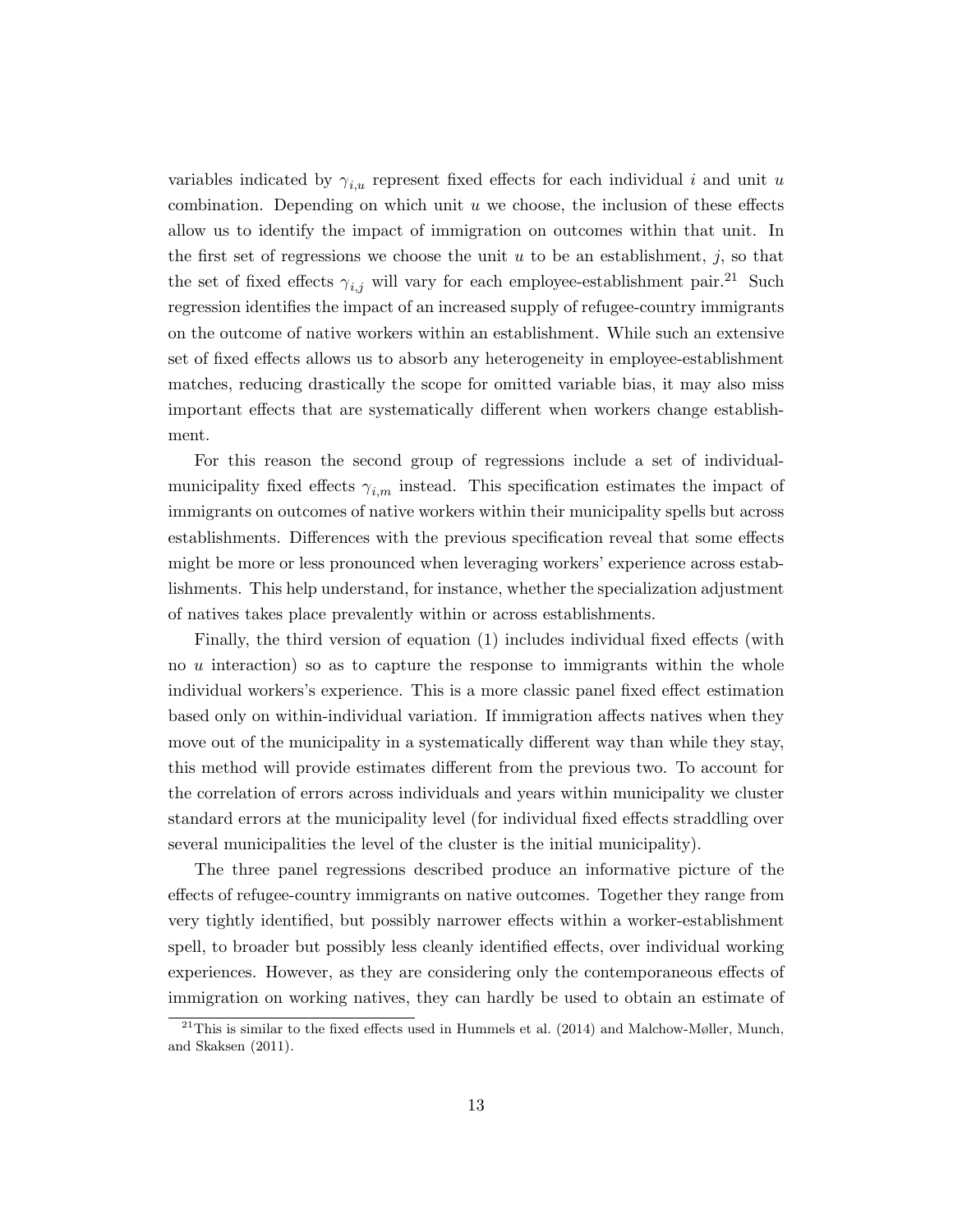the dynamic, short and long run effects of immigration and of the effect on the employment/non-employment margin. These shortcomings are addressed by the specification described next (section 4.2).

#### 4.2 Following People or Municipalities: Difference-in-Difference

Our second approach uses a difference-in-difference design to identify the short and long run effect of immigrants on less educated native workers who resided in a Danish municipality in 1994. We follow their outcomes, including those who moved out of the municipality or out of employment. We choose 1995 as beginning of the treatment period as figures 1 and 2 show a discontinuous increase in refugeecountry immigration beginning in that year. We discretize immigration exposure across municipalities using differences in refugee-country immigrants determined by the dispersal policy. The exact construction is explained in section 4.3. We define as "exposed to immigration" or "treated" those municipalities in the top quartile of the refugee-country immigration exposure ranking, and as "non-exposed" or "*control*" those in the bottom quartile.<sup>22</sup> In order to leverage such a difference we only include individuals in the top and bottom quartile municipalities in the difference-in-difference regressions.

This set-up allows us to define a pre-treatment period represented by the years 1991-1994 during which refugee-country immigrants in Denmark were not abundant. Then, we consider a treatment period going from 1995 to 2008 during which the number of refugee-country immigrants surged. The ethnic enclaves of refugeecountry immigrants, generated during the dispersal policy, were joined by many more immigrants due to prolonged crises in the source countries. We then compare the labor market outcomes of low skilled natives during the treatment period in high exposure municipalities relative to low exposure to identify the effect. We can also test the pre-1995 trend in native outcomes between exposed and non-exposed municipalities to see whether the performance of native low skilled workers differed already before the treatment period of large refugee-country immigration.

We implement the difference-in-difference estimation in a regression setting. The variable  $y_{imt}^{NAT}$  represents an outcome for native individual i in municipality m in year  $t$  as in equation (1). The outcomes are occupational complexity, manual intensity, hourly wages and employment as fraction of year worked. The explanatory

 $^{22}$ Specifically, the population weighted distribution of the 1994-2008 difference in the *predicted* refugeee-country immigrant share is our measure of immigration exposure.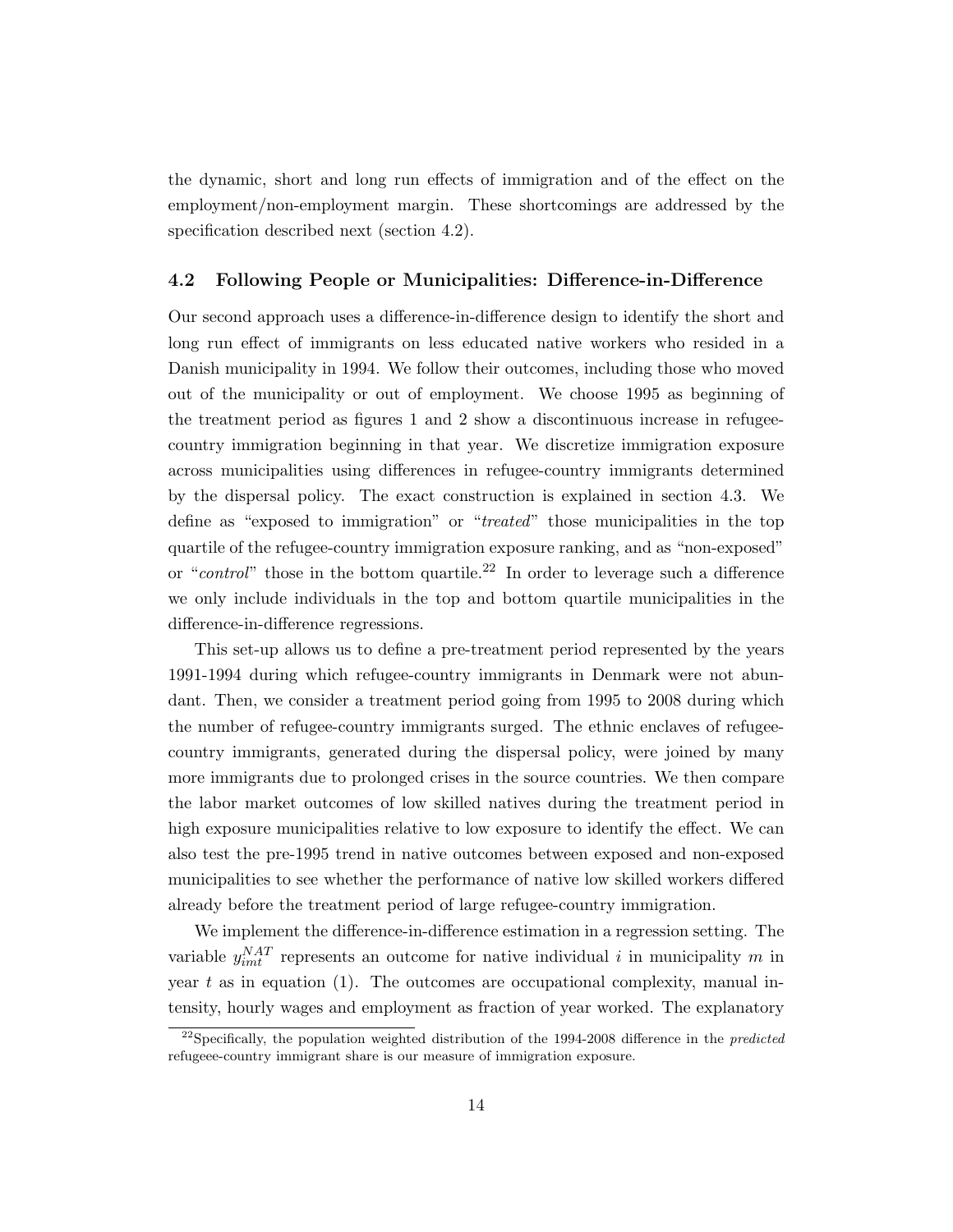variable of interest is the treatment dummy  $M_{imt}$  equal to one if individual i is in an exposed municipality and 0 if the individual is in a non-exposed one. This variable is interacted with a set of year dummies,  $D(year = t)$ , equal to 1 in year t and zero otherwise. The year variable is defined so that 1994 is year 0 and 1 to 14 corresponds to the treatment period, while  $-3$  to 0 is the pre-treatment period.<sup>23</sup>

The variable  $x'_{it}$  represents the same individual controls as included in (1) and the variables  $\phi_m$  are fixed effects for each municipality. The detailed year effects are industry-by-year  $(\phi_{t,IND})$ , region-by-year  $(\phi_{t,REG})$ , education-by-year  $(\phi_{t,EDUC})$ , and occupation-by-year  $(\phi_{t,OCC})^{24}$  The equation that we estimate is:

$$
y_{imt}^{NAT} = x_{it}'\alpha + \sum_{t=-3}^{-1} \gamma_t M_{imt} D(year = t) + \sum_{t=1}^{14} \gamma_t M_{imt} D(year = t) + + \phi_{t,IND} + \phi_{t,REG} + \phi_{t,EDUC} + \phi_{t, OCC} + \phi_{mt} + \varepsilon_{it}
$$
 (2)

The coefficients  $\gamma_t$  capture the difference in individual outcomes from 1991 (year −3) to 2008 (year 14) between individuals in treated and non-treated municipalities, standardized to zero in year 0 which is 1994. We will show these coefficients in the panels of section 5.

Within the common framework of expression (2) we specify two different regressions. One is designed to follow individual workers who were in a treated or a control municipalities as of 1994. This specification implies that we define the treatment, the controls and the fixed effects based on the location/characteristics of worker i in 1994 and we characterize this specification as following the cohort of individuals. The indicator  $M_{imt}$  is one in this specification if individual i was in a treated municipality m in 1994 no matter where he/she is in year t. Hence, the indicator variable does not vary with t. Similarly all covariates included as controls are fixed for the worker in 1994.

The other regression tracks the evolution of outcomes in *municipalities* instead. In this case the indicator  $M_{imt}$  is one if individual i is in a treated municipality m in year t. Hence, individuals included in the "treated" group may change over time, as they move in or out of treated municipalities. The control and fixed effects are

<sup>&</sup>lt;sup>23</sup>As we include municipality and year effects in the model we omit year 0 in the interactions with the treatment dummy. Hence, 1994 is the reference year.

 $24$ The occupation categories are unskilled worker (reference), skilled worker, intermediate professional, higher grade professional and manager. The education categories, the regions and the industries are the same as in equation (1).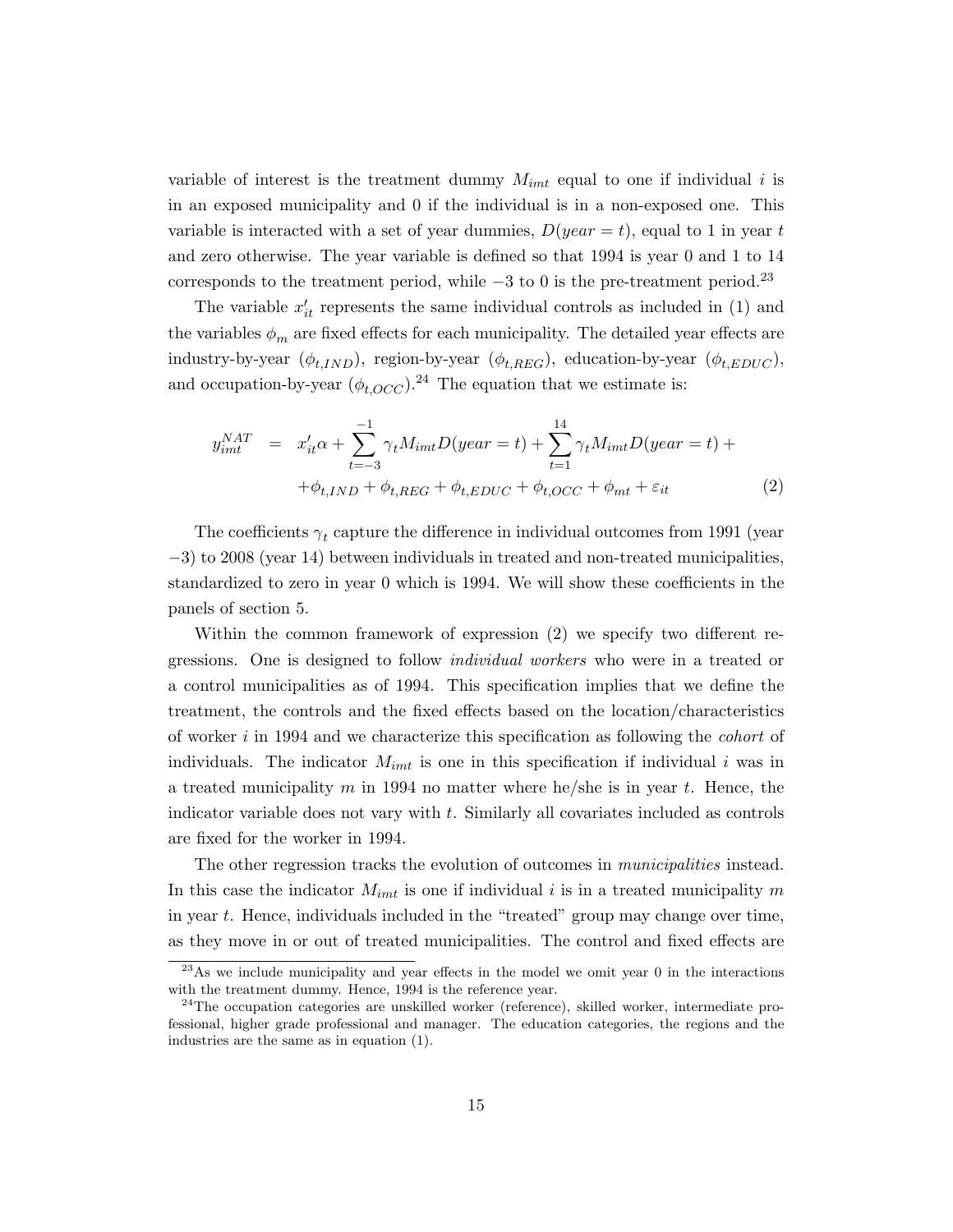also relative to the individual in year  $t$ . This approach mirrors, in an individuallevel setting, the repeated cross-section regressions often seen in the literature that estimate the effect for the average worker in the municipality. The effect obtained this way will combine the impact of immigration on individuals who remain in the municipality and the contribution of natives who (selectively) join and it will miss the contribution of those who (selectively) leave. Hence, this second approach is not as clean in terms of exogeneity of the explanatory variable as the first, but it mirrors the typical area approach of the existing literature. The comparison of the two approaches will tell us whether we miss some important features of the impact of immigration on native outcomes when we follow the local labor market (municipality) effect rather than the average individual effect. Standard errors are clustered at the municipality level.

#### 4.2.1 Cumulated Long Differences

Finally, we want to capture the effect of immigration on the cumulated individual outcomes for the whole 1995-2008 period, in a framework similar to equation (2). To do that we calculate as outcome the cumulative time (in years) spent in the initial establishment or in establishments different from the first, the time spent in the initial municipality or in different municipalities, and in employment or in non-employment. We also calculate the cumulative effect on the present discounted value of earnings to summarize the overall impact on the exposed workers from 1995 to 2008. The regression on these cumulated variables is as follows:

$$
\Delta y_{i,m,1995-2008}^{NAT} = \alpha x_{i,1994}^{\prime} + \beta \Delta S_{m,1994-2008} + \phi_{IND} + \phi_{REG} + \phi_{EDUC} + \phi_{OCC} + \varepsilon_i
$$
 (3)

 $\Delta y_{i,m,1995-2008}^{NAT}$  in expression (3) represents the cumulated outcome from 1995 to 2008 for less-skilled natives, and  $\Delta S_{m,1994-2008}$  is the total change in the refugeecountry immigrant share of employment in region  $m$  from 1994 (before the surge) to 2008. We instrument  $\Delta S_{m,1994-2008}$  with the change in the imputed refugee-country immigrant share of population based on the dispersal policy described in section 4.3. Equation (3) establishes whether refugee-country immigrants exposure has affected the propensity of less educated natives to change establishment or labor market, or to exit employment. By cumulating the effect and following individuals wherever they go this specification summarizes the long run effects of exposure to immigration in the initial location on individual mobility. Standard errors are clustered at the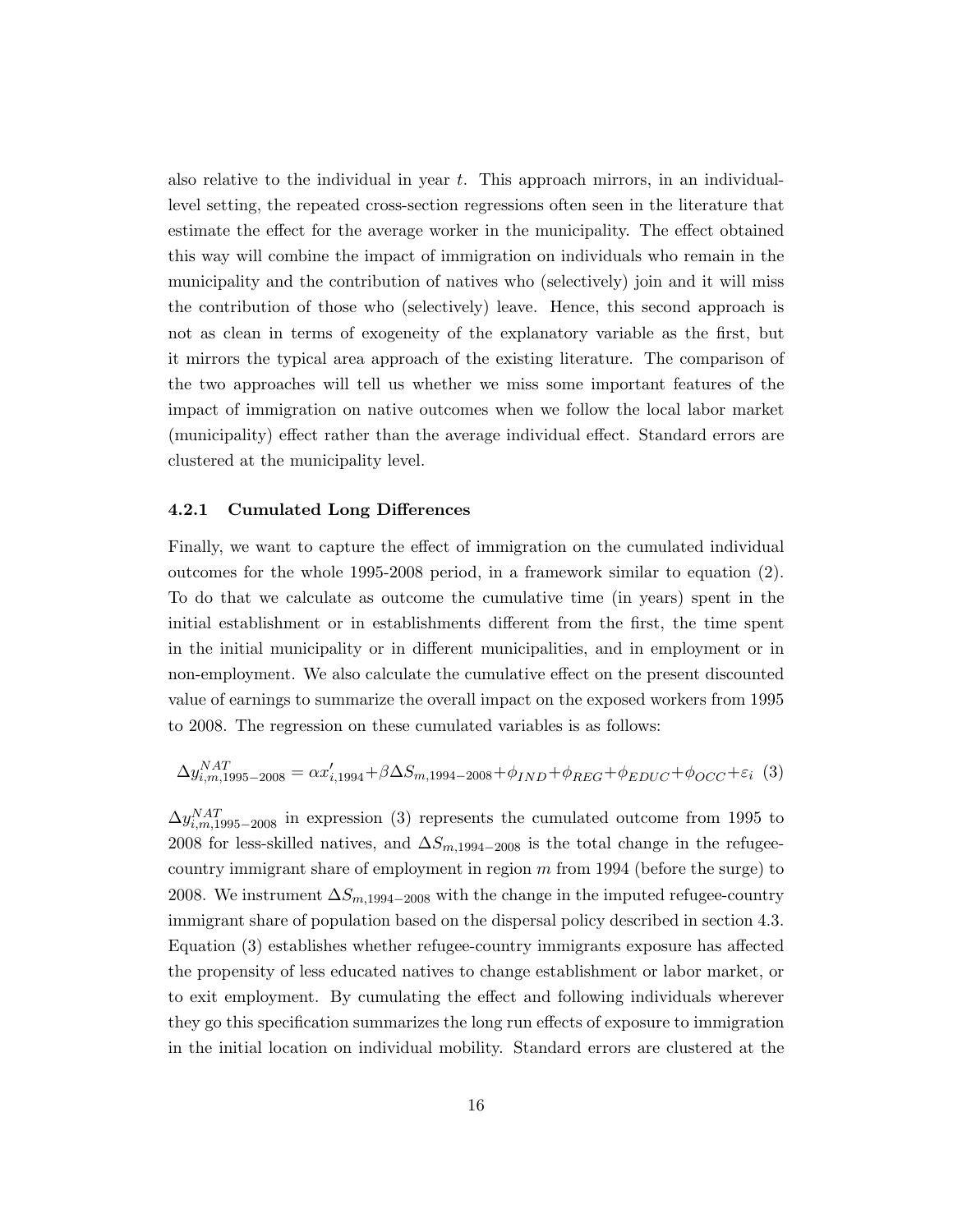1994-municipality level, the level of variation in the variable of interest.

#### 4.3 Identification and Instrumental Variable

The explanatory variable of interest measures refugee-country immigrant supply as their share of employment in municipality  $m$  at time  $t$ . In the light of the dispersal policy and of the refugee-country immigrants inflows we build an instrument based on the distribution of new refugee-country immigrants during the dispersal period (1986-1998) but also leveraging the large flows from 1995 to 2008 where an increasing number of immigrants arrived via family reunification.

Let  $F_{ct}$  denote the total working-age population of immigrants from refugeecountry c (Bosnia, Afghanistan, Somalia, Iraq, Iran, Vietnam, Sri Lanka and Lebanon) residing in Denmark in year t. Let  $s_{cm}$  indicate the share of new immigrants from country c that settled, as first location, in municipality m between 1986 and 1998.<sup>25</sup> During this period of full application of the dispersal policy all individuals from refugee-countries were assigned according to it. Because of adherence to the policy the shares were independent of labor market conditions across municipalities. Then, after 1994 the aggregate flow from refugee countries increased and, progressively, they were not any longer assigned according to the dispersal policy which was phased out and many refugee-country immigrants came with family reunification permits. Hence for  $t > 1994$  we construct  $\widehat{F}_{cmt}$  the imputed working-age population from refugee-sending country  $c$  in municipality  $m$  in year  $t$  as follows:  $\widehat{F}_{cmt} = s_{cm} \times F_{ct}$ . This imputed population is constructed as a function of the shares  $s_{cm}$  which were completely determined by the dispersal policies, and the total immigrant population from each country  $c$  after 1994 which was in large part driven by refugee-country crises. We then aggregate across the refugee-countries and we obtain the total refugee-country working-age population.<sup>26</sup> We standardize it by the total working-age population in municipality  $m$  in year 1988,  $P_{m1988}$ . So the imputed refugee-country immigrant share is:  $\overline{S}_{mt} = (\sum_{c \in \text{Refuge}} \overline{F}_{cmt})/P_{m1988}$ . The variation of  $\widehat{S}_{mt}$ , over the years, after 1994, is only driven by the changes in the imputed refugee-country population distributed according to dispersal policy shares

 $s_{cm}$ . This variable is used as instrument for the employment share of refugee-country

<sup>&</sup>lt;sup>25</sup>This implies that  $\sum s_{cm} = 1$ 

<sup>&</sup>lt;sup>26</sup>Bosnia is included in the measure of actual inflow but not in the instrument because a special Bosnia Programme might have reduced the randomness of location of those refugees.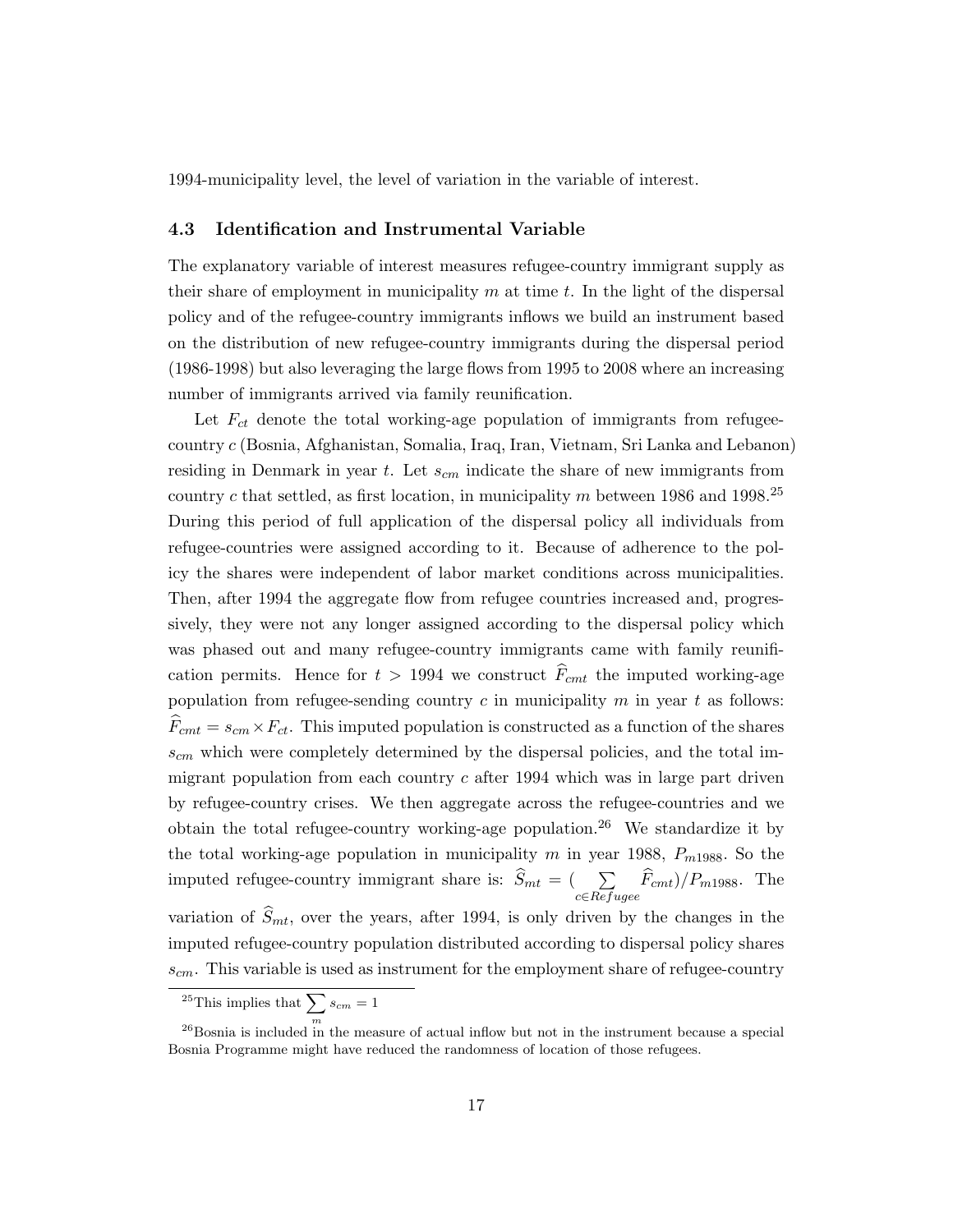immigrants in municipality m at time t,  $S_{mt}$  in the panel regressions.<sup>27</sup> It is also used to identify the top and the bottom quartile municipalities in their exposure to refugee-country immigrants in the difference-in-difference approach.

Let us emphasize that, although we have firm-level data on immigrants, our strategy uses the variation of immigrant supply across local labor markets (and not firms) to identify their impact. Doing this we can exploit the exogeneity of the dispersal policy that produced variation across municipalities, as described above. To the contrary, the hiring of immigrants across firms even before 1994 was certainly affected by firm-specific factors. If those factors were persistent they might be correlated with native labor market outcomes in the period of analysis.<sup>28</sup>

The power of this instrument depends on how strong was the tendency of post-1994 immigrants from refugee countries to cluster in the enclaves generated by the dispersal policy, and we will test this in the first stage. The exclusion restriction for the validity of the instruments requires that the imputed inflows of refugee-country immigrants in municipalities are uncorrelated with the unobserved determinants of municipal labor demand after 1995 once we control for fixed effects and observed variables. The plausibility of the exclusion restriction is predicated on the independence of the dispersal policy from labor demand conditions. We perform, however, some important tests of this restriction. Specifically, in Table 5 we analyze whether the 1994-2008 change in the instrument  $\widehat{S}_{mt}$  is correlated across municipalities with trends in the outcome variables (occupational complexity, hourly wages and fraction of year worked) for low skilled natives in the pre-1994 (pre-treatment) period. The unit of observation in these regressions are the municipalities. A significant correlation with trends that pre-date the refugee-country immigrant surge would cast doubts on the validity of the instrument as it would reveal some persistent trend affecting outcomes and correlated with the instrument.

The regressions of Table 5 include age, labor market experience, job tenure, (and each of them squared) and marital status averaged over the labor force in each municipality in 1994 as controls. The regressions weight each municipality by its labor force as of 1994. The first row shows the correlation of the (change in the)

<sup>&</sup>lt;sup>27</sup>Notice that while the explanatory variable  $S_{mt}$  is constructed using employment data, the instrument  $\hat{S}_{mt}$  is built using working-age population. This add a further degree of exogeneity to the instrument.

<sup>28</sup>Recently, Dustmann and Glitz (2011) also considered the immigrants'presence in local labor markets, rather than in firms, when analyzing the adjustment mechanisms through which local firms absorb them.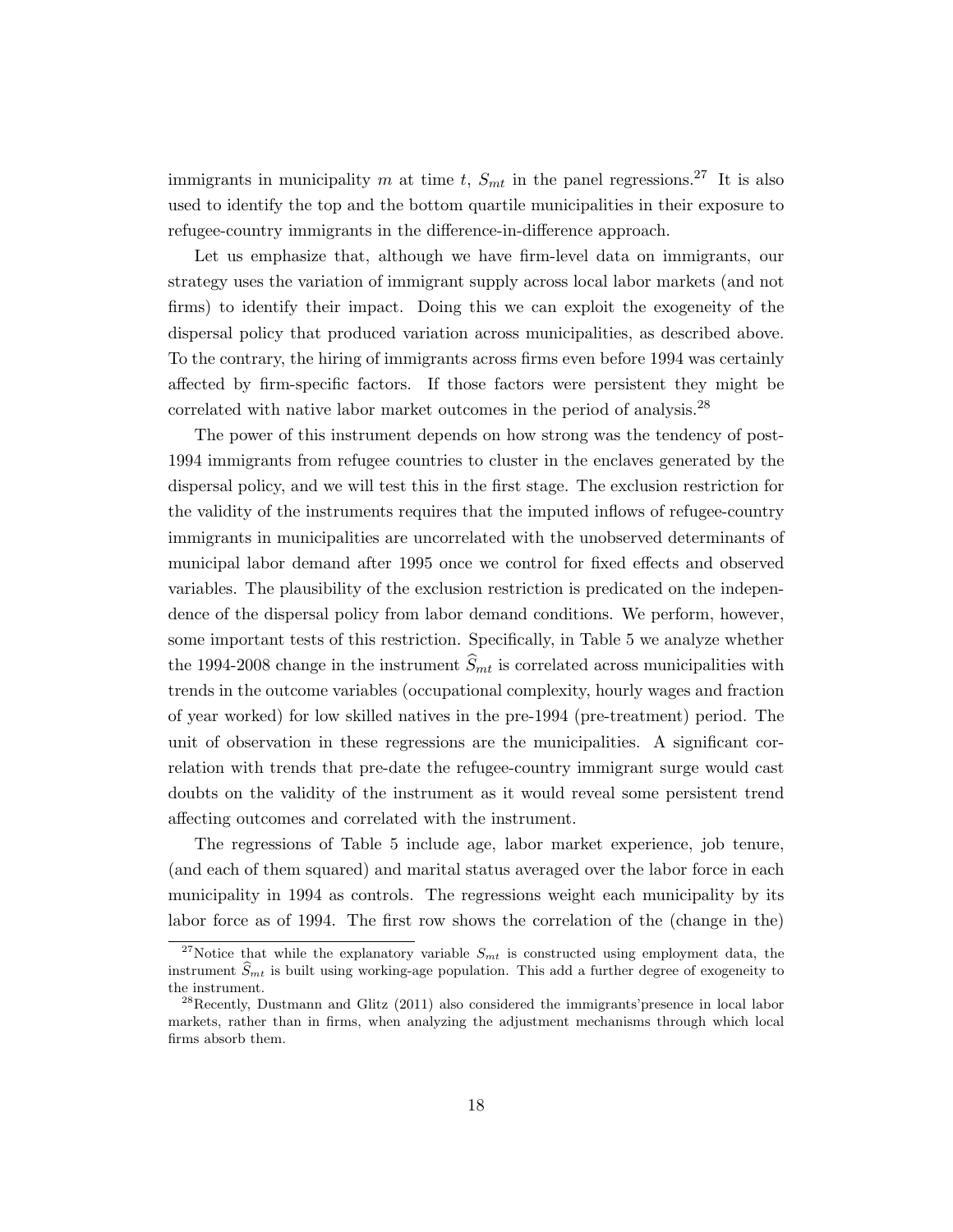instrument  $\widehat{S}_{mt}$  with the outcomes (in 1991-1994 differences) for low skilled. The estimated coefficients on the pre-1994 changes are small and far from statistical significance at any standard level. Reassuringly they imply that there was no correlation between the pre-1994 trends in outcomes and the successive imputed inflow of refugee-country immigrant across municipalities.

The fourth column of table 5 shows another interesting fact, namely that there is no correlation between the prediction of the instrument and the actual immigration from EU countries. As EU immigrants were free to locate where they choose in Denmark, and most of them migrated for working reasons, we can infer that the distribution of imputed refugee-country immigrants being orthogonal to that of EU immigrants suggests very low correlation of the first with local labor demand shifts in the 1995-2008 period. Finally, column 5 of Table 5 shows the power of the instrument. The correlation of the change in the instrument with the actual change in the refugee-country immigrant share of employment exhibits a very significant coefficient and large F-statistic (close to 49). These tests together suggest that the instrument is strong and valid as the correlation with pre-1994 economic outcomes and with economically motivated migrants (the EU immigrants) are low, while the correlation with the explanatory variable is high. A concern for identification can also be the attenuation bias produced by measurement error. In this type of regressions, Aydemir and Borjas (2011) pointed out that the share of immigrants can be measured with significant error in surveys leading to important bias. Our data, however, are not subject to measurement error arising from sampling as we calculate the immigrant shares of each municipality based on the full population registers (and not on a sample) thereby eliminating these concerns.

#### 5 Results

#### 5.1 Effects on Individual Workers

Table 6 shows the panel estimates of the effect of immigrants on low skilled natives. The table shows only the estimates of the coefficient of interest, namely  $\beta$  in equation (1) which captures the effect on the outcome variable of an increase in refugeecountry immigrants by 1 percentage point of employment. Each entry in the table is an estimate from a different regression using different outcomes listed as entries in the corresponding row. Columns 1, 3 and 5 show the OLS estimates, while columns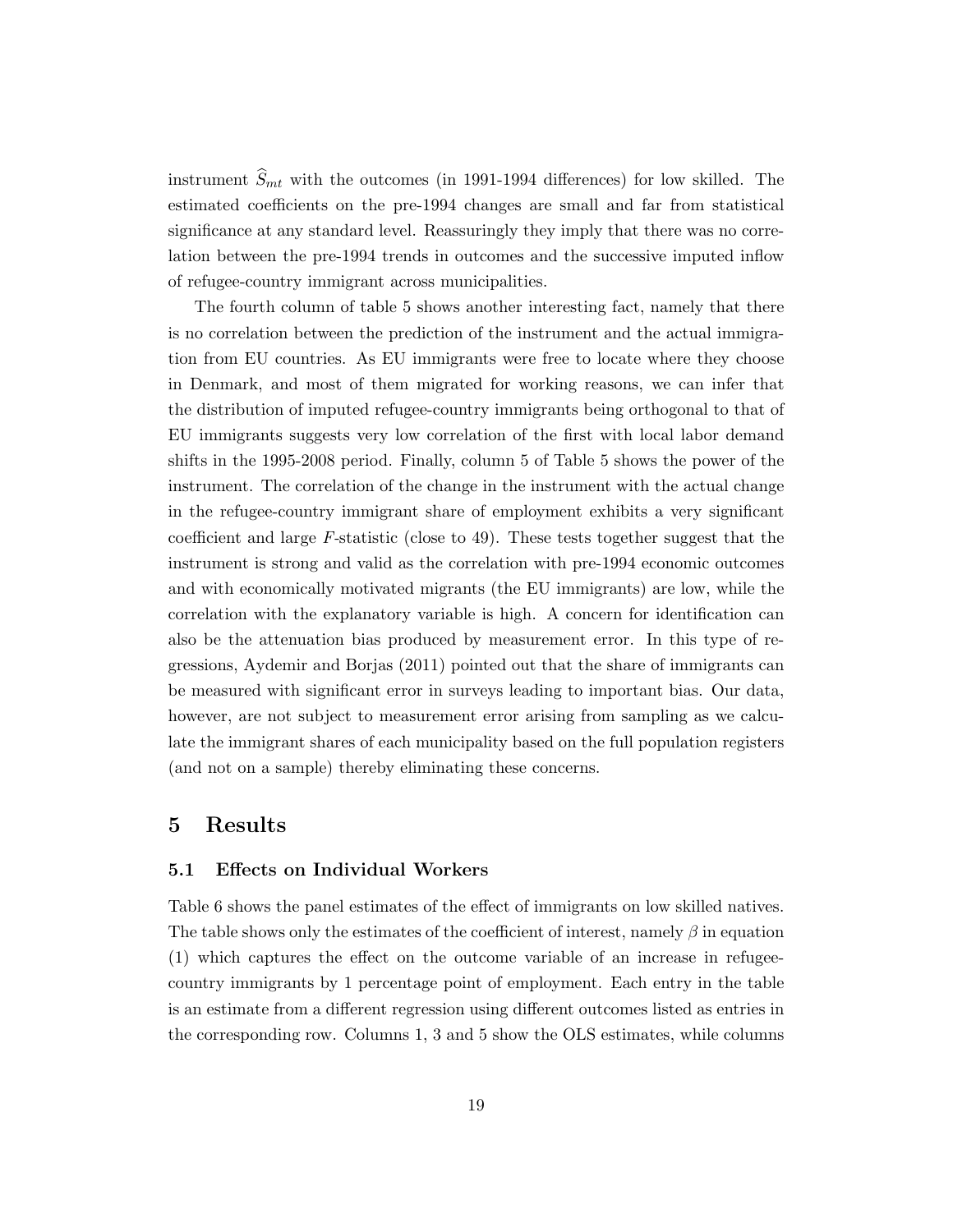2, 4, and 6 show the 2SLS estimates of the coefficient of interest for three different sets of fixed effects. The first two columns show the results when controlling for the individual-establishment fixed effects; hence, they identify the effect of immigrants on native workers within establishment spells. Columns 3 and 4 show the results when including the individual-municipality fixed effects and capture the effect of immigration on a native workers within municipality spells. Finally, columns 5 and 6 show results when only including individual fixed effects and hence capture the impact on native workers including all working spells.

In the first row of Table 6 we show the effects of an increase in immigrants on the occupational complexity of low skilled native workers. The second, third and fourth rows report the estimated effects on the underlying skill intensities (manual, communication and cognitive) used to construct the complexity index. As the task intensity of jobs is inferred from occupations and changes in that intensity reveal move across occupations in the fifth row we report, for completeness, the effects of immigrants on unskilled native occupational mobility. Occupational mobility is measured as a dummy that equals one if an individual changed (4-digit ISCO-88) occupation from one year to the following. The sixth row shows the effects on (the logarithm of) hourly wages, and the seventh row shows the effect on individual time worked measured as fraction of the working year. The number of observations in the regression is shown next and the  $F$ -statistic and the coefficient on the excluded instrument in the first stage regression appear in the last two rows of the table. In parenthesis under each estimated coefficient, we report the heteroskedasticity robust standard errors clustered at the municipality level to account for correlation of errors within-municipality.

A tendency of immigrants to settle in areas with fast growing labor demand would usually generate an upward bias in the OLS estimates of the effect on native wages and employment. However, we are considering a special group of immigrants whose population, as shown above, grew from initial settlements of refugees whose location was centrally decided and uncorrelated with initial economic conditions and then grew because of co-location of families and groups rather than responding to labor demand. Hence, the OLS estimates might not be upward biased in this case. The IV regression, however, should isolate more cleanly the immigration due to dispersal and refugee-country crises. The differences between the OLS and IV, in Table 6, are rarely significant and usually they reveal a downward bias of OLS estimates which may suggest a negative correlation between the actual inflow of these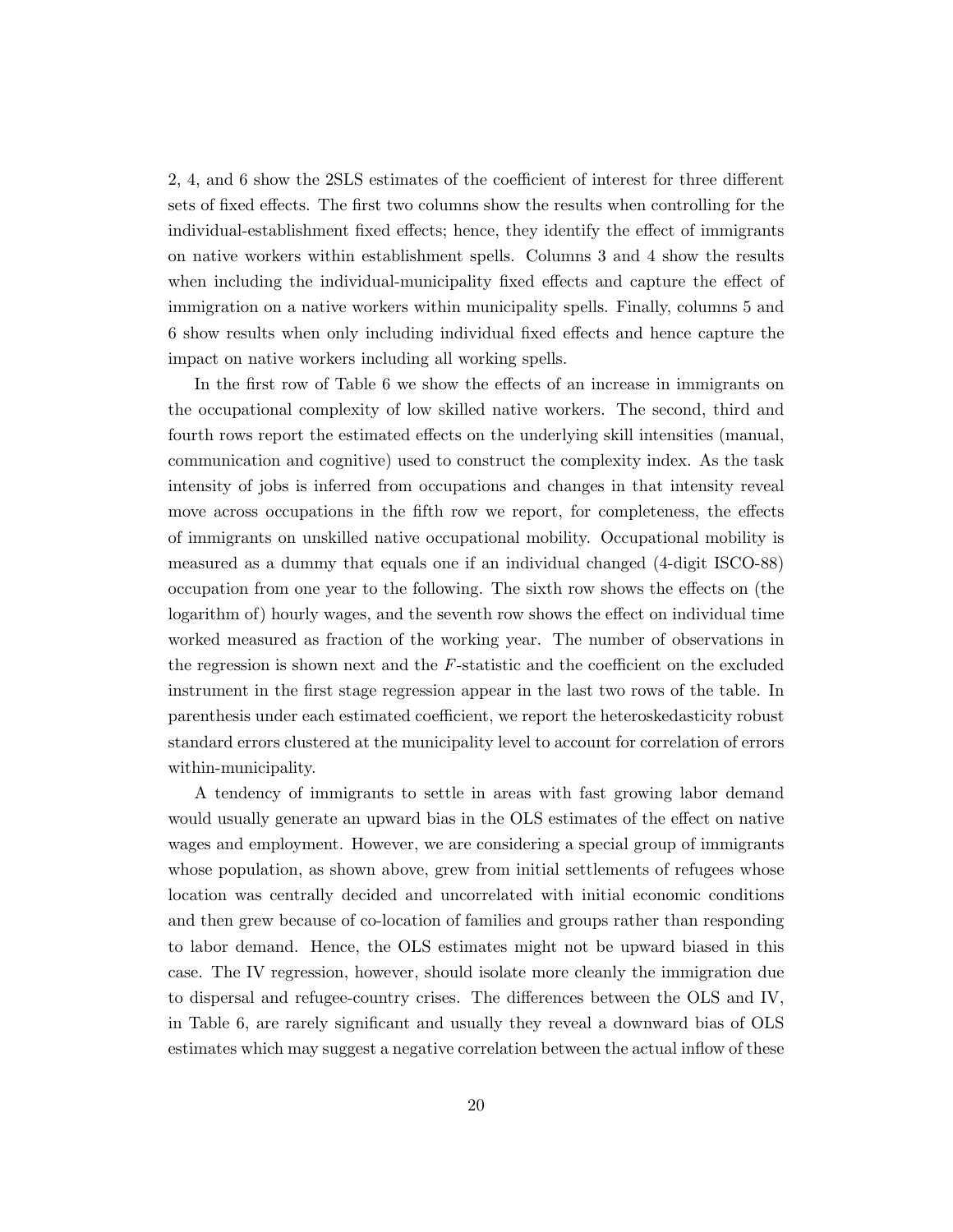immigrants and the contemporaneous labor market conditions for unskilled natives. Refugee-country immigrants did not seem to settle in booming municipalities. The instrument is usually fairly strong with an F-statistics of the first stage always above 50. A value of 10 or higher is considered as sufficient to avoid issues of significant weak instrument bias (Stock and Yogo, 2005).

Several interesting results emerge from Table 6 which are all consistent with a response of less skilled native workers to the immigrants in the direction of taking advantage of complementarity and opportunities generated by this group of workers.<sup>29</sup> Focussing on the IV estimates, we see that unskilled native workers experienced a significant transition towards more complex jobs. Two new and interesting features of this transition are revealed. On one hand, the more significant transition is to jobs with lower manual task content, in line with the idea that refugee-country immigrants concentrate in those type of jobs and pushed natives away from them. On the other hand, the occupational transition is significant only when considering workers across establishments and municipality. For spells within an establishment there is not much skill/task adjustment.

The estimates of columns 4 and 6, that include workers' spells across establishments and municipalities, imply that an increase in refugee-country immigrants by 1 percentage point of employment increases the complexity of native jobs between 1.3 and 3.1%. This is novel to the literature as previous studies could not identify whether occupational transitions and specialization took place within or across firms. The current results suggest that the specialization response of native unskilled takes place mainly with transitions across establishments. The second interesting result is that within establishment, across establishments and across municipalities, native workers' hourly wages are affected positively by the refugee-country immigrants. The estimated effects are positive and usually significant (if not very precise) and imply a 1 to 1.8% native wage increase for each immigrant inflow equal to 1 percentage point of employment. Interestingly, the wage effect is not very different across the three different panel regressions. A plausible interpretation is that native unskilled workers who remain within an establishment after new immigrants come in are those performing the more complementary tasks (less manual and more cognitive). Hence, they benefit from their complementarity within firm and this shows in higher wages and labor supply. Those leaving establishments, instead, are the

 $^{29}$ This is similar to what found in Peri and Sparber (2009) and D'Amuri and Peri (2014) but the present analysis reveals much richer details and a clearer picture of the dynamics of this process.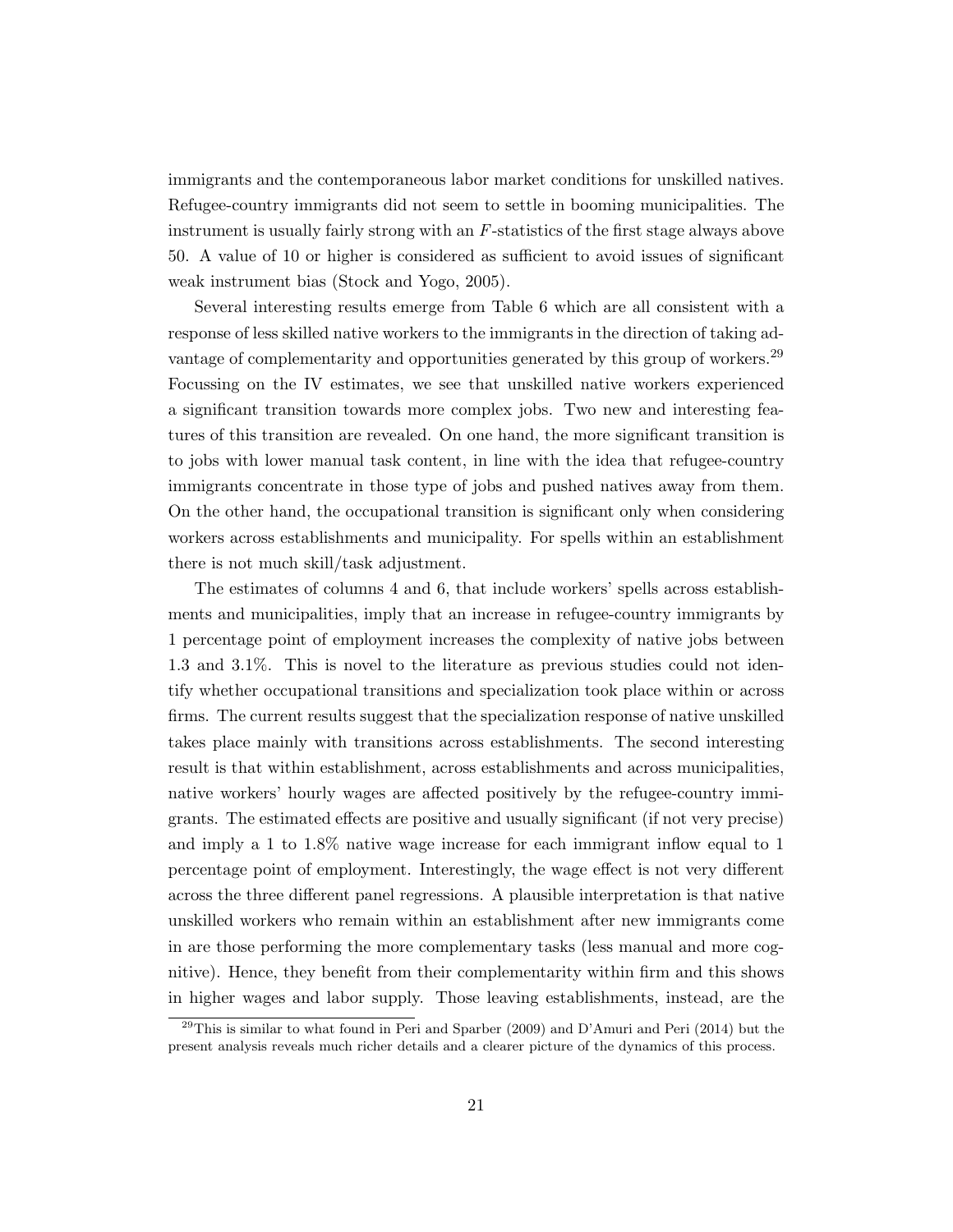ones doing more manual-intensive jobs, but they leave the establishment to transition into non-manual jobs, so that in the end this upgrade allows their wages to increase too. The final interesting result from Table 6 is that for all native workers the labor supply increases slightly or remains unchanged in response to immigrants, confirming an effect consistent with complementarity in production.<sup>30</sup>

Quantitatively the estimated effects are not unreasonably large. As stated above a one percentage points increase in the share of low skilled immigrants from refugeesending countries increased wages for low skilled native workers by 1 to 1.8 percent. The overall increase in average real wages in Denmark during the 1994-2008 period was 18 percentage points for less skilled workers, hence immigration of refugeecountry immigrants contributed, but only very little, to the good wage performance of Danish low skilled in this period. As a comparison, the estimated effect of total immigration 1990-2006 on unskilled US workers (no high school degree) calculated using the preferred specifications of Ottaviano and Peri (2012, Table 6, columns 6-9) range between 0.6 and 1.7 percent, and are therefore not very different from these.

#### 5.2 Interpreting the Estimates

The panel regressions suggest that refugee-country immigrants, who specialized mainly in manual, low skilled jobs, encouraged low skilled natives to take more complex occupations, decreasing the manual content of their jobs especially when changing establishment and this contributed to produce a positive effect on their wages and employment. In no specification we find crowding out of native unskilled workers (i.e. negative effects on employment) or depressing effects on their wages. These results can be interpreted in a simple skill-specialization framework of the type suggested by Peri and Sparber (2009) and used in Docquier, Ozden, and Peri (2014) and similar to Card (2009). Low skilled natives and immigrants are imperfect substitutes and this is because they perform different tasks. Moreover low skilled immigrants and high skilled natives are complements as they perform very different

 $30\,\text{We}$  are unable with our data to establish whether immigrants had an impact on local prices as there is no information on those. We can emphasize, however, that most of the literature on the effect of immigrants on house prices (the largest component of local prices) finds that highly skilled immigrants (richer and more frequently home owners) had a significant impact (e.g. Peri, Sparber, and Shih, forthcoming). Moreover in this case, we consider only refugee-country immigrants, the majority of whom was given public housing, making it unlikely that they had a large effect on the price of private housing.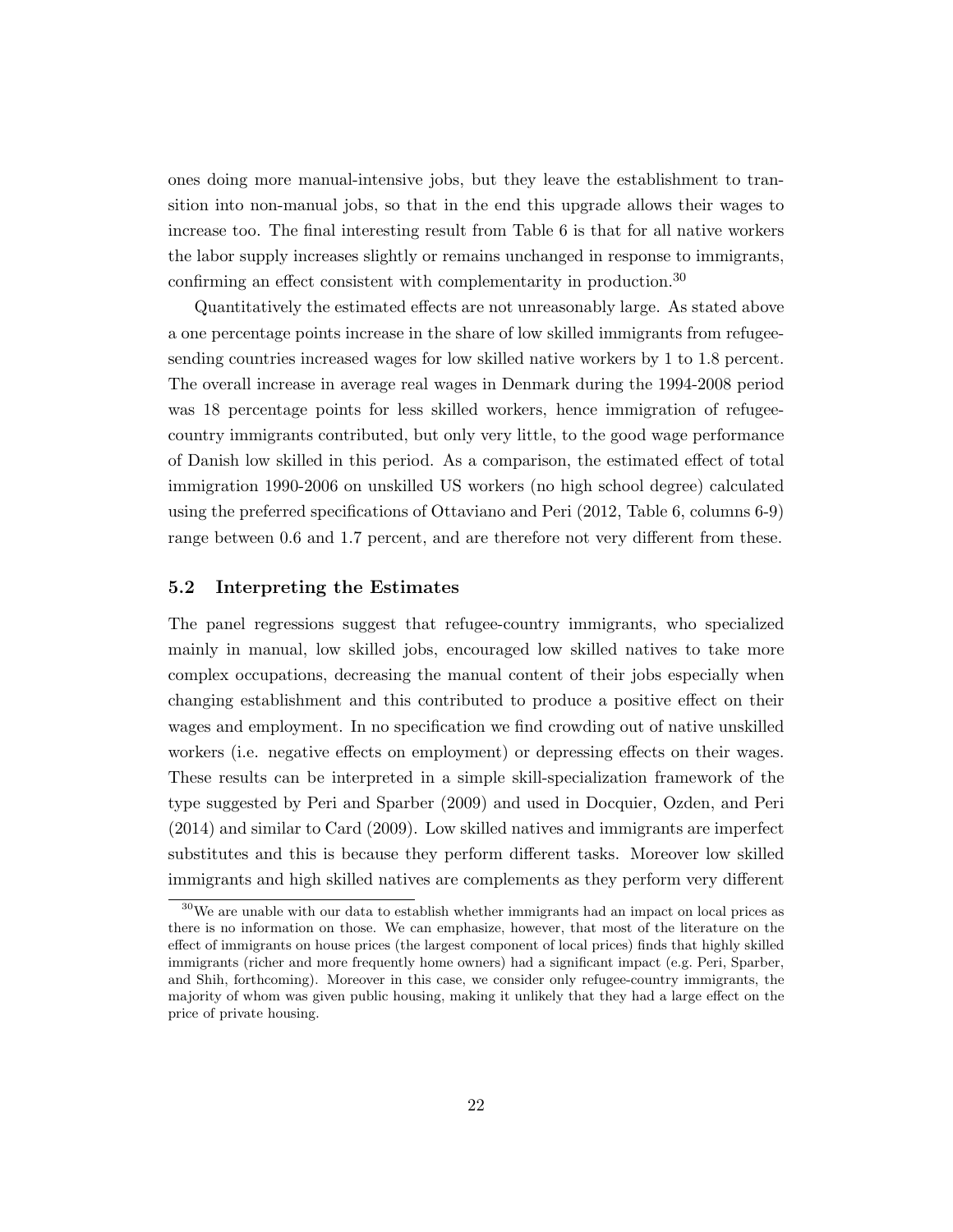tasks.<sup>31</sup> This would explain a potentially positive effect of immigrants on native unskilled wages and a positive larger effect on native skilled.

The results in section 5.1 show that low skilled immigration itself pushes natives to become more complementary to immigrants through changing specialization, especially across establishments. Moving to complementary jobs and specializing in non-manual tasks are key mechanisms in obtaining the positive results on low skilled wages. The simple theoretical model implies also that low skilled immigrants are complement of high skilled natives and for that group, already engaged in complex production tasks, there should be less (or no) effect on specialization but still positive wage effect. To check this, we report in Table 7 the estimated effects on the outcomes for high skilled natives. This table has the exact same structure as Table 6. The table shows that in this case the effects on complexity and manual tasks are much smaller (the point estimates are one half to one third of those for less skilled) especially considering spells that include establishment and municipality change (columns 4 and 6). The effects on wages, however, are significant and larger for high skilled than for less skilled (at least considering workers within municipalities). These effects are consistent with the above interpretation of complementarity in the productive skills of refugee-country immigrants and high skilled natives. As high skilled are likely to perform cognitive and complex tasks, they have no need to change specialization and they benefit from a positive complementarity effect from workers who fill manual-type of jobs.

From the estimates of the wage effect of refugee-country immigrants in Table 6 and Table 7 we can also identify the implicit elasticity of substitution between high and low skilled natives. This is given by the inverse of the high-low skilled difference in logarithmic wage changes in response to an increase in relative low skill supply by one percentage point, driven by refugee-country immigrants. Hence, taking the average estimates from the statistically significant wage effects of Table 6 and 7, we obtain a differential logarithmic impact of  $0.5$  ( $2.2 - 1.7$ ) which implies an elasticity of substitution equal to 2 between the high and low skilled. This is very close to the one used in the literature (e.g. by Ottaviano and Peri, 2012, who choose a value of 1.75). Refugee-country immigrants, being imperfect substitutes of natives because of their specialization, had a positive impact on wages of both skill groups of natives.

 $31$ In the theoretical models as summarized in Lewis and Peri (2015) high and less skilled are considered as two different labor inputs and they are combined in a CES production function. Manual and non-manual tasks, within the less skilled group, are considered also as two inputs and combined in a CES function nested in the previous one.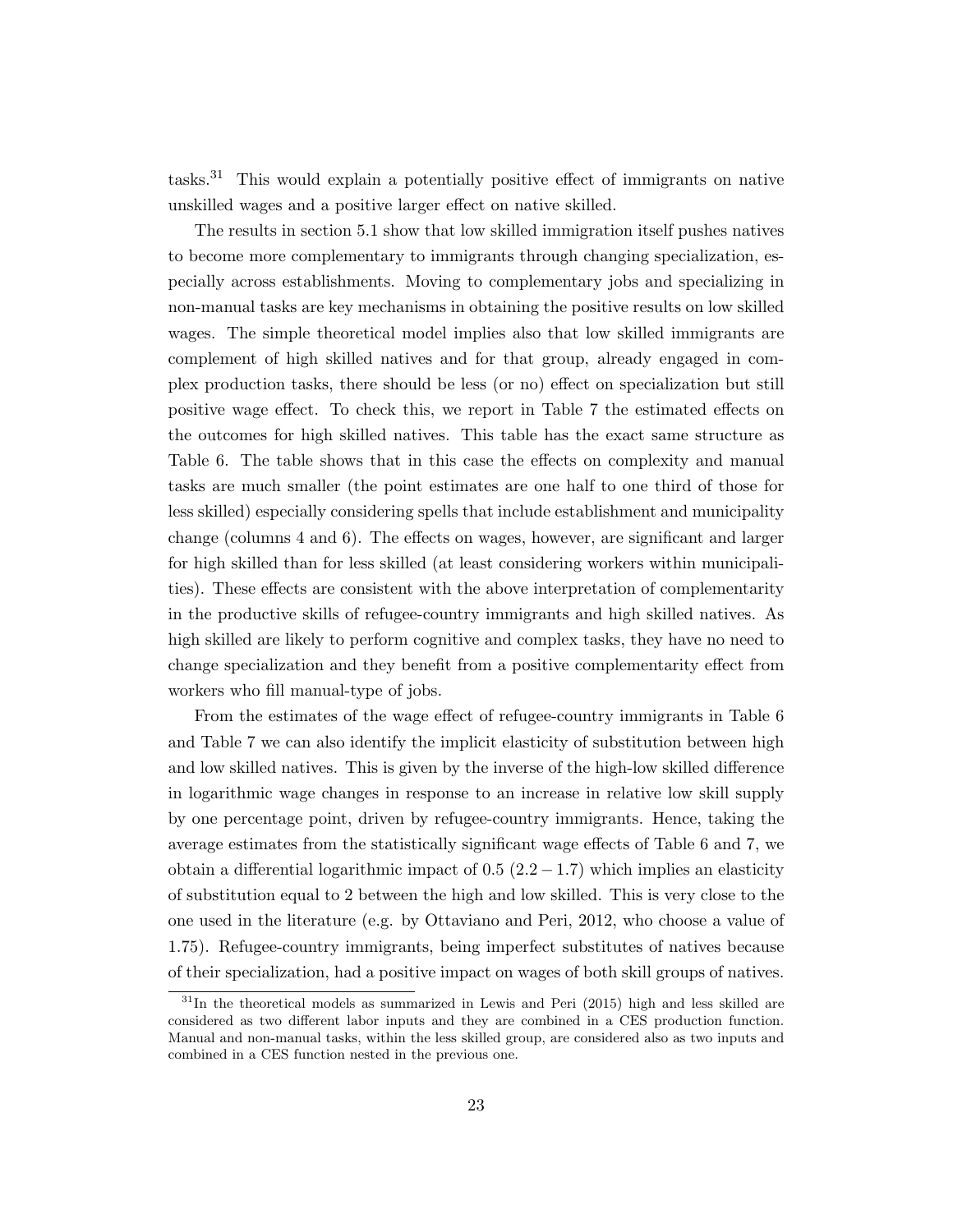However, they also increased the wage differential between them as they were more complementary to high than to low skilled.

#### 5.3 Effects on Cohorts and Areas

The panels in Figure 4 show the estimated coefficients  $\gamma_t$  (solid line) and their 95% confidence interval (dashed lines) from equation (2) for each year, with 1994 (0) as the reference year.<sup>32</sup> These coefficients show the difference in native less skilled workers' outcomes between municipalities exposed to refugee-country immigrants (treated) relative to less exposed municipalities (control). The panels from top to bottom represent four different outcomes: Occupation complexity (panels A and B), manual intensity (panels C and D), hourly wage (panels E and F) and fraction of year worked (panels G and H). The left-right sets of figures represent estimates from the specification that follows individual cohorts (left column) or the specification that follows municipalities (right column). These pictures allow us to see how the adjustments and effects of immigrants on natives unfolded over time. We see how long it takes for the full impact to occur since year 0, the beginning of the large refugee-country immigrant flow. We can also detect if the effect is temporary or permanent. A second important feature of the pictures is that the trajectories allow us to check whether there was a trend differentiating the treated and control regions already before the large inflow started (between year −3 and 0). Finally, by comparing the cohort and the area transitions we can see whether individual mobility systematically attenuate the area effects.

Some results emerge clearly from the difference-in-difference approach, and they are consistent with those from the panel approach and enrich our understanding of the native response to immigrants. First, the cohort of native unskilled individuals from highly exposed municipalities has a clear gradual and permanent shift towards more complex and less manual tasks. The shift is significant (about 4% increase in the complexity index in the exposed municipalities) and it took place gradually in the years between one and nine, corresponding to the period 1995-2003 where the refugee-country immigrant populations grew (Figure 2). The effects is still significant after 15 years (in 2008) suggesting a permanent shift.

Comparing the effects following the cohort of individuals (left panels) to those following the municipality (right panels) we notice a small (not statistically signifi-

 $32$ For completeness Table A.1 in Online Appendix reports the estimates and standard errors for selected years, and Figure A.1 shows the corresponding graphs for high skilled natives.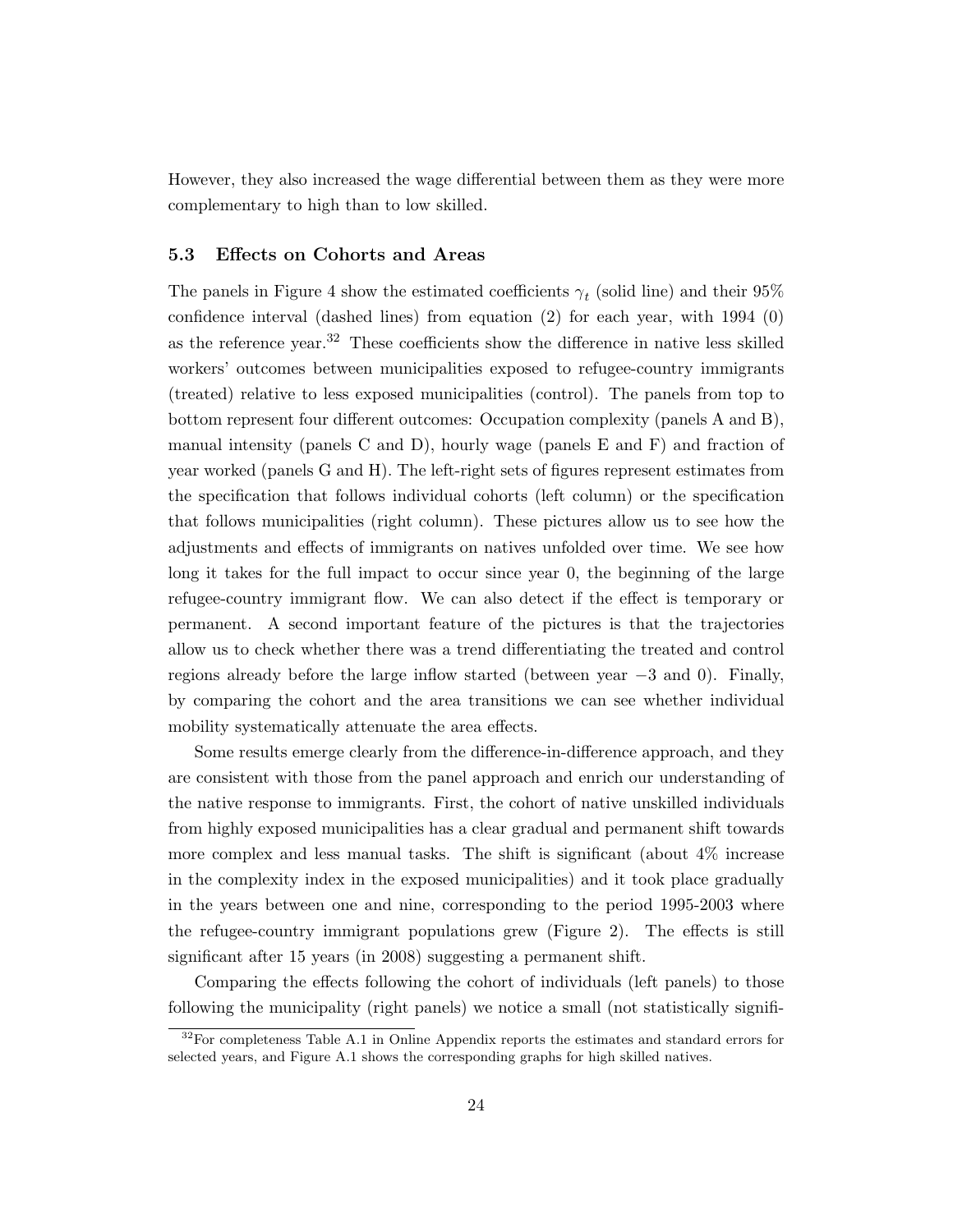cant) difference, with the second response somewhat attenuated relative to the first. This is true also for the wage and employment effects, which may indicate that some of the effects on native workers spilled to other municipalities. However, the magnitude and direction of the effects are consistent and similar between cohort and municipality suggesting that, differently to what argued in some previous research (e.g. Borjas (2008) and Borjas (2014) chapter 6), the area analysis is quite informative of the overall direction and magnitude of the effects of immigrants on native labor market outcomes. Panel E and F show the positive wage effect on native unskilled which follows a gradual trajectory, mirroring the change in specialization. Especially, when following the individual cohort (panel E), we observe a positive effect on wages that is still significant after 15 years. Wages of native unskilled exhibit a permanent increase by 2.4% in more exposed municipalities when we follow the individual cohort. The average wage effect when following the municipality is closer to 1.4%. Both effects are significant in almost each year after year 3. Finally the effect on labor supply is mostly insignificant and it is negative in the case of the cohort and positive for the municipality. In this case following the individual cohort shows an effect on natives which is less positive than following the municipality. The take away, however, is that the difference is not significant, and we will return to the lower employment of the cohort in the latest years in section 5.3.2.

A final thing to notice in these difference-in-difference estimates of Figure 4 is that the pre-1994 treatment-control difference for all outcomes (except one) are not significantly different from 0. This is reassuring as it shows that there is no pre-event trend in native labor market performances. Let us emphasize that these estimated transitions, especially those following a cohort of individuals are, to the best of our knowledge, really new in this literature. In part because the use of individual panel data covering all native workers is new, in part because it is hard to identify an immigration episode that has a clear beginning, that is randomly allocated and continued over time, it has been hard to analyze the short and long run transition in response to immigration. Figure 4 provides the first analysis of this type in the literature.

The magnitudes of the positive effects estimated for the medium-long run in Table A.1 are somewhat larger than (but comparable to) those estimated in the panel regression. After nine years from 1994, in year 2003, the difference in the share of refugee-country immigrants between treated and non-treated municipalities was about 1.1 percent of the labor force (see Table 1). The estimated effect on the wage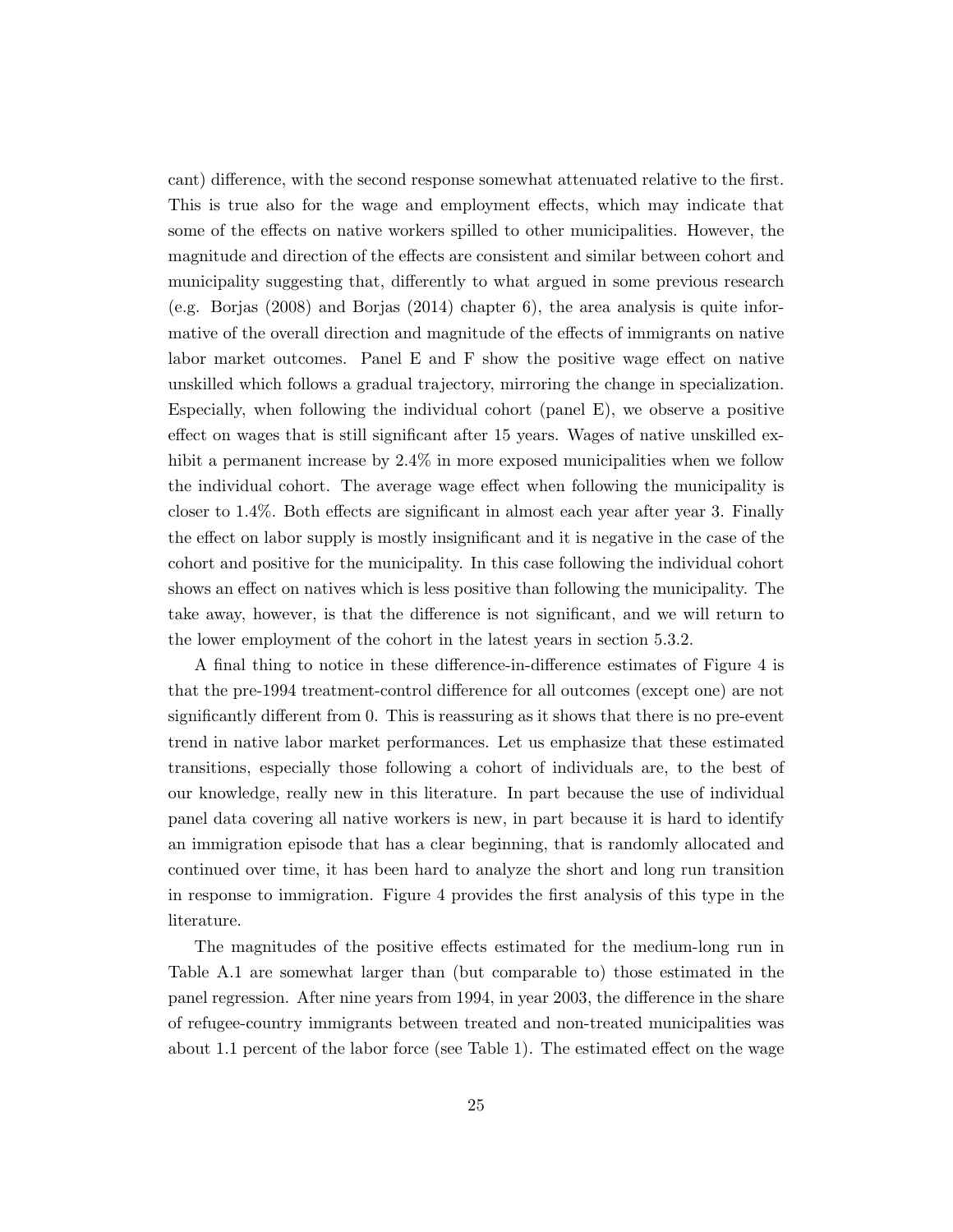of less skilled natives was a positive 2.4 percent. This implies a wage elasticity of 2.2. The within establishment estimates of those elasticities was 1.6 while the estimates across municipalities were 1.8 in the panel regression (Table 6). The difference can be interpreted as the difference between a short and long run elasticity as the panel regression identifies the effect within spells while the difference-in-difference follows the cohort over 18 years. Overall both approaches capture a significant and large effect of refugee-country immigrants on less skilled native workers.

#### 5.3.1 Effects on out-of-employment Natives

One form of crowding out of native unskilled workers that could still elude our analysis is represented by the possibility that refugee-country immigrants made it harder for unskilled natives who were not employed to find a job. The differencein-difference analysis has considered, so far, only people who were employed in year 1994, and it does not show the potential effect on native unskilled who were not employed but could enter employment. If those (rather than the incumbents) were "crowded out" by immigrants we need an alternative approach to find it out. In Figure 5 we address this issue. The two panels (A and B) in the figure show the treatment-control difference in employment (measured as fraction of year worked) considering only people in working age who were not employed as of 1994 (but not permanently disabled). As in Figure 4, the left panel follows the cohort of individuals across municipalities while the right panel measures the response of those non-employed following a municipality. Both graphs show that native individuals who were non-employed in 1994 were *more* likely to supply labor after 1994 if they were in the highly exposed municipalities than if they were in the less exposed but the effect is not significant for the cohort.

The wave of refugee-country immigrants crowded in (rather than out) native unskilled workers in regions with high exposure relative to regions with low exposure. While for the cohort analysis the standard error reported in Figure 5 is large, the point estimates imply that natives who were initially non-employed in regions with high immigrant exposure were on average employed for 10% more hours than those in municipalities with low exposure, six to ten years after 1994. This is reasonable if we think that most of those less skilled natives out of job in 1994 were young and would find jobs in occupations with high communication-cognitive content, rather than manual, which are complement to the manual skills provided by refugee-country immigrants. This is also consistent with the effects on young workers described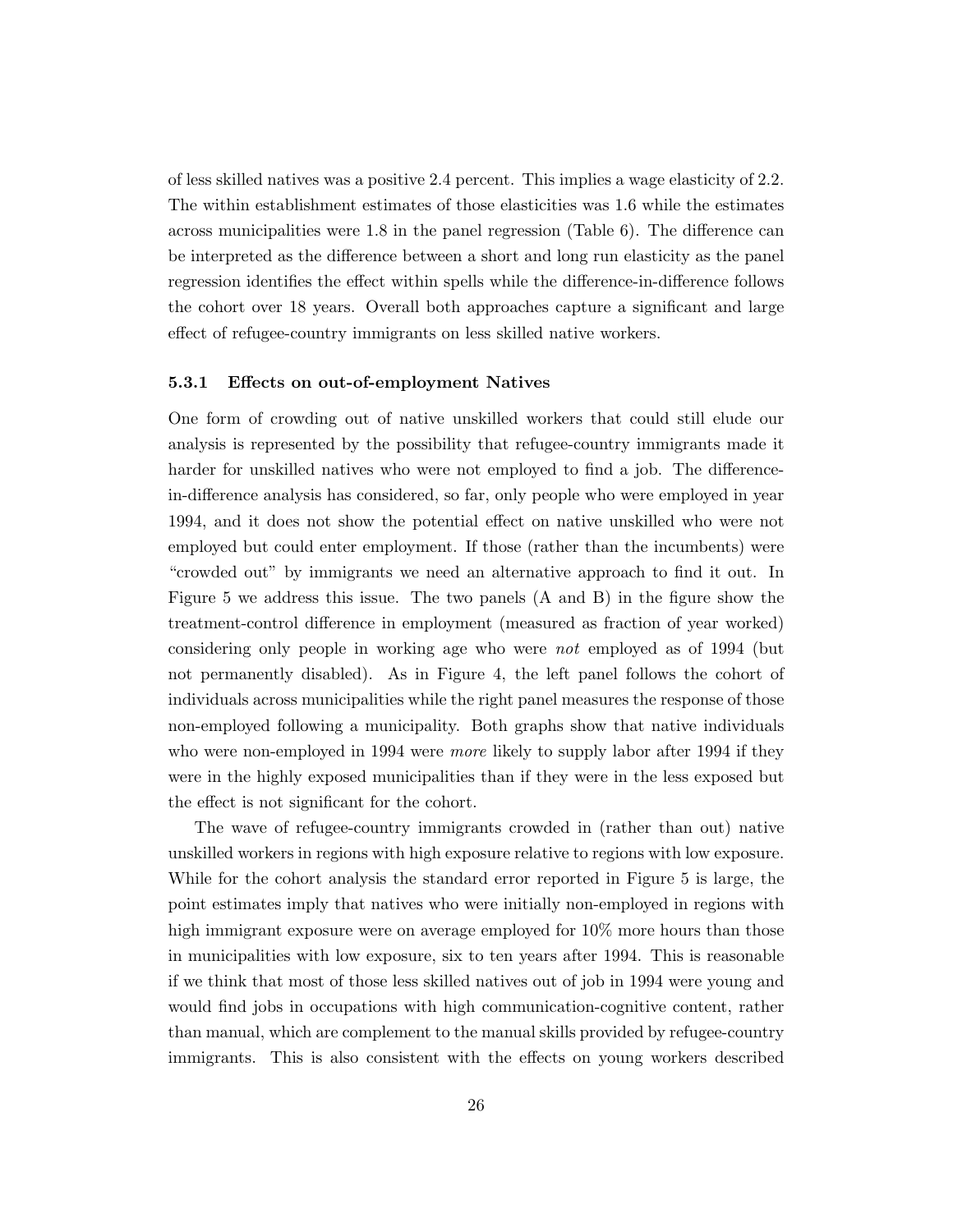below.

To gain further insight in the native labor market dynamic effects of refugeecountry immigrants we consider in Figure 6 and 7 two partitions of the native low skilled labor force, and we present the estimates for the specifications following a cohort. First, in Figure 6 we consider young and old workers. Those who were 21 to 46 years old in 1994 are considered "young" and those who were 47 to 61 are considered "old". The older workers all turned 60 within the last years of the transitions and thereby a large group of them became eligible for early retirement pension ("efterløn"). The second dimension we consider is the tenure of workers in the establishment as of 1994. We call "low tenure" those workers with less than the average tenure in our sample (4.35 years in the same establishment) and "high tenure" those with more average tenure. In both cases we expect that the group of young, low-tenure workers had lower costs and more opportunities to upgrade specialization and change their occupation because they had less specific human capital and higher potential benefits from re-qualifying themselves. If the opportunity of wage gains from immigration is in part linked to the ability of upgrading and increasing one's specialization and skills, then young workers with low tenure should be the group better positioned to take advantage of it.

#### 5.3.2 Effects for Different Groups of Natives

Figure 6 shows the dynamics for the treatment-control differences in occupational complexity (panel A and B), hourly wage (panel C and D) and fraction of the year worked (panel E and F), separately for young (left panels) and for old (right panels) unskilled native individuals. Figures 7 shows the dynamics for the same outcomes for low tenure (left panel) and high tenure (right panel) unskilled native. The results strongly confirm our hypothesis and are consistent with costs and incentives of upgrading. The young and low-tenure native low skilled workers were those who responded to immigration with stronger transitions towards higher occupational complexity in highly exposed municipalities (panel A). This implies larger hourly wage gains (panel C) and no clear employment change for them (panel E). To the contrary old and high-tenure workers exhibit much less change in skill in response to high exposure (panel B) and essentially no wage increase as consequence of immigrants (panel D). In terms of employment, while old and high tenure workers did not seem to suffer displacement in the first 5-10 years, in the long run (12-15 years after 1994) they seem to have a lower propensity to work in highly exposed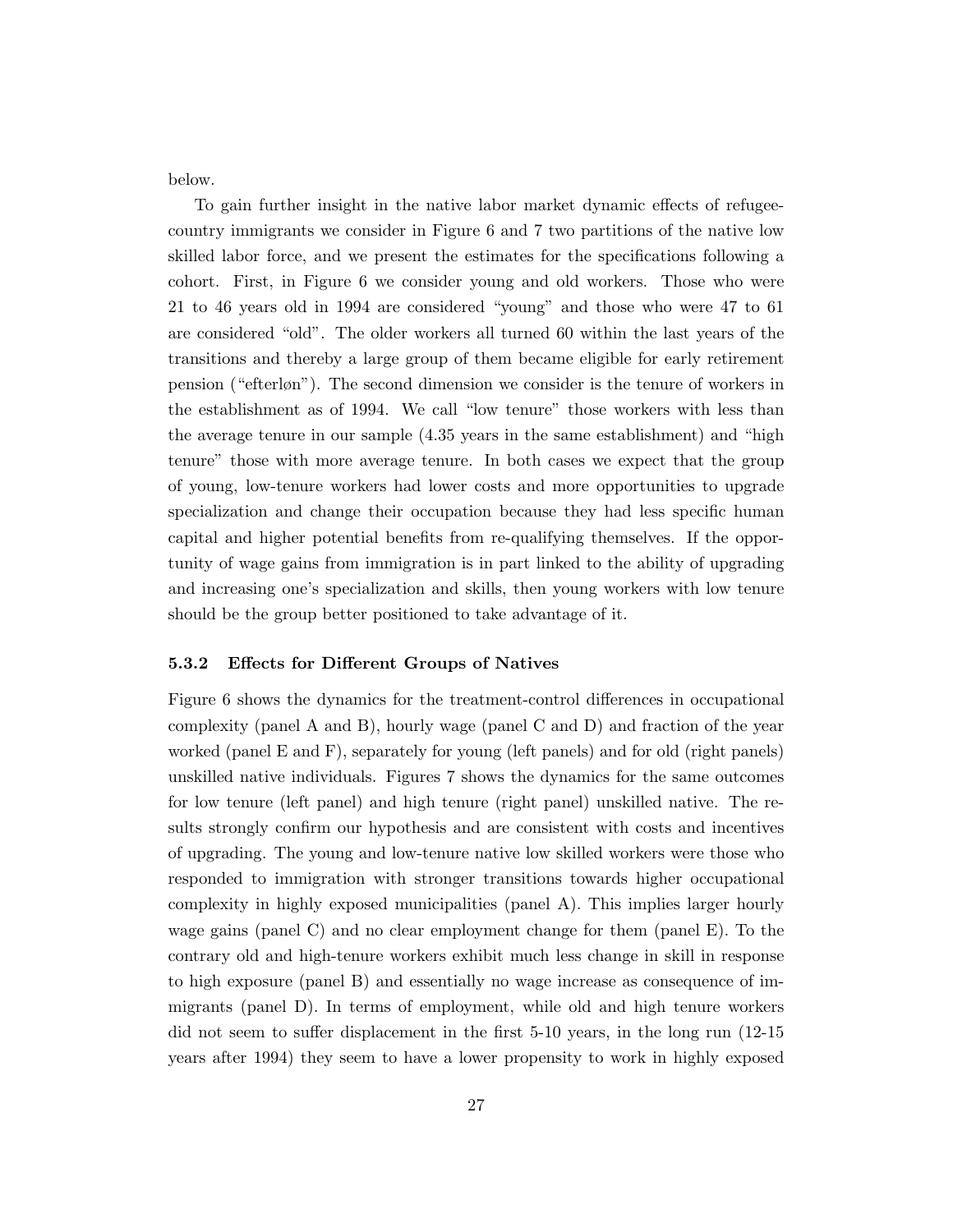municipalities. This may be the result of early retirement, for those who could not upgrade their skills and suffered somewhat from the immigrant competition. The decline observed in labor supply after 10-plus years from the event can be a mild long run displacement effect of immigrants concentrated on older less educated natives as some of them are pushed into early retirement. Overall, the largest benefit from immigration accrued to young, low-tenure workers who upgraded their careers towards more complex occupations, complementary to immigrant skills. Their upgrade is evident from wage increase and it may have required some further training, that is consistent with the small (however insignificant) negative effect on fraction of year employed.

#### 5.4 Cumulated Effects

Table 8 reports the estimated effects of an increase in refugee-country immigrants by one percentage point of employment on cumulated native outcomes over 14 years (1995-2008). The estimates are based on equation (3). The first line reports the cumulated impact on employment. The second and third rows report the effect on the length of employment in the initial establishment and in new establishments. The fourth and fifth rows show the length of employment in the same and new municipalities. The last three rows show the effects on the length of cumulated unemployment, the length of cumulated self-employment and on the present discounted value of annual earnings.

Column 1 of Table 8 shows the estimated coefficient on the low skilled native labor force while column 2 and 3 separate outcomes for young and old individuals and columns 4 and 5 show outcomes for low and high tenure individuals. The coefficients in the first row imply that less educated native workers in municipalities receiving an increase in immigrants equal to one percentage point of the labor force experienced a non-significant decline in cumulated employment (over 14 years) by three percent of one work-year, namely 1.3 working weeks.<sup>33</sup> Hence, refugee-country immigration did not have any significant effect on cumulative employment of less educated natives. Similarly, immigration did not affect the cumulative time spent as unemployed (sixth row) or the probability of moving into self-employment (seventh row). The effects on these variables are also negligible for each sub-group considered in columns 2-5, confirming no evidence of cumulated crowding out of employment

<sup>33</sup>We are using 46 weeks as the usual full-time work-year for a Danish worker.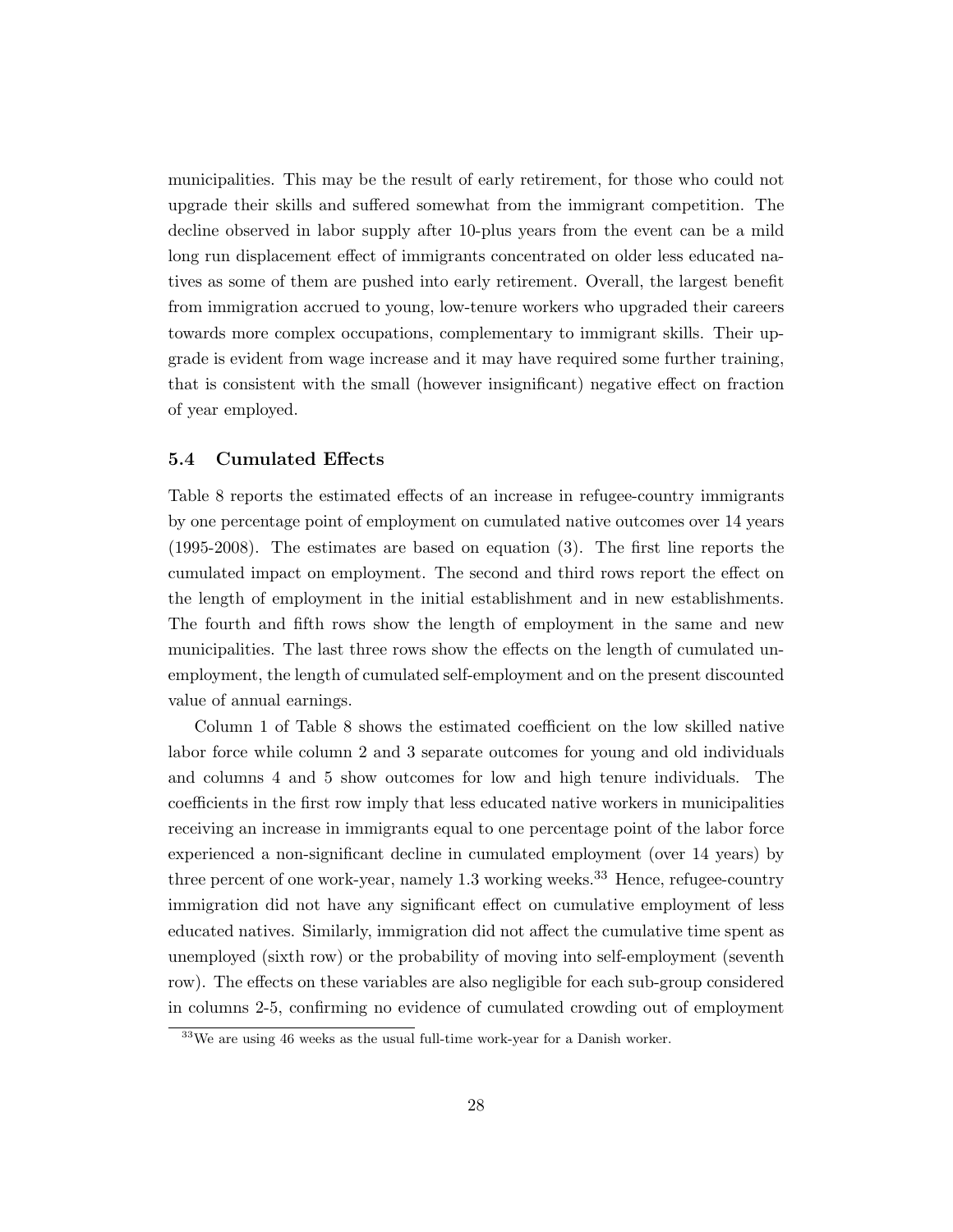or push into unemployment.

Not very significant is also the effect of immigration on the probability that native workers move out of the initial establishment. To the contrary, a higher inflow of refugee-country immigrants make it more likely for natives to move out of the municipality. On average unskilled natives spent 13-14 working weeks less in the original municipality and they spent that time in a new municipality, over the 14 years following 1994 if they started in a more exposed municipality. Such an effect was even stronger for young workers (whose mobility costs were lower and benefits higher). They spent 23 fewer weeks in the current municipality if they were in a high exposed areas as of 1994. Low tenure workers had also somewhat larger effects than high tenure ones. Thus, the cumulated regressions show that cross-municipality mobility of natives was positively affected by refugee-country immigration.

#### 6 Discussion and Conclusions

In this paper we use rich longitudinal data and an exogenous increase in the supply of immigrants from refugee-sending countries to identify the effect of unskilled immigration on the labor market outcomes of low skilled natives. We estimated the short and long run effects of this supply shift on native workers specialization, wages, mobility and employment. The fact that our data allow us to follow every single worker in Denmark and the high quality of the register information imply high reliability. It also implies, for the first time to our knowledge, that we can analyze details about the individual response of native workers within and across establishments and municipalities. The novelty of our identification strategy is that a refugee dispersal policy, in place between 1986 and 1998 in Denmark, produced a distribution of refugees across municipalities unrelated to labor demand. Subsequent large migration flows added significant variation to this exogenously dispersed migrant supply and we use it to estimate its effects on natives.

We find robust evidence that less skilled native workers responded to refugeecountry immigration, mainly composed of low-educated individuals in manual-intensive jobs, by increasing significantly their mobility towards more complex occupations and away from manual tasks. Immigration also increased native low skilled wages and made them more likely to move out of the municipality. We do not observe an increased probability of unemployment, nor a decrease in employment for unskilled natives.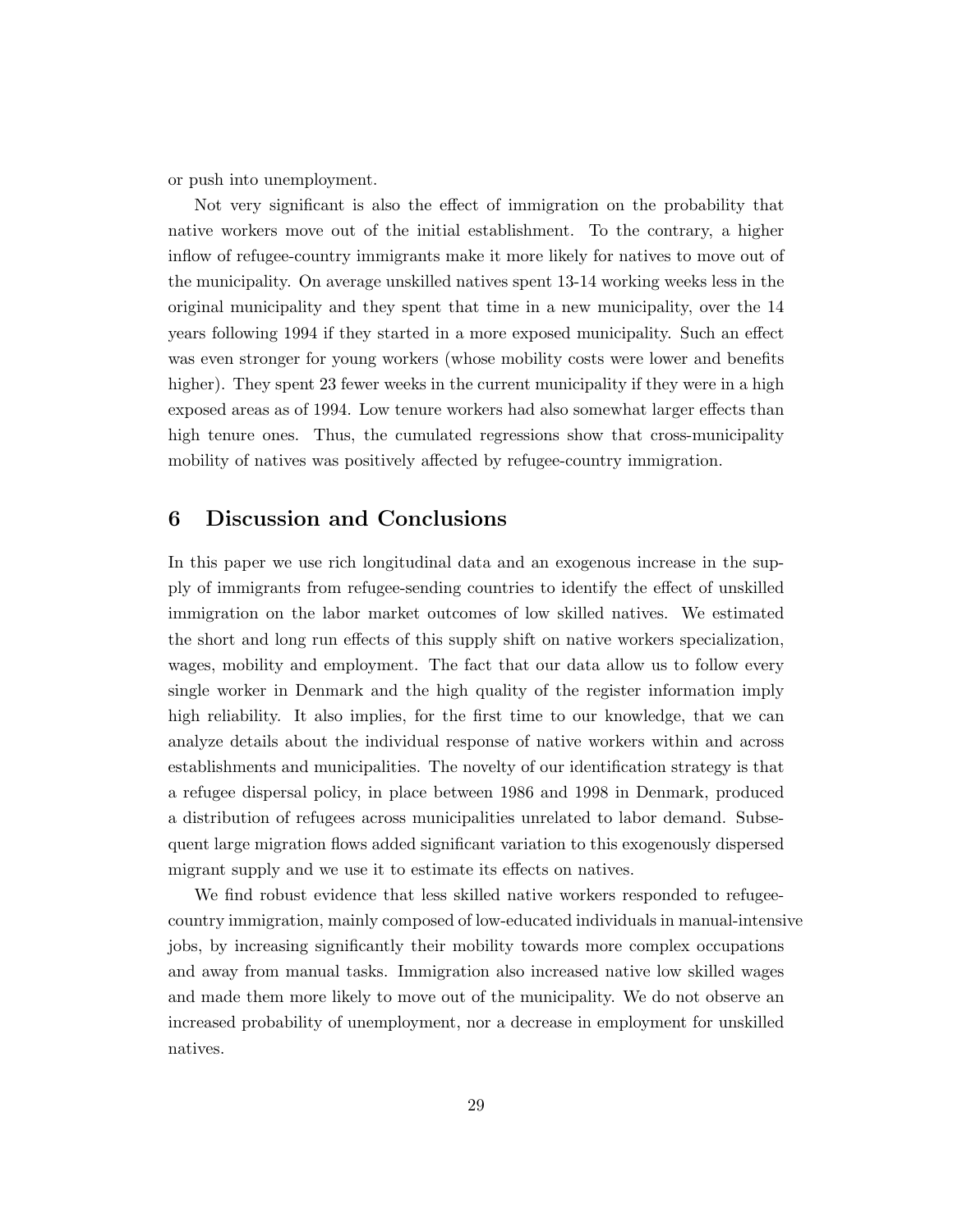Our approach reveals another new result. By comparing the estimates obtained by following a cohort of native individuals and the estimates obtained by following the average outcome of natives in an area (as done in previous studies using repeated cross sectional data) we find that for wages, employment and specialization of natives the two approaches give similar results in terms of direction and magnitude. Hence, we dispel the idea that area-based analyses are uninformative due to large spillovers of the wage and employment outcomes, as suggested by some studies (e.g. Borjas, 2006; Borjas, Freeman, and Katz, 1997).

We think that this study present analysis of effects of immigrants that are more detailed and better identified than earlier studies in this literature. It produces a more comprehensive picture of the impacts of immigration by tracking occupations, wages and employment of individual natives within and across establishments. We also show the profile of the dynamic adjustment in response to a sustained immigration inflow for native workers and we add a difference-in-difference approach to the usual 2SLS approach used in this literature. We hope that the future analysis of the impact of immigration in several other countries may follow the approach adopted in this paper and improve upon it.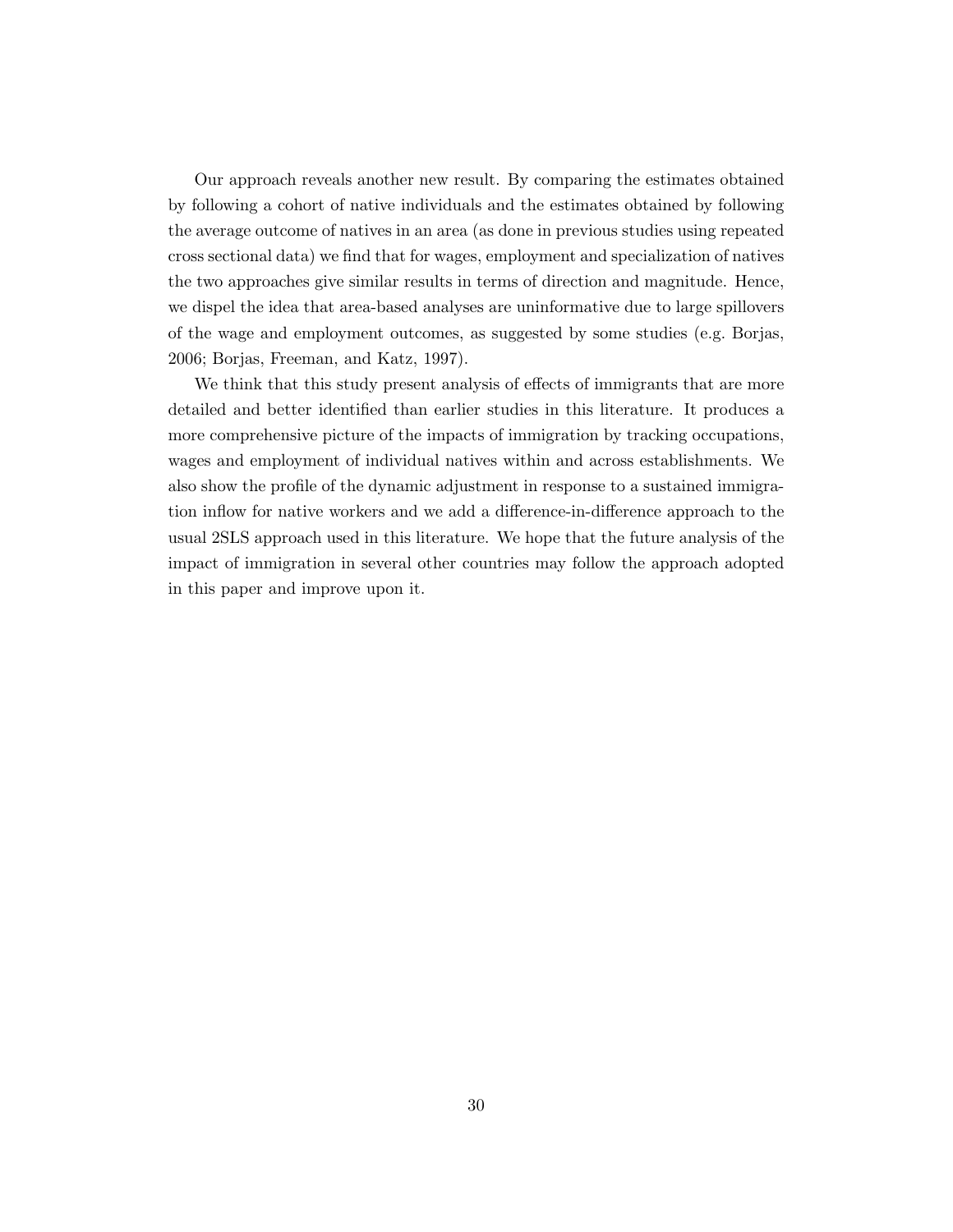### References

- Aydemir, Abdurrahman and George J. Borjas. 2011. "Attenuation Bias in Measuring the Wage Impact of Immigration." Journal of Labor Economics 29 (1):69–112.
- Blau, Francine and Lawrence Kahn. 2012. "Immigration and the Distribution of Incomes." NBER Working Paper No. 18515:Cambridge, MA.
- Borjas, George J. 2003. "The Labor Demand Curve Is Downward Sloping: Reexamining the Impact of Immigration on the Labor Market." Quarterly Journal of Economics 118 (4):1359–1374.
- ———. 2006. "Native Internal Migration and the Labor Market Impact of Immigration." Journal of Human resources 41 (2):221–258.
- ———. 2008. Issues in the Economics of Immigration. University of Chicago Press.

—. 2014. Immigration Economics. Harvard University Press.

- Borjas, George J., Richard B. Freeman, and Lawrence F. Katz. 1997. "How Much Do Immigration and Trade Affect Labor Market Outcomes?" Brookings Papers on Economic Activity :1–90.
- Bratsberg, Bernt, Oddbjørn Raaum, and Knut Røed. 2010. "When Minority Labor Migrants Meet the Welfare State." Journal of Labor Economics 28 (3):633–676.
- Card, David. 2009. "Immigration and Inequality." American Economic Review: Papers & Proceedings 99 (2):1-21.
- Cohen-Goldner, Sarit and M. Daniele Paserman. 2011. "The Dynamic Impact of Immigration on Natives' Labor Market Outcomes: Evidence from Israel." European Economic Review 55 (8):1027–1045.
- Dahl, Christian M., Daniel le Maire, and Jakob R. Munch. 2013. "Wage Dispersion and Decentralization of Wage Bargaining." Journal of Labor Economics 31 (3):501–533.
- Damm, Anna Piil. 2009. "Determinants of recent immigrants' location choices: quasi-experimental evidence." Journal of Population Economics 22 (1):145–174.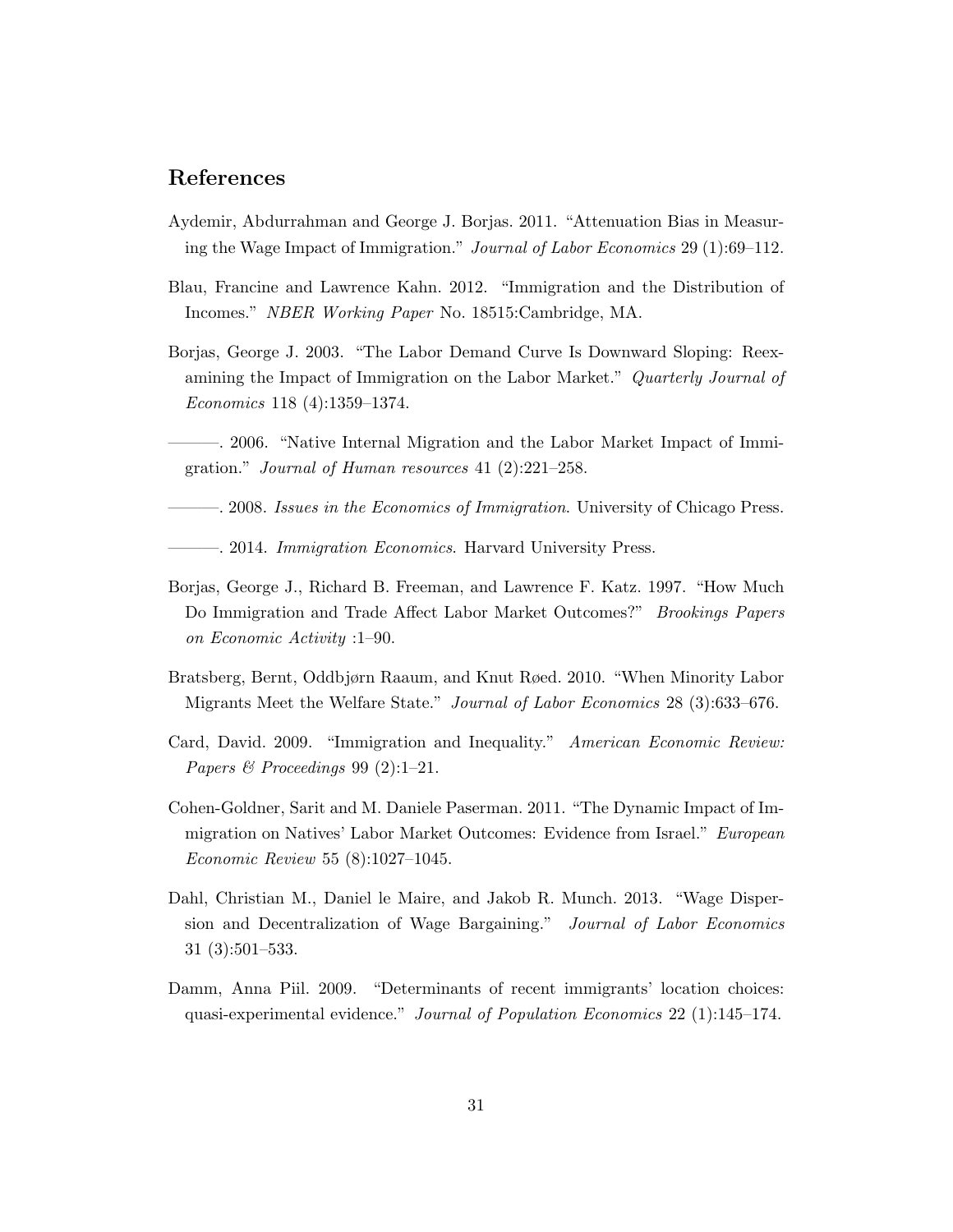- D'Amuri, Francesco, Gianmarco I.P. Ottaviano, and Giovanni Peri. 2010. "The Labor Market Impact of Immigration in Western Germany in the 1990's." European Economic Review 55 (4):550–570.
- D'Amuri, Francesco and Giovanni Peri. 2014. "Immigration, Jobs, and Employment Protection: Evidence from Europe Before and During the Great Recession." Journal of the European Economic Association 12 (2):432–464.
- Docquier, Frédéric, Cağlar Ozden, and Giovanni Peri. 2014. "The labour market effects of immigration and emigration in OECD countries." The Economic Journal 124 (579):1106–1145.
- Dustmann, Christian, Tommaso Frattini, and Ian P. Preston. 2013. "The Effect of Immigration along the Distribution of Wages." Review of Economic Studies 80 (1):145–173.
- Dustmann, Christian and Albrecht Glitz. 2011. "How Do Industries and Firms Repond to Changes in Local Labor Supply." CReAM Discussion Paper No. 18/11.
- Edin, Per-Anders, Peter Fredriksson, and Olof Åslund. 2004. "Settlement Policies and the Economic Success of Immigrants." Journal of Population Economics 17 (1):133–155.
- Glitz, Albrecht. 2012. "The Labor Market Impact of Immigration: A Quasi-Experiment Exploiting Immigrant Location Rules in Germany." Journal of Labor Economics 30 (1):175–213.
- Gould, Eric D., Victor Lavy, and M. Daniele Paserman. 2004. "Immigrating to Opportunity: Estimating the Effect of School Quality Using a Natural Experiment on Ethiopians in Israel." 119 (2):489–526.
- Hummels, David, Rasmus Jørgensen, Jakob Roland Munch, and Chong Xiang. 2014. "The Wage Effects of Offshoring: Evidence from Danish Matched Worker-Firm Data." American Economic Review 104 (6):1597–1629.
- Lewis, Ethan. 2011. "Immigration, Skill Mix, and Capital-Skill Complementarity." Quarterly Journal of Economics 126 (2):1029–1069.
- -. 2013. "Immigration and Production Technology." Annual Review of Economics 5 (1):165-191.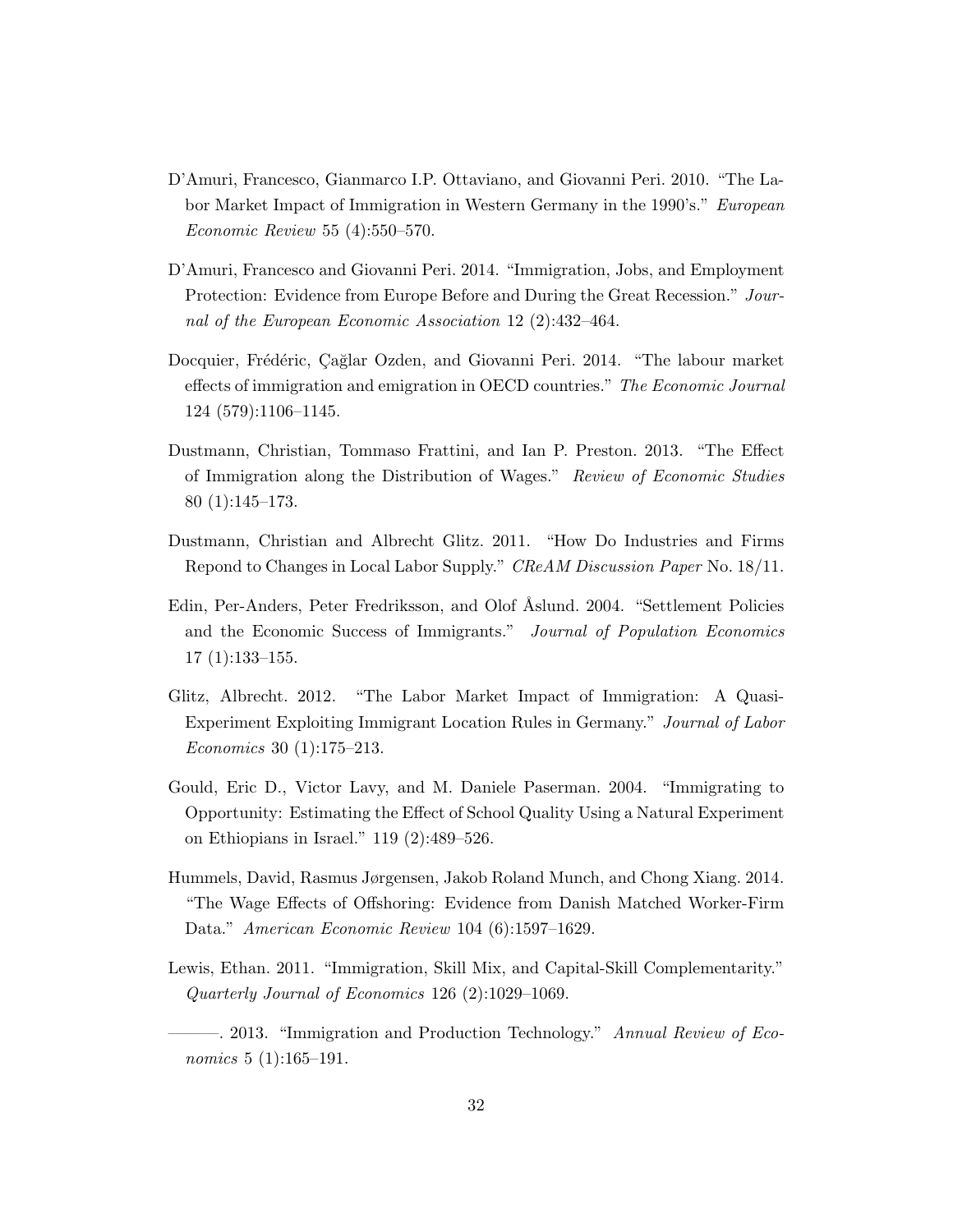- Lewis, Ethan and Giovanni Peri. 2015. "Immigration and the Economy of Cities and Regions." Handbook of Regional and Urban Economics 5A.
- Longhi, Simonetta, Peter Nijkamp, and Jacques Poot. 2005. "A Meta-Analytic Assessment of the Effect of Immigration on Wages." Journal of Economic Surveys, Wiley Blackwell 19 (3):451–477.
- Malchow-Møller, Nikolaj, Jakob Roland Munch, Claus Aastrup Seidelin, and Jan Rose Skaksen. 2013. "Immigrant Workers and Farm Performance: Evidence from Matched Employer-Employee Data." American Journal of Agricultural Economics 95 (4):819–841.
- Malchow-Møller, Nikolaj, Jakob Roland Munch, and Jan Rose Skaksen. 2011. "Do Foreign Experts Increase the Productivity of Domestic Firms?" IZA Discussion Paper (No. 6001):1–44.
- -. 2012. "Do Immigrants Affect Firm-Specific Wages?" The Scandinavian Journal of Economics 114 (4):1267–1295.
- Manacorda, Marco, Alan Manning, and Jonathan Wadsworth. 2012. "The Impact of Immigration on the Structure of Wages: Theory and Evidence from Britain." Journal of the European Economic Association 10 (1):120–151.
- Olney, William W. 2013. "Immigration and Firm Expansion." Journal of Regional Science 53 (1):142–157.
- Ortega, Francesc and Giovanni Peri. 2013. "Migration, Trade and Income." IZA Discussion Paper No. 7325:1–42.
- Ottaviano, Gianmarco I. P. and Giovanni Peri. 2005. "Cities and Cultures." Journal of Urban Economics 58 (2):304–307.
	- ——. 2012. "Rethinking the Effect of Immigration on Wages." *Journal of the* European Economic Association 10 (1):152–197.
- Ottaviano, Gianmarco I. P., Giovanni Peri, and Greg C. Wright. 2013. "Immigration, Offshoring and American Jobs." American Economic Review 103 (5):1925–1959.
- Parrotta, Pierpaolo, Dario Pozzoli, and Mariola Pytlikova. 2014. "Labor Diversity and Firm Productivity." Review of Economics and Statistics 66:144–179.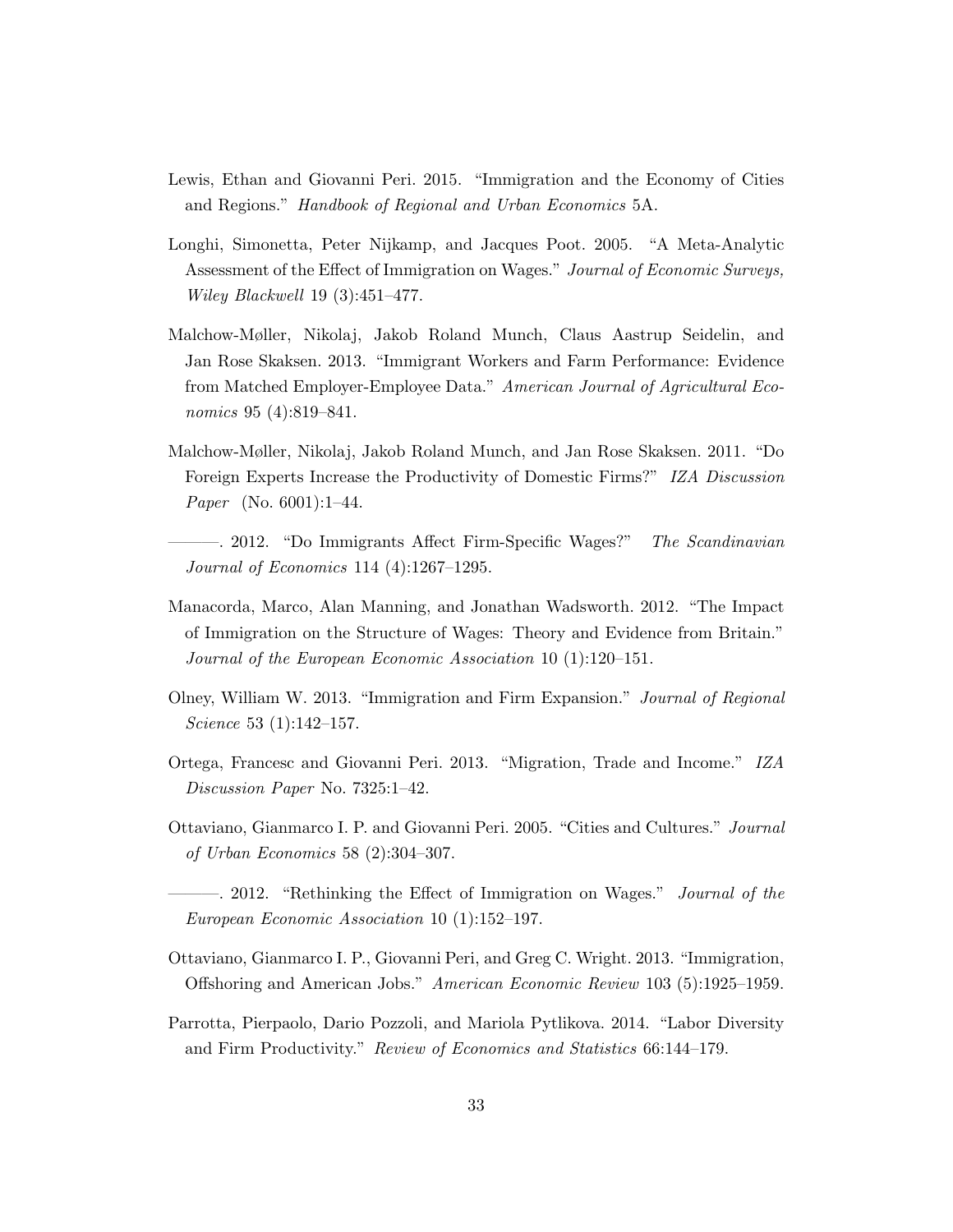- Peri, Giovanni. 2012. "The Effect of Immigration on Productivity: Evidence from U.S. States." Review of Economics and Statistics 94 (1):348–358.
- Peri, Giovanni and Chad Sparber. 2009. "Task Specialization, Immigration and Wages." American Economic Journal: Applied Economics 1 (3):135–169.
- Peri, Giovanni, Chad Sparber, and Kevin Shih. forthcoming. "STEM workers, H-1B Visas and Productivity in U.S. Cities." Journal of Labor Economics .
- Stock, James H. and Motohiro Yogo. 2005. "Testing for Weak Instruments in Linear IV Regression. Chapter 5 in D. W. K. Andrews and J. H. Stock (Eds.)." Identification and Inference in Econometric Models: Essays in Honor of Thomas J. Rothenberg (Cambridge: Cambridge University Press).
- Von Wachter, Till, Jae Song, and Joyce Manchester. 2007. "Long-Term Earnings Losses due to Job Separation During the 1982 Recession: An Analysis Using Longitudinal Administrative Data from 1974 to 2004." Columbia University, Department of Economics, Discussion Paper No. 0708-16.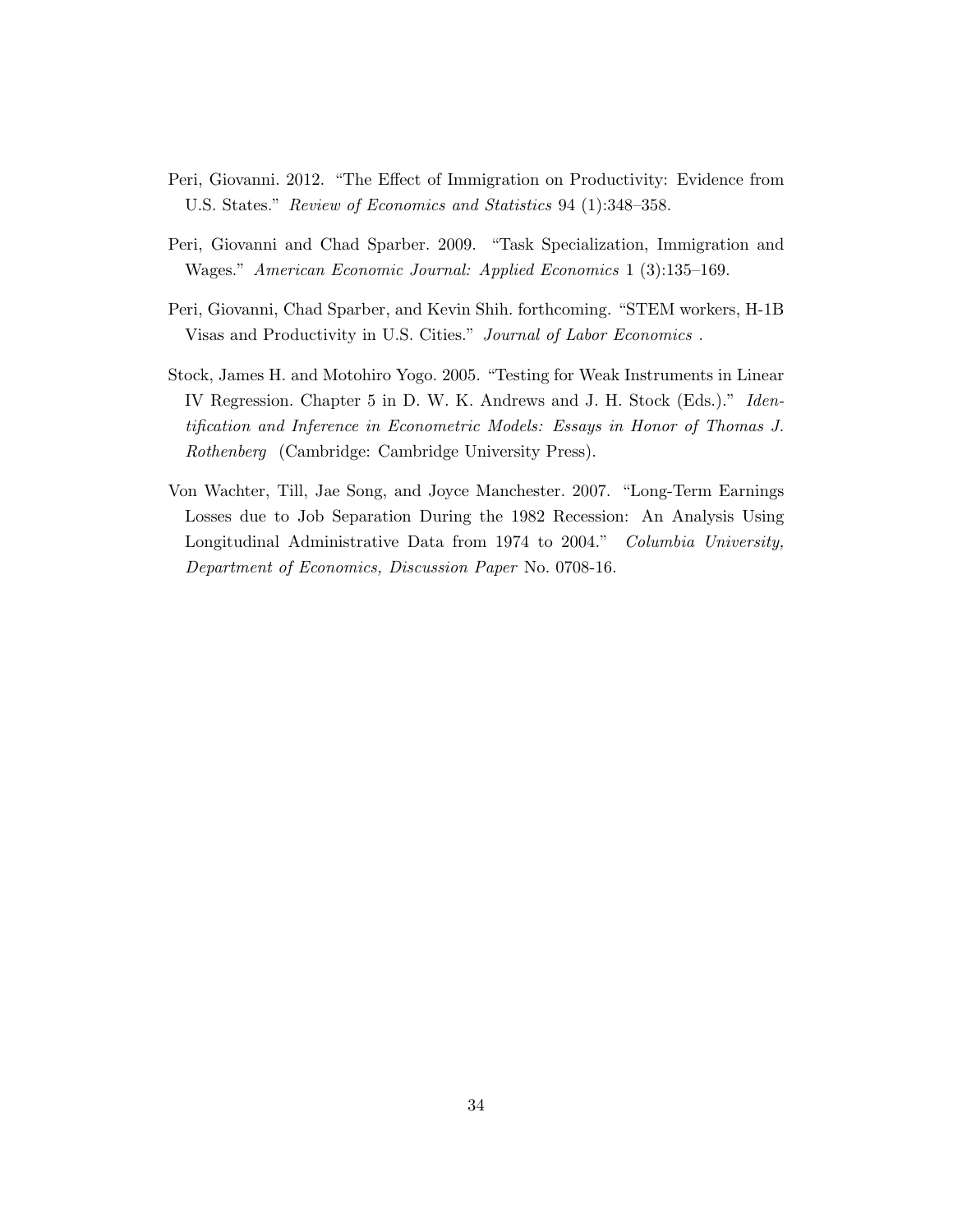

Figure 1: Foreign born share in Denmark, 1991-2008

Figure 2: Drivers of non-EU immigration growth, 1991-2008



Notes: Growth in immigrant populations since January 1, 1995, from major source countries for refugee inflows between 1986-1998 and from Eastern Europe.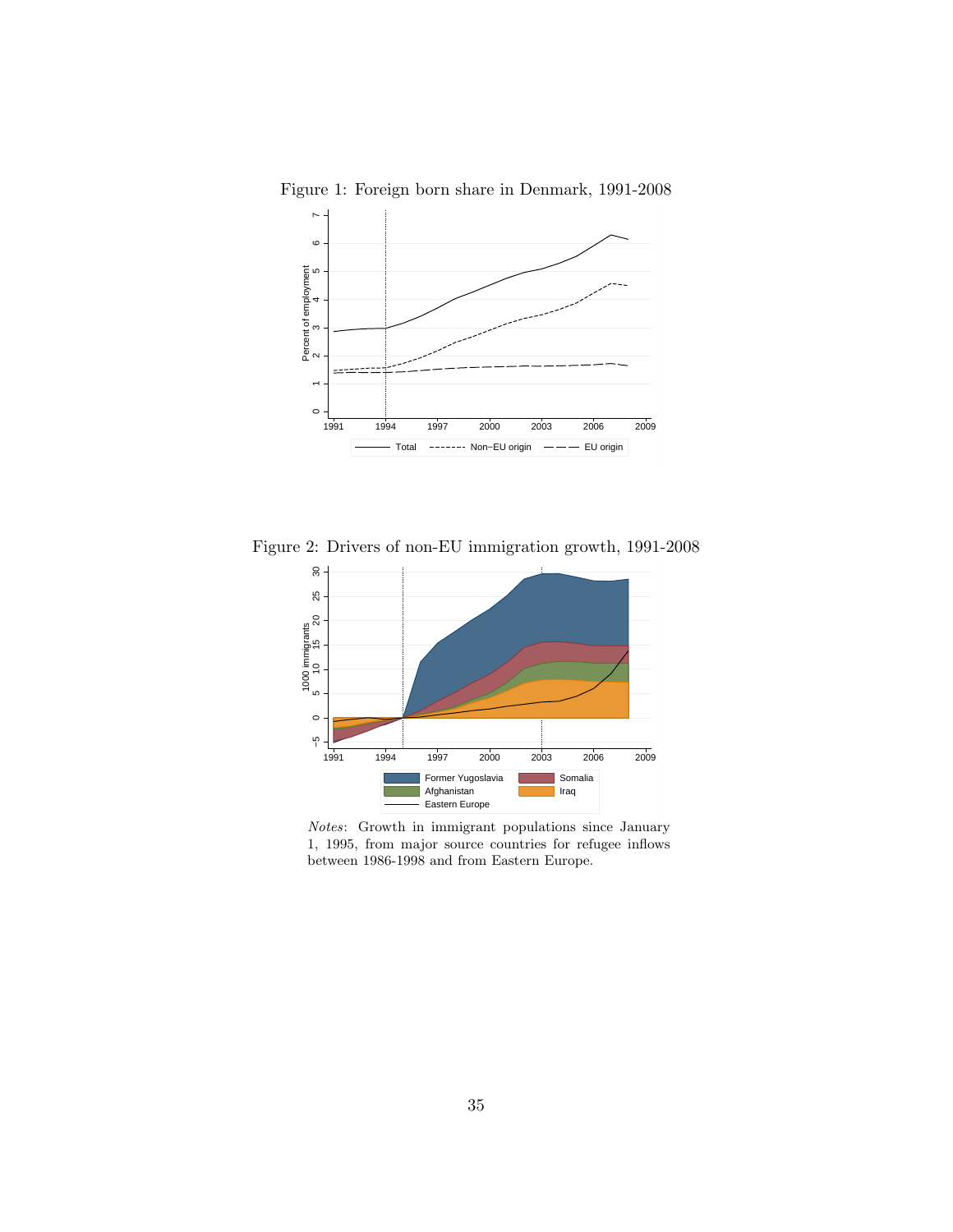Table 1: Immigrants' share of employment across municipalities

| Panel A. Refugee                    |       |                   |       |       |  |  |  |  |
|-------------------------------------|-------|-------------------|-------|-------|--|--|--|--|
| Upper quartile                      | 0.616 | 0.763             | 1.936 | 2.537 |  |  |  |  |
| Lower quartile $0.224$              |       | 0.230             | 0.820 | 0.987 |  |  |  |  |
| Difference                          | 0.392 | 0.533             | 1.116 | 1.550 |  |  |  |  |
| Panel B. Total non-EU<br>Difference |       | 2.052 2.177 4.029 |       | 4.797 |  |  |  |  |
| Panel C. EU                         |       |                   |       |       |  |  |  |  |
| Difference                          |       | 0.693             | 1.005 | 1 031 |  |  |  |  |

Notes: The actual share of immigrants in percent of employment in the upper and lower quartile of the 1994-2008 difference in predicted refugee share.

|                     | Refugee | <b>Natives</b> |
|---------------------|---------|----------------|
| Panel A. Education  |         |                |
| Primary             | 0.292   | 0.265          |
| Secondary           | 0.104   | 0.059          |
| Vocational          | 0.293   | 0.403          |
| Higher              | 0.214   | 0.265          |
| Unknown             | 0.097   | 0.008          |
|                     |         |                |
| Panel B. Occupation |         |                |
| Most complex        | 0.000   | 0.002          |
| Least complex       | 0.134   | 0.041          |
| Best paid           | 0.003   | 0.030          |
| Least paid          | 0.026   | 0.030          |

Table 2: Skills levels

Notes: Observations with unknown education in the register likely have foreign education. Occupation groups are the 2-digit ISCO classifications.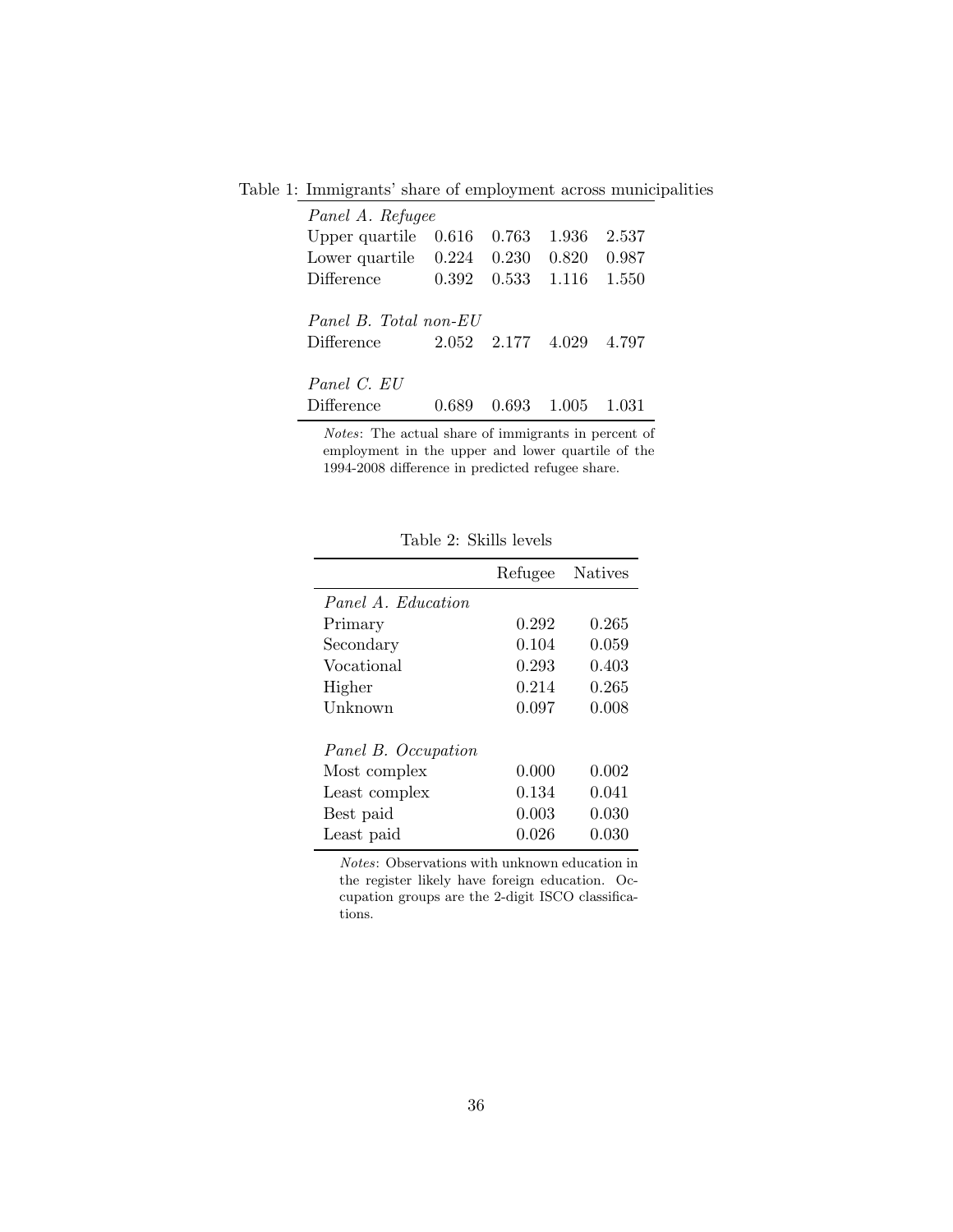|                                                               | Refugee share  | Skill content of occupation |               |        |            |  |
|---------------------------------------------------------------|----------------|-----------------------------|---------------|--------|------------|--|
|                                                               | 1994-2008 dif. | Cognitive                   | Communication | Manual | Complexity |  |
| Panel A. Lowest inflow                                        |                |                             |               |        |            |  |
| Managers of small enterprises                                 | $-0.003$       | 0.666                       | 0.677         | 0.432  | 1.136      |  |
| Legislators and senior officials                              | 0.001          | 0.897                       | 0.989         | 0.303  | 1.828      |  |
| Skilled agricultural and fishery workers                      | 0.001          | 0.362                       | 0.248         | 0.736  | $-0.328$   |  |
| Corporate managers                                            | 0.002          | 0.796                       | 0.796         | 0.367  | 1.488      |  |
| Armed forces                                                  | 0.002          | 0.441                       | 0.390         | 0.633  | 0.225      |  |
| Panel B. Highest inflow                                       |                |                             |               |        |            |  |
| Laborers in mining, construction, manufacturing and transport | 0.022          | 0.215                       | 0.156         | 0.769  | $-0.783$   |  |
| Drivers and mobile plant operators                            | 0.023          | 0.352                       | 0.265         | 0.810  | $-0.322$   |  |
| Other elementary occupations                                  | 0.027          | 0.260                       | 0.205         | 0.742  | $-0.633$   |  |
| Machine operators and assemblers                              | 0.036          | 0.276                       | 0.146         | 0.790  | $-0.655$   |  |
| Sales and services elementary occupations                     | 0.051          | 0.126                       | 0.103         | 0.695  | $-1.234$   |  |

37

Table 3: Skill content of occupations and change in refugee immigrants share 1994-2008

Notes: Complexity index =  $ln((Commonization + Cognitive)/Manual)$ . The skill content of each occupational grouping (2-digit ISCO) is the population weighted average of the underlying occupations (4-digit ISCO).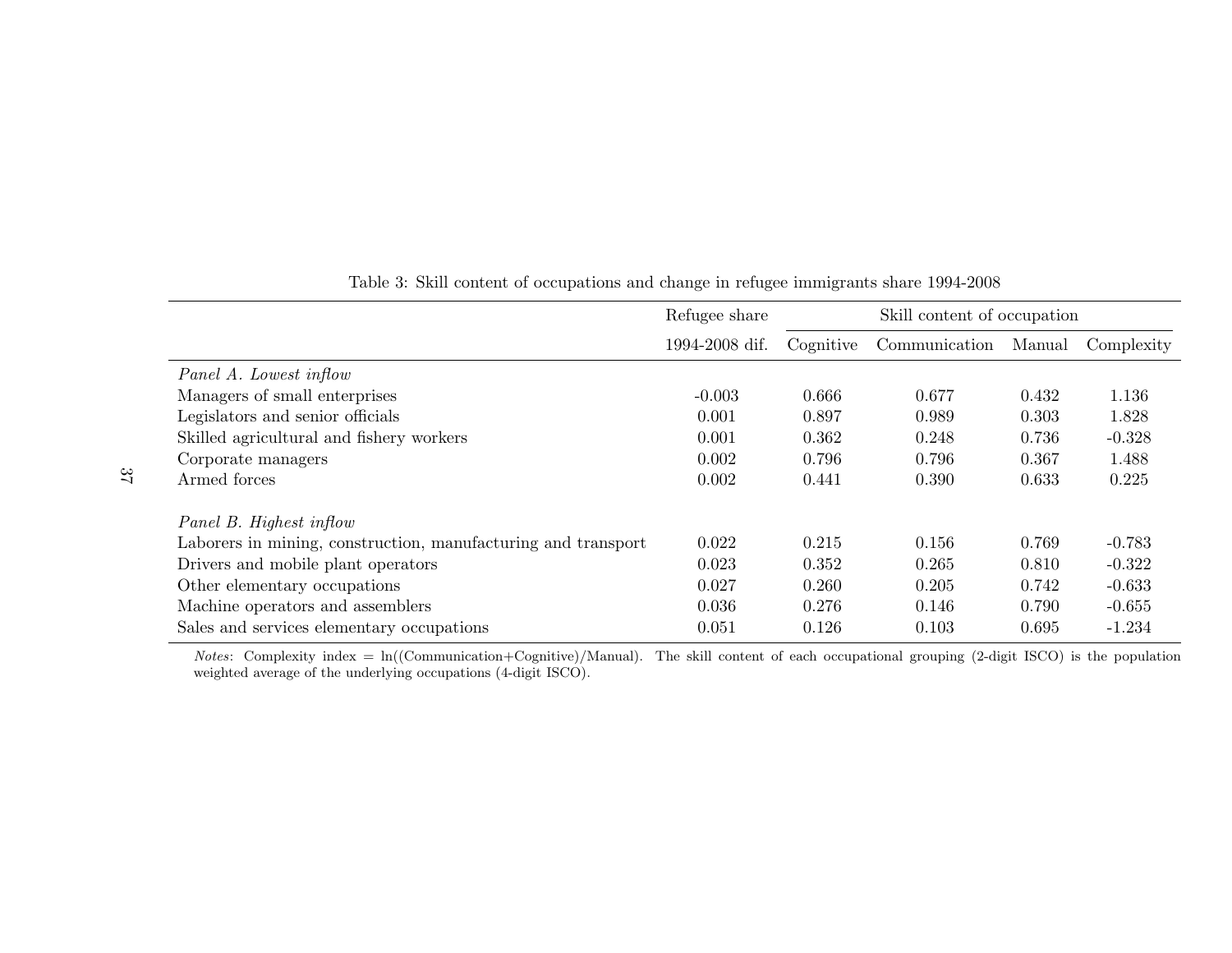

Figure 3: Mean complexity of tasks over time for groups of workers

Notes: Each year the figure shows (for three groups) the mean complexity of tasks performed by either those employed in 1995 (Panel A) or all i.e. including new entrants to Danish employment (Panel B).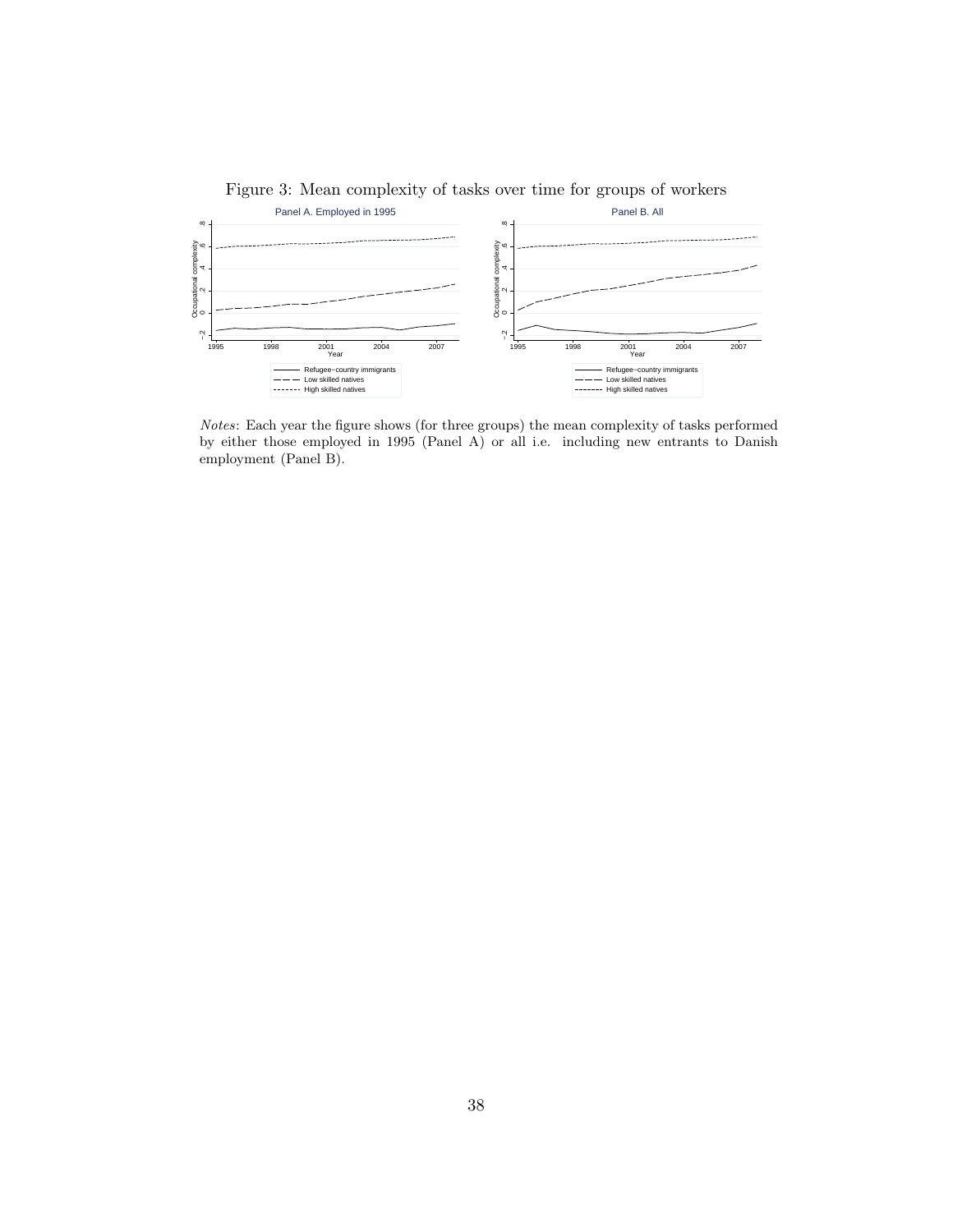|                                             | Mean       | S.d.  |
|---------------------------------------------|------------|-------|
| Age                                         | 37.77      | 12.26 |
| Labor market experience                     | 14.68      | 10.13 |
| Job tenure                                  | 4.16       | 5.45  |
| Married                                     | 0.48       | 0.50  |
| Education, primary                          | 0.63       | 0.48  |
| secondary                                   | 0.15       | 0.36  |
| vocational                                  | 0.16       | 0.37  |
| higher                                      | 0.05       | 0.22  |
| Region, Northern Jytland                    | 0.11       | 0.31  |
| Central Jytland                             | 0.23       | 0.42  |
| Southern Denmark                            | 0.23       | 0.42  |
| Greater Copenhagen Area                     | 0.28       | 0.45  |
| Zealand                                     | 0.15       | 0.36  |
| Agriculture, fishing and quarrying          | 0.03       | 0.16  |
| Manufacturing                               | 0.23       | 0.42  |
| Electricity, gas and water supply           | $0.00\,$   | 0.07  |
| Construction                                | 0.08       | 0.28  |
| Wholesale and retail sale, hotels and rest. | 0.18       | 0.38  |
| Transport, post and telecommunications      | $0.10^{-}$ | 0.30  |
| Finance and business activities             | 0.10       | 0.29  |
| Public and personal services                | 0.28       | 0.45  |
|                                             |            |       |
| Occupational complexity                     | 0.14       | 0.90  |
| ln(Hourly wagerate)                         | 5.02       | 0.39  |
| Fraction of year worked                     | 0.92       | 0.17  |
| Observations                                | 1864027    |       |

Table 4: Summary statistics for employed low skilled

Notes: Employed natives 1995-2008. Low skilled is defined as the individual enters the panel. Some low skilled upgrade their education level while at the labor market (16% that start out with no post-secondary education obtain a vocational education and 5% obtain a higher education).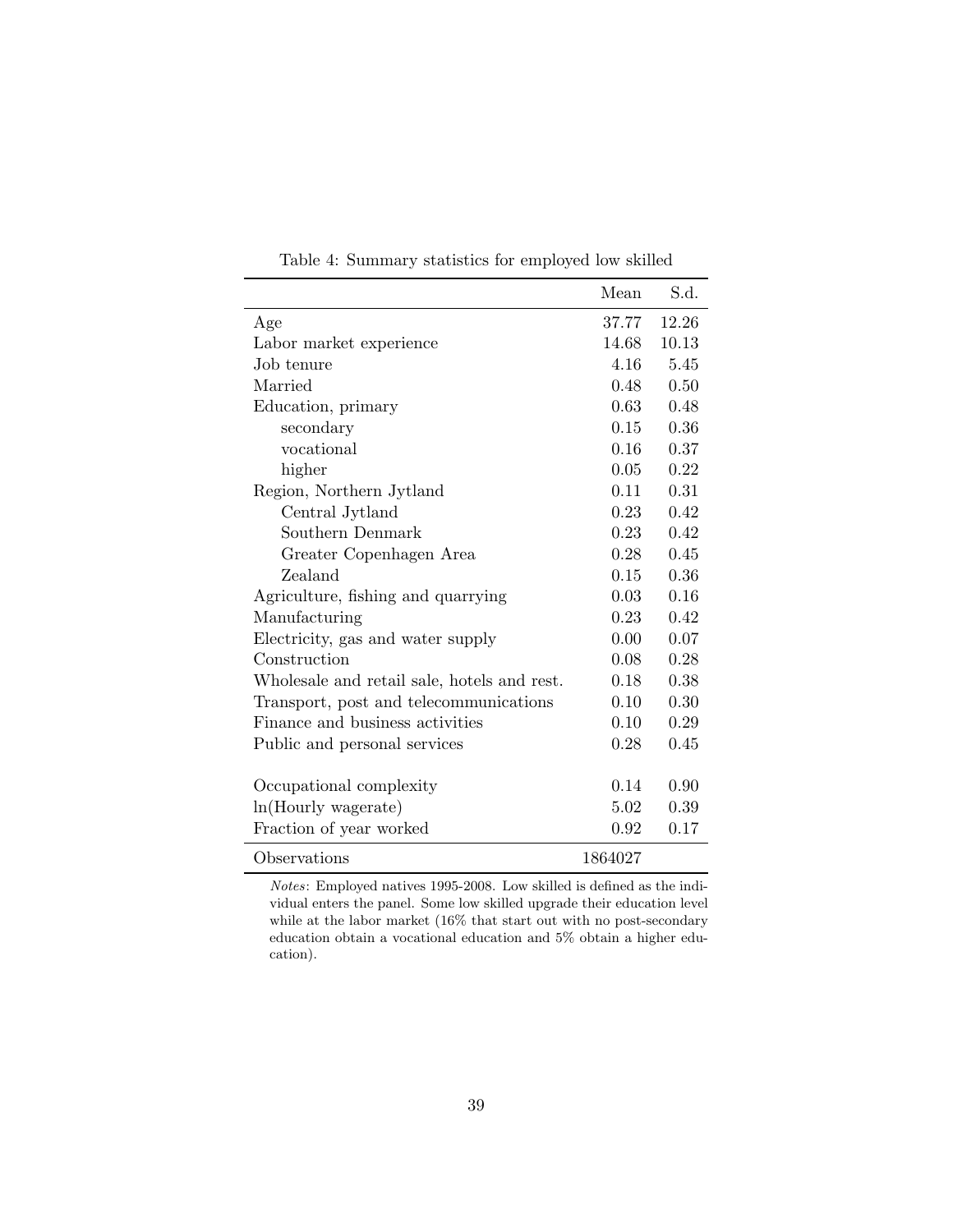|                                 | 1991-1994 difference in average |                |                            | 1994-2008 dif.        | 1994-2008 dif.             |
|---------------------------------|---------------------------------|----------------|----------------------------|-----------------------|----------------------------|
|                                 | Occupational<br>complexity      | Hourly<br>wage | Fraction of<br>year worked | in actual<br>EU share | in actual<br>refugee share |
| 1994-2008 dif. in imputed share | $-0.609$                        | 0.664          | $-0.152$                   | 0.030                 | $0.858***$                 |
|                                 | (0.904)                         | (0.516)        | (0.436)                    | (0.088)               | (0.123)                    |
| $F$ -statistic instrument       | 0.45                            | 1.65           | 0.12                       | 0.12                  | 48.88                      |
| Observations                    | 97                              | 97             | 97                         | 97                    | 97                         |
| R-squared                       | 0.37                            | 0.64           | 0.81                       | 0.74                  | 0.79                       |

Table 5: Instrument power and correlation with pre-trends in outcomes for low-skilled natives

Notes: \*\*\*  $p < 0.001$ , \*\*  $p < 0.01$ , \*  $p < 0.05$ . Each regressions is at the municipality level and weighted by the size of the labor force in the municipality. The table shows correlation of instrument with pre-trends in outcomes for low skilled nativesand with actual change in foreign born share. Controls are those listed in Table 4 averaged for each municipality in 1994.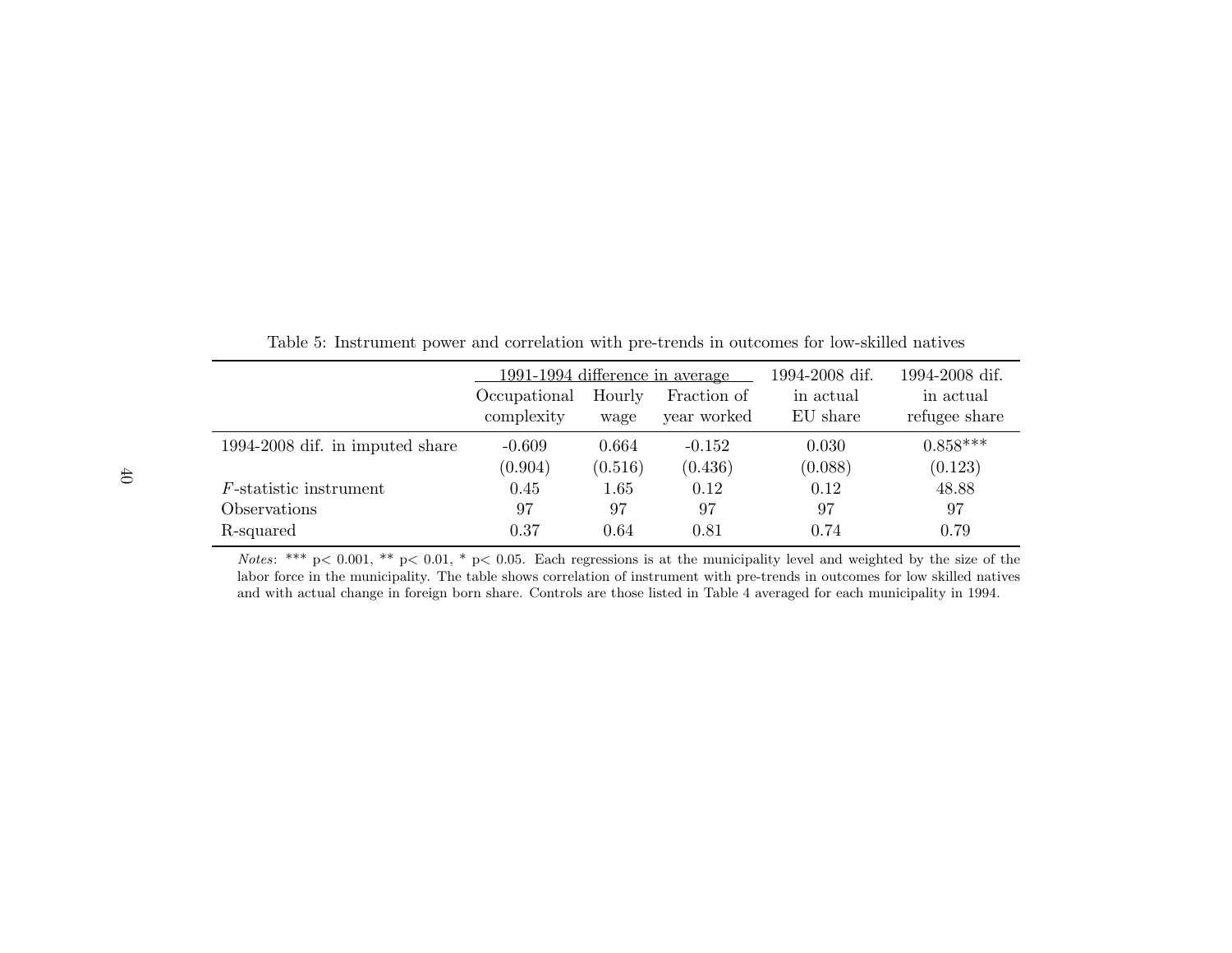|                            | (1)                  | (2)        | (3)                 | (4)        | (5)        | (6)         |
|----------------------------|----------------------|------------|---------------------|------------|------------|-------------|
|                            | Worker-establishment |            | Worker-municipality |            | Worker     |             |
|                            | FE                   | FE-IV      | FE                  | FE-IV      | FE         | FE-IV       |
| Occupational complexity    | 0.255                | 0.259      | $1.310*$            | $3.170*$   | $0.602*$   | $1.340**$   |
|                            | (0.326)              | (0.580)    | (0.612)             | (1.534)    | (0.275)    | (0.478)     |
| Manual intensity           | $-0.122$             | $-0.289$   | $-0.717**$          | $-1.947**$ | $-0.388**$ | $-0.851***$ |
|                            | (0.143)              | (0.337)    | (0.224)             | (0.680)    | (0.131)    | (0.230)     |
| Communication intensity    | $-0.144$             | $-0.514$   | 0.200               | 0.559      | 0.156      | $0.668*$    |
|                            | (0.315)              | (0.526)    | (0.512)             | (1.001)    | (0.210)    | (0.333)     |
| Cognitive intensity        | 0.327                | 0.144      | $0.821*$            | 1.417      | 0.213      | 0.238       |
|                            | (0.198)              | (0.488)    | (0.407)             | (0.855)    | (0.148)    | (0.233)     |
| Occupational mobility      | 0.320                | 1.004      | 0.502               | $1.933*$   | $0.931***$ | $1.781***$  |
|                            | (0.295)              | (0.785)    | (0.412)             | (0.983)    | (0.214)    | (0.457)     |
| Hourly wage                | $0.620*$             | $1.601**$  | 0.169               | 0.983      | $0.787**$  | $1.802**$   |
|                            | (0.265)              | (0.507)    | (0.351)             | (0.601)    | (0.300)    | (0.642)     |
| Fraction of year worked    | 0.151                | $0.554*$   | $0.259*$            | $0.794**$  | $0.408***$ | $0.735***$  |
|                            | (0.129)              | (0.262)    | (0.106)             | (0.287)    | (0.066)    | (0.101)     |
| Observations               | 1564737              | 1564737    | 1816727             | 1816727    | 1864027    | 1864027     |
| First stage $F$ -statistic |                      | 53.53      |                     | 58.01      |            | 468.87      |
| First stage coefficient    |                      | $0.551***$ |                     | $0.603***$ |            | $0.476***$  |
|                            |                      | (0.075)    |                     | (0.079)    |            | (0.022)     |

Table 6: Fixed-effect regressions, low skilled

Notes: \*\*\* p< 0.001, \*\* p< 0.01, \* p< 0.05. Each entry of the table is the coefficient on the explanatory variable of interest in equation (1) using a sample of employed low skilled natives between 1995 and 2008. The dependent variables (left column) have the same first stage except for occupational complexity that has fewer observations (some missings). Standard errors in parentheses are clustered by initial municipality.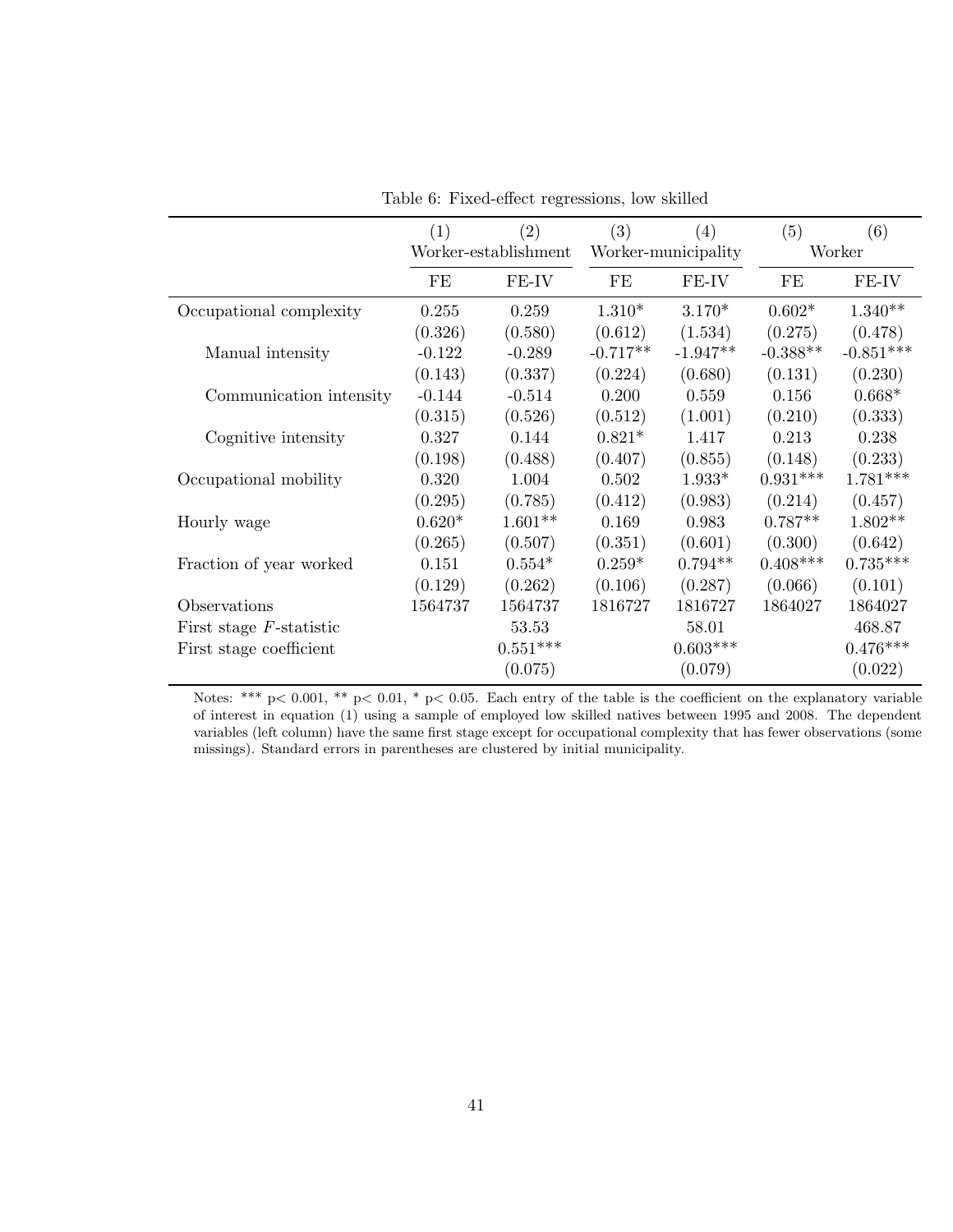|                            | (1)                  | $\left( 2\right)$ | (3)                 | (4)        | (5)         | (6)         |
|----------------------------|----------------------|-------------------|---------------------|------------|-------------|-------------|
|                            | Worker-establishment |                   | Worker-municipality |            | Worker      |             |
|                            | FE                   | FE-IV             | FE                  | FE-IV      | FE          | FE-IV       |
| Occupational complexity    | $-0.038$             | 0.245             | 0.406               | $1.149**$  | $0.288*$    | $0.477*$    |
|                            | (0.256)              | (0.457)           | (0.256)             | (0.410)    | (0.139)     | (0.220)     |
| Manual intensity           | $-0.132$             | $-0.448$          | $-0.308*$           | $-0.777**$ | $-0.237***$ | $-0.387***$ |
|                            | (0.112)              | (0.243)           | (0.120)             | (0.246)    | (0.070)     | (0.096)     |
| Communication intensity    | $-0.346$             | $-0.239$          | 0.005               | 0.484      | 0.050       | 0.218       |
|                            | (0.224)              | (0.361)           | (0.246)             | (0.352)    | (0.122)     | (0.176)     |
| Cognitive intensity        | $-0.084$             | $-0.447$          | 0.101               | $-0.009$   | 0.021       | $-0.096$    |
|                            | (0.184)              | (0.522)           | (0.199)             | (0.396)    | (0.111)     | (0.197)     |
| Occupational mobility      | 0.106                | $1.301*$          | 0.395               | $1.944***$ | 0.209       | 0.378       |
|                            | (0.235)              | (0.546)           | (0.272)             | (0.569)    | (0.160)     | (0.260)     |
| Hourly wage                | $0.512***$           | $2.068***$        | $0.522*$            | $2.316***$ | $-0.301$    | $-0.034$    |
|                            | (0.148)              | (0.452)           | (0.203)             | (0.584)    | (0.381)     | (0.483)     |
| Fraction of yea employed   | $-0.083$             | 0.178             | $-0.048$            | 0.120      | $0.096*$    | $0.223***$  |
|                            | (0.080)              | (0.176)           | (0.073)             | (0.166)    | (0.040)     | (0.060)     |
| Observations               | 2860183              | 2860183           | 3125934             | 3125934    | 3160757     | 3160757     |
| First stage $F$ -statistic |                      | 63.28             |                     | 68.02      |             | 294.85      |
| First stage coefficient    |                      | $0.563***$        |                     | $0.607***$ |             | $0.495***$  |
|                            |                      | (0.071)           |                     | (0.074)    |             | (0.029)     |

Table 7: Fixed-effect regressions, high skilled

Notes: \*\*\*  $p < 0.001$ , \*\*  $p < 0.01$ , \*  $p < 0.05$ . Each entry of the table is the coefficient on the explanatory variable of interest in equation (1) using a sample of employed high skilled natives between 1995 and 2008. The dependent variables (left column) have the same first stage except for occupational complexity that has fewer observations (some missings). Standard errors in parentheses are clustered by initial municipality.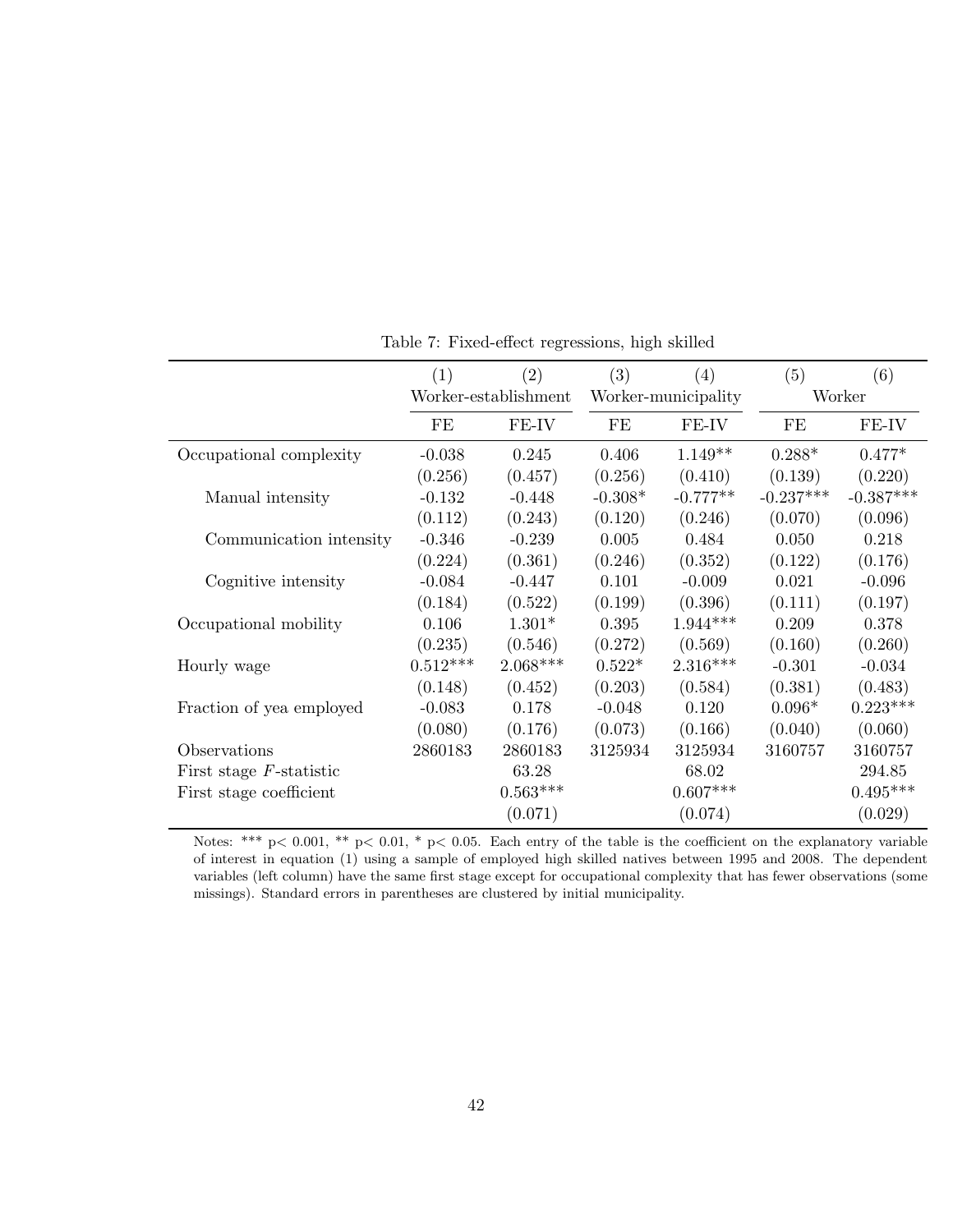

Figure 4: Treatment-control estimated differences in outcomes, low skilled

*Notes*: Parameter estimates  $(\_\_\)$  and 95% confidence limits  $(\_\$  -) on the interaction terms of immigration exposure and year dummies in equation (2) using a strongly balanced panel of low skilled natives employed in 1994. All control variables are either specific to the worker in 1994 (cohort) or the actual values for the worker (area). Accordingly, standard errors are clustered at the 1994-municipality for the cohort regressions and at the actual municipality for the area regressions.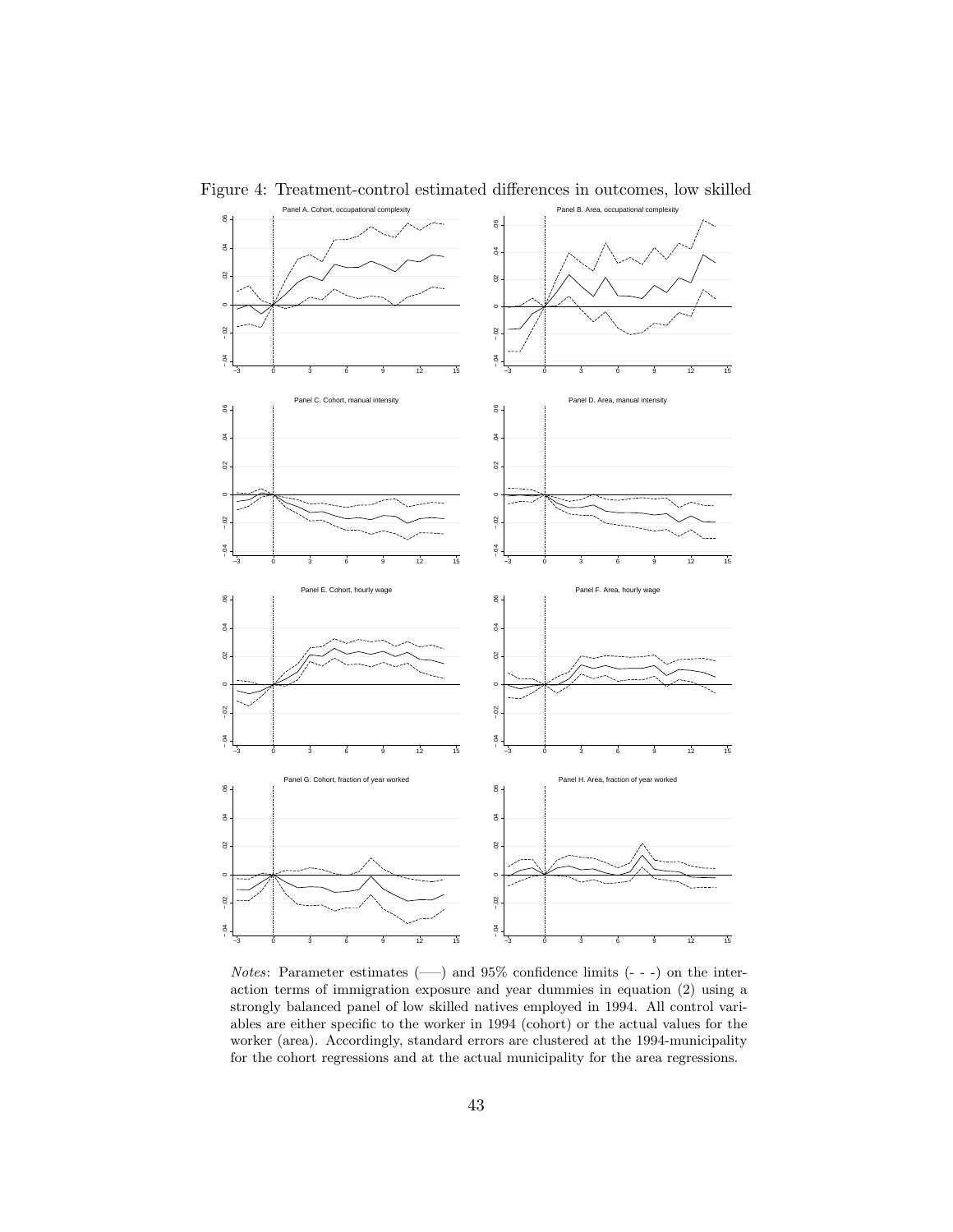Figure 5: Treatment-control estimated differences in employment for those not employed in 1994, low skilled



Notes: Parameter estimates (—–) and 95% confidence limits (- - -) on the interaction terms of immigration exposure and year dummies in equation (2) using a strongly balanced panel of low skilled natives not employed in 1994. All control variables are either specific to the worker in 1994 (cohort) or the actual values for the worker (area). Accordingly, standard errors are clustered at the 1994-municipality for the cohort regressions and at the actual municipality for the area regressions. No one in this figure (the non-employed in November 1994) has firm tenure and industry affiliation in November 1994 and these variables are therefore left out of the regression.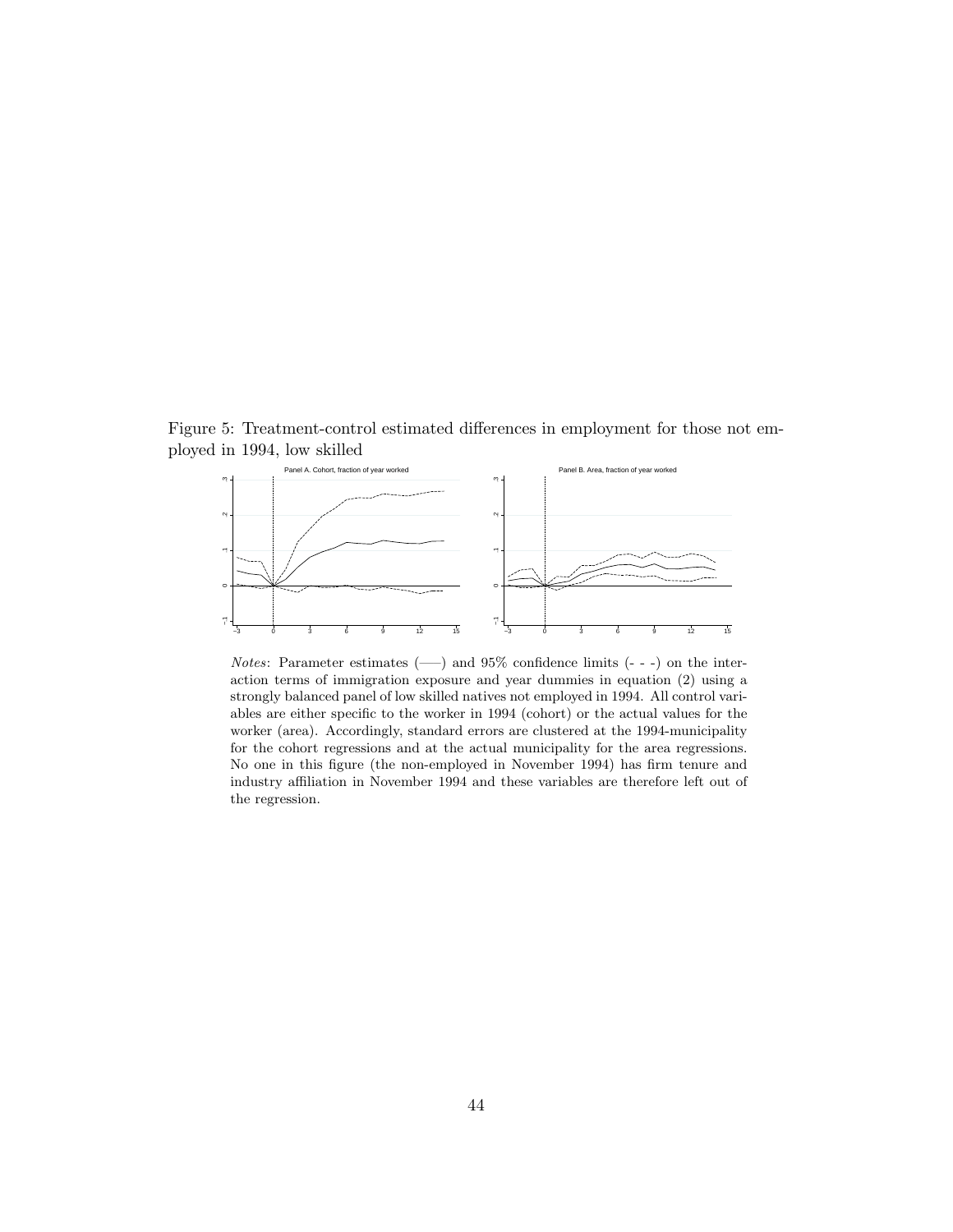

Figure 6: Treatment-control cohort estimated differences in outcomes by age group, low skilled

Notes: Parameter estimates  $(-)$  and 95% confidence limits  $(-)$  on the interaction terms of immigration exposure and year dummies in equation (2) using a strongly balanced panel of low skilled natives employed in 1994. Standard errors are clustered at the 1994-municipality. Young (old) are those aged 21-36 (37-51) in 1994.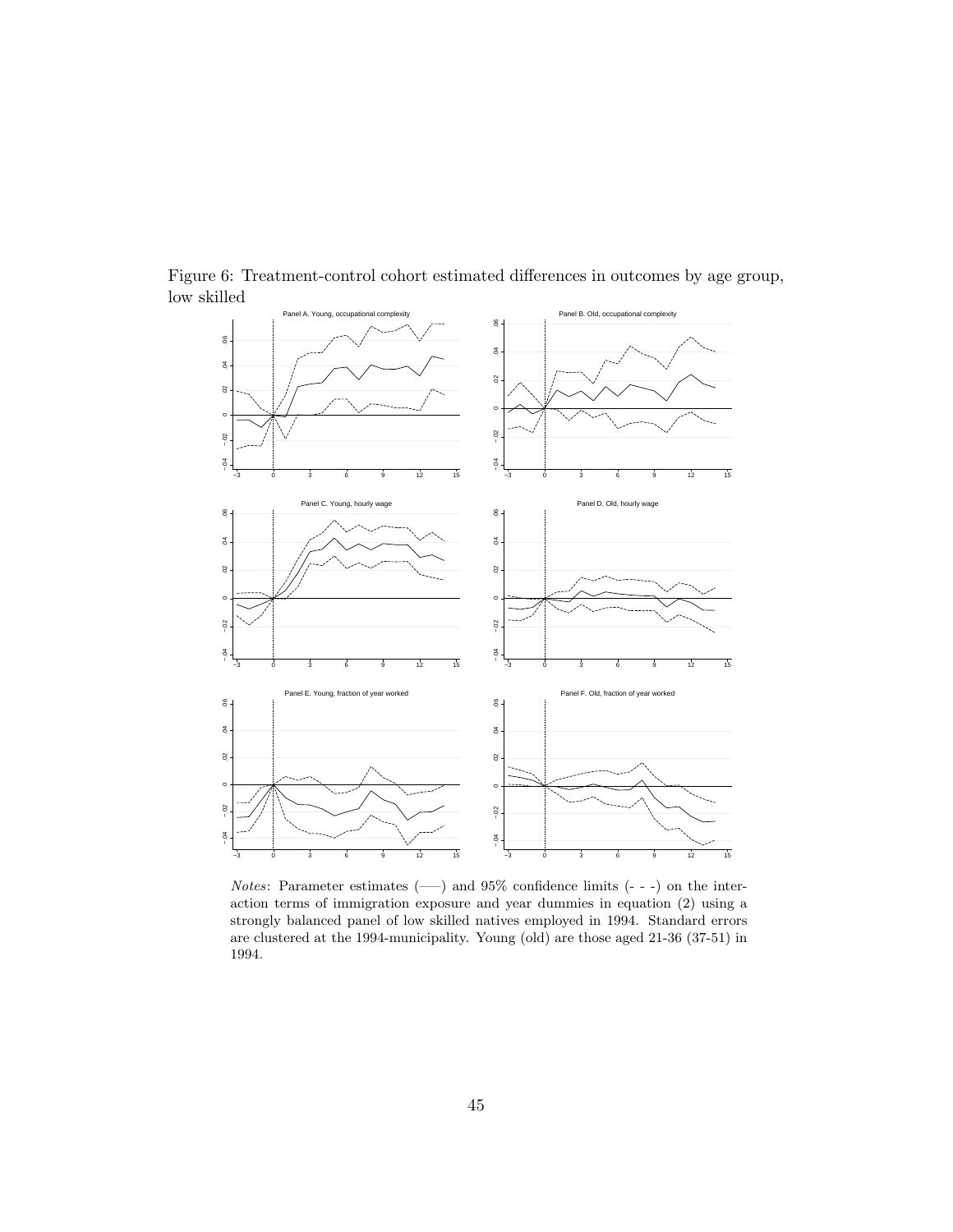

Figure 7: Treatment-control cohort estimated differences in outcomes by tenure group, low skilled

*Notes*: Parameter estimates  $(-)$  and 95% confidence limits  $(- -)$  on the interaction terms of immigration exposure and year dummies in equation (2) using a strongly balanced panel of low skilled natives employed in 1994. Standard errors are clustered at the 1994-municipality. Low (high) tenure are those with less than (at least) 4.35 years in the firm in 1994.